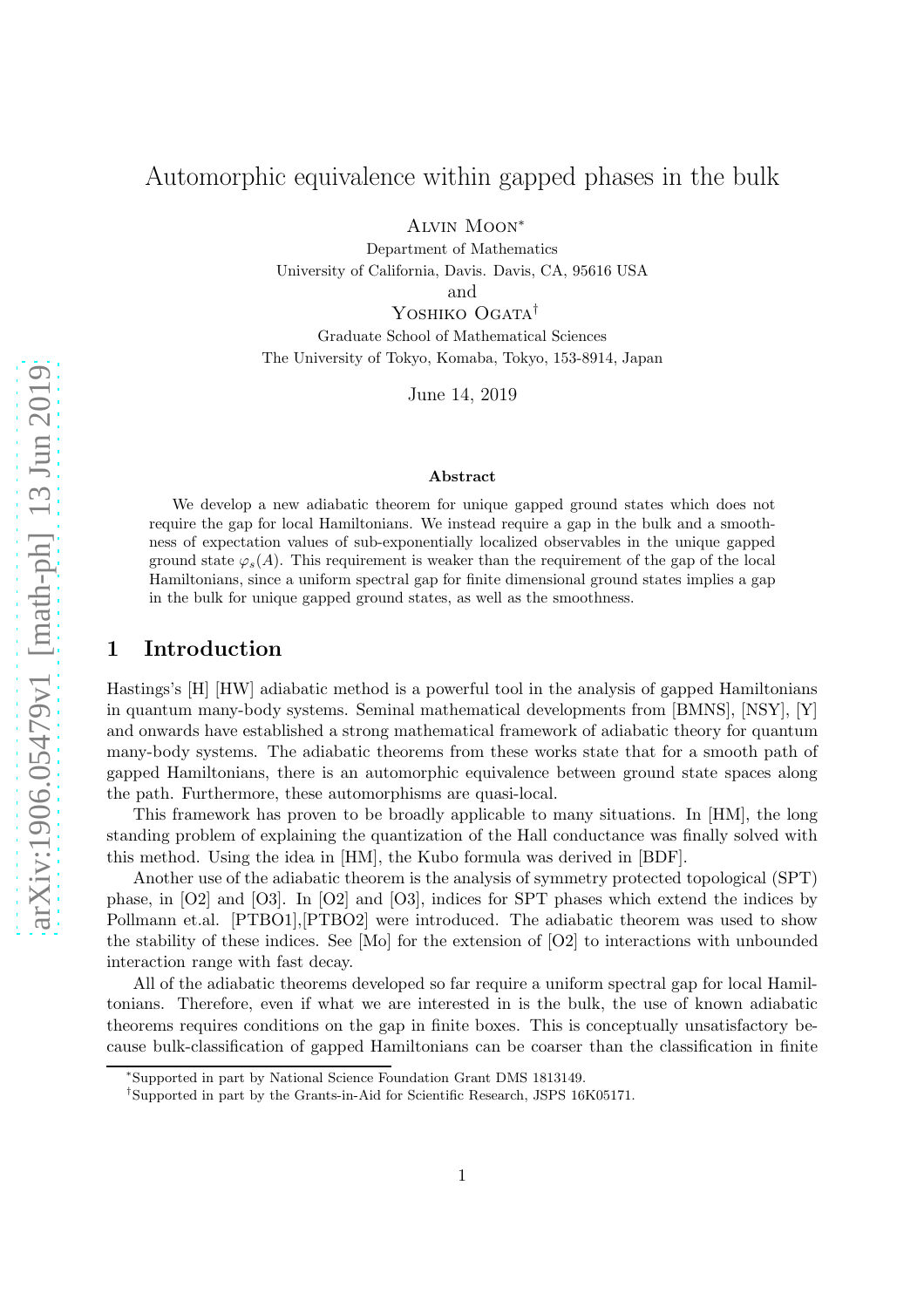volume [O1]. In this paper, we develop a new adiabatic theorem for unique gapped ground states which does not require the gap for local Hamiltonians. We instead require a gap in the bulk and a smoothness of expectation values of sub-exponentially localized observables in the unique gapped ground state  $\varphi_s(A)$ . This requirement is weaker than the requirement of the gap of the local Hamiltonians, since a uniform spectral gap for finite dimensional ground states implies a gap in the bulk for unique gapped ground states, as well as the smoothness. (See Remark 4.15.) Under such conditions, we show that there is a smooth path of quasi-local automorphisms  $\alpha_s$ , such that  $\omega_s = \omega_0 \circ \alpha_s$ . This  $\alpha_s$  is the same as the one given in the literatures [BMNS], [NSY].

Although the result is analogous to those of finite systems, there is a crucial difference for the proof. For the finite system  $A_{\Lambda}$ , there is a Hamiltonian  $H_s(\Lambda)$  in the C<sup>\*</sup>-algebra  $A_{\Lambda}$ . By considering a differential equation satisfied by the spectral projection  $P_s(\Lambda)$  of the Hamiltonian  $H_s(\Lambda)$  corresponding to the lowest eigenvalue, we may explicitly define in this case the automorphisms connecting the ground state spaces. In contrast, for infinite systems, we do not have a Hamiltonian  $H_s$  in the  $C^*$ -algebra of quantum spin systems. Of course we can consider the bulk Hamiltonian  $H_s$ , but  $H_s$  depends on the GNS representation, and the meaning of  $\frac{d}{ds}H_s$  is ambiguous. Therefore, we have to find an alternative way to prove our adiabatic theorem.

Let us now give a more precise description of our result. We start by summarizing the standard setup of quantum spin systems [BR1, BR2]. Let  $\nu \in \mathbb{N}$  and  $d \in \mathbb{N}$ . Throughout this article, we fix these numbers. We denote the algebra of  $d \times d$  matrices by  $M_d$ .

We denote the set of all finite subsets in  $\mathbb{Z}^{\nu}$  by  $\mathfrak{S}_{\mathbb{Z}^{\nu}}$ . For each  $X \in \mathfrak{S}_{\mathbb{Z}^{\nu}}$ , diam(X) denotes the diameter of X. For  $X, Y \subset \mathbb{Z}^{\nu}$ , we denote by  $d(X, Y)$  the distance between them. The number of elements in a finite set  $\Lambda \subset \mathbb{Z}^{\nu}$  is denoted by  $|\Lambda|$ . For each  $n \in \mathbb{N}$ , we denote  $[-n, n]^{\nu} \cap \mathbb{Z}^{\nu}$  by  $\Lambda_n$ . The complement of  $\Lambda \subset \mathbb{Z}^{\nu}$  in  $\mathbb{Z}^{\nu}$  is denoted by  $\Lambda^c$ .

For each  $z \in \mathbb{Z}^{\nu}$ , let  $\mathcal{A}_{\{z\}}$  be an isomorphic copy of  $M_d$ , and for any finite subset  $\Lambda \subset \mathbb{Z}^{\nu}$ , let  $A_{\Lambda} = \otimes_{z \in \Lambda} A_{\{z\}}$ , which is the local algebra of observables in  $\Lambda$ . For finite  $\Lambda$ , the algebra  $A_{\Lambda}$  can be regarded as the set of all bounded operators acting on the Hilbert space  $\otimes_{z\in\Lambda}\mathbb{C}^d$ . We use this identification freely. If  $\Lambda_1 \subset \Lambda_2$ , the algebra  $\mathcal{A}_{\Lambda_1}$  is naturally embedded in  $\mathcal{A}_{\Lambda_2}$  by tensoring its elements with the identity. The algebra A, representing the quantum spin system on  $\mathbb{Z}^{\nu}$  is given as the inductive limit of the algebras  $\mathcal{A}_{\Lambda}$  with  $\Lambda \in \mathfrak{S}_{\mathbb{Z}^{\nu}}$ . Note that  $\mathcal{A}_{\Lambda}$  for  $\Lambda \in \mathfrak{S}_{\mathbb{Z}^{\nu}}$  can be regarded naturally as a subalgebra of A. We denote the set of local observables by  $\mathcal{A}_{loc} = \bigcup_{\Lambda \in \mathfrak{S}_{\mathbb{Z}^\nu}} \mathcal{A}_\Lambda$ .

A uniformly bounded interaction on  $\mathcal A$  is a map  $\Psi:\mathfrak{S}_{\mathbb Z^{\nu}}\to \mathcal A_{\mathrm{loc}}$  such that

$$
\Psi(X) = \Psi(X)^* \in \mathcal{A}_X, \quad X \in \mathfrak{S}_{\mathbb{Z}^\nu},\tag{1.1}
$$

and

$$
\sup_{X \in \mathfrak{S}_{\mathbb{Z}^{\nu}}} \|\Psi(X)\| < \infty. \tag{1.2}
$$

It is of finite range with interaction length less than or equal to  $R \in \mathbb{N}$  if  $\Psi(X) = 0$  for any  $X \in \mathfrak{S}_{\mathbb{Z}^{\nu}}$  whose diameter is larger than R. We denote by  $\Psi_n$  for each  $n \in \mathbb{N}$  the interaction given by

$$
\Psi_n(X) := \begin{cases} \Psi(X), & \text{if } X \subset \Lambda_n, \\ 0, & \text{otherwise.} \end{cases}
$$
\n(1.3)

For a uniformly bounded and finite range interaction  $\Psi$  and  $\Lambda \in \mathfrak{S}_{\mathbb{Z}^{\nu}}$  define the local Hamiltonian

$$
(H_{\Psi})_{\Lambda} := \sum_{X \subset \Lambda} \Psi(X),\tag{1.4}
$$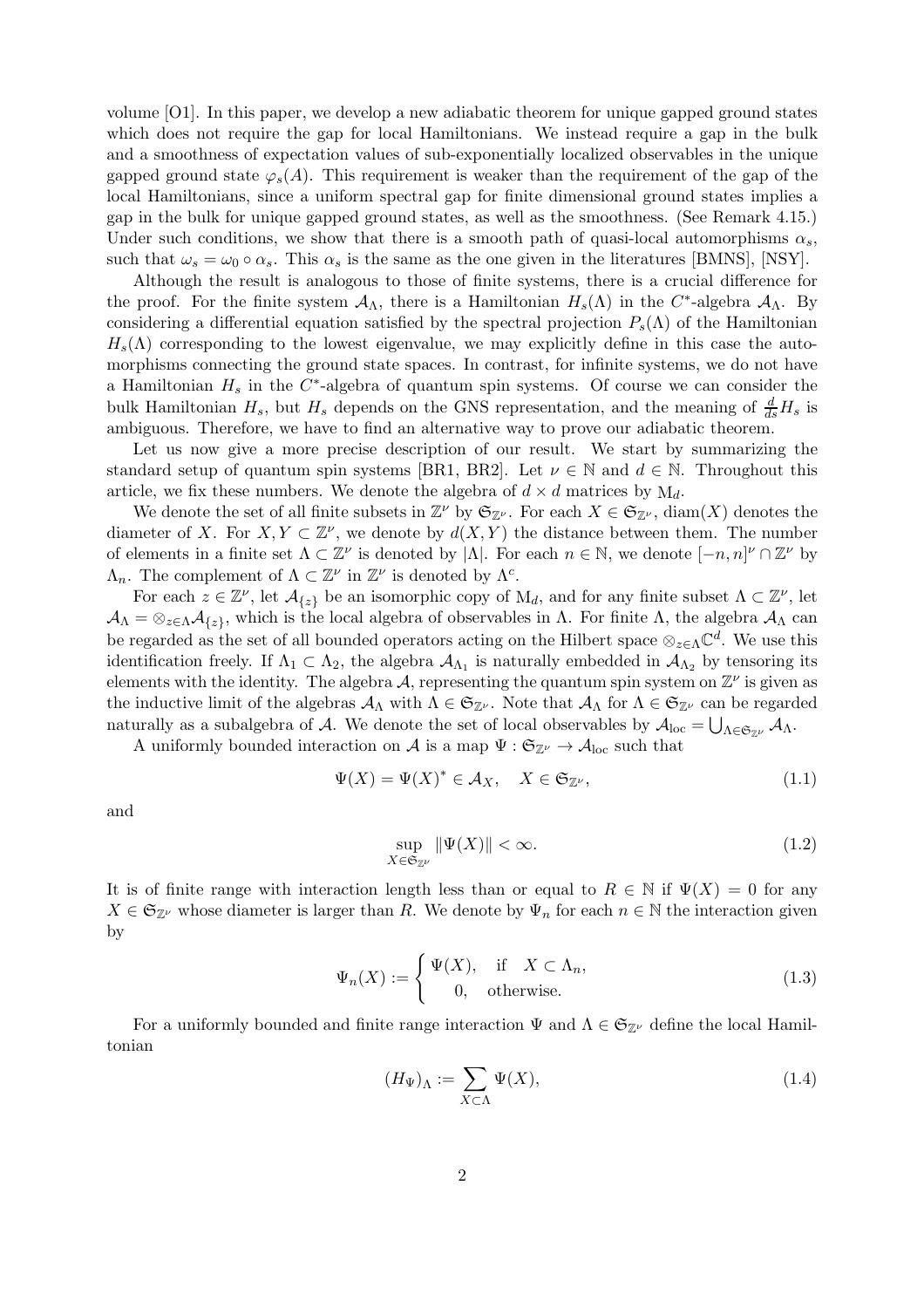and denote the dynamics

$$
\tau_{\Psi,\Lambda}^t(A) := e^{it(H_{\Psi})_\Lambda} A e^{-it(H_{\Psi})_\Lambda}, \quad t \in \mathbb{R}, \quad A \in \mathcal{A}.
$$
 (1.5)

By the uniform boundedness and finite rangeness of  $\Psi$ , for each  $A \in \mathcal{A}$ , the following limit exists:

$$
\lim_{\Lambda \to \mathbb{Z}^{\nu}} \tau_{\Psi,\Lambda}^{t}(A) =: \tau_{\Psi}^{t}(A), \quad t \in \mathbb{R}, \tag{1.6}
$$

and defines the dynamics  $\tau_{\Psi}$  on A. Note that  $\tau_{\Psi_n} = \tau_{\Psi,\Lambda_n}$ . We denote by  $\delta_{\Psi}$  the generator of  $\tau_\Psi$ .

For a uniformly bounded and finite range interaction  $\Psi$ , a state  $\varphi$  on A is called a  $\tau_{\Psi}$ -ground state if the inequality  $-i\varphi(A^*\delta_{\Psi}(A))\geq 0$  holds for any element A in the domain  $\mathcal{D}(\delta_{\Psi})$  of  $\delta_{\Psi}$ . Let  $\varphi$  be a  $\tau_{\Psi}$ -ground state, with the GNS triple  $(\mathcal{H}_{\varphi}, \pi_{\varphi}, \Omega_{\varphi})$ . Then there exists a unique positive operator  $H_{\varphi,\Psi}$  on  $\mathcal{H}_{\varphi}$  such that  $e^{itH_{\varphi,\Psi}}\pi_{\varphi}(A)\Omega_{\varphi} = \pi_{\varphi}(\tau_{\Psi}^{t}(A))\Omega_{\varphi}$ , for all  $A \in \mathcal{A}$  and  $t \in \mathbb{R}$ . We call this  $H_{\varphi,\Psi}$  the bulk Hamiltonian associated with  $\varphi$ . Note that  $\Omega_{\varphi}$  is an eigenvector of  $H_{\varphi,\Psi}$ with eigenvalue 0. See [BR2] for the general theory.

Let  $\mathbb{E}_N : \mathcal{A} \to \mathcal{A}_{\Lambda_N}$  be the conditional expectation with respect to the trace state. Let us consider the following subset of  $A$ . (See [BDN] and [Ma] for analogous definitions.)

**Definition 1.1.** Let  $f : (0, \infty) \to (0, \infty)$  be a continuous decreasing function with  $\lim_{t\to\infty} f(t) =$ 0. For each  $A \in \mathcal{A}$ , let

$$
||A||_f := ||A|| + \sup_{N \in \mathbb{N}} \left( \frac{||A - \mathbb{E}_N(A)||}{f(N)} \right).
$$
 (1.7)

We denote by  $\mathcal{D}_f$  the set of all  $A \in \mathcal{A}$  such that  $||A||_f < \infty$ .

Properties of  $\mathcal{D}_f$  are collected in Appendix B. The set  $\mathcal{D}_f$  is a \*-algebra which is a Banach space with respect to the norm  $\lVert \cdot \rVert_f$  (see Lemma B.1).

**Assumption 1.2.** Let  $\Phi(\cdot; s) : \mathfrak{S}_{\mathbb{Z}^{\nu}} \to \mathcal{A}_{\text{loc}}$  be a family of uniformly bounded, finite range interactions parameterized by  $s \in [0, 1]$ . We assume the following:

- (i) For each  $X \in \mathfrak{S}_{\mathbb{Z}^{\nu}}$ , the map  $[0,1] \ni s \to \Phi(X; s) \in \mathcal{A}_X$  is continuous and piecewise  $C^1$ . We denote by  $\dot{\Phi}(X; s)$  the corresponding derivatives. The interaction obtained by differentiation is denoted by  $\dot{\Phi}(s)$ , for each  $s \in [0, 1]$ .
- (ii) There is a number  $R \in \mathbb{N}$  such that  $X \in \mathfrak{S}_{\mathbb{Z}^{\nu}}$  and  $\text{diam}(X) \geq R$  imply  $\Phi(X; s) = 0$ , for all  $s \in [0, 1].$
- (iii) Interactions are bounded as follows

$$
\sup_{s \in [0,1]} \sup_{X \in \mathfrak{S}_{\mathbb{Z}^\nu}} \left( \left\| \Phi\left(X; s\right) \right\| + \left| X \right| \left\| \dot{\Phi}\left(X; s\right) \right\| \right) < \infty. \tag{1.8}
$$

(iv) Setting

$$
b(\varepsilon) := \sup_{Z \in \mathfrak{S}_{\mathbb{Z}^{\nu}} \ s, s_0 \in [0,1], 0 < |s - s_0| < \varepsilon} \left\| \frac{\Phi(Z; s) - \Phi(Z; s_0)}{s - s_0} - \dot{\Phi}(Z; s_0) \right\| \tag{1.9}
$$

for each  $\varepsilon > 0$ , we have  $\lim_{\varepsilon \to 0} b(\varepsilon) = 0$ .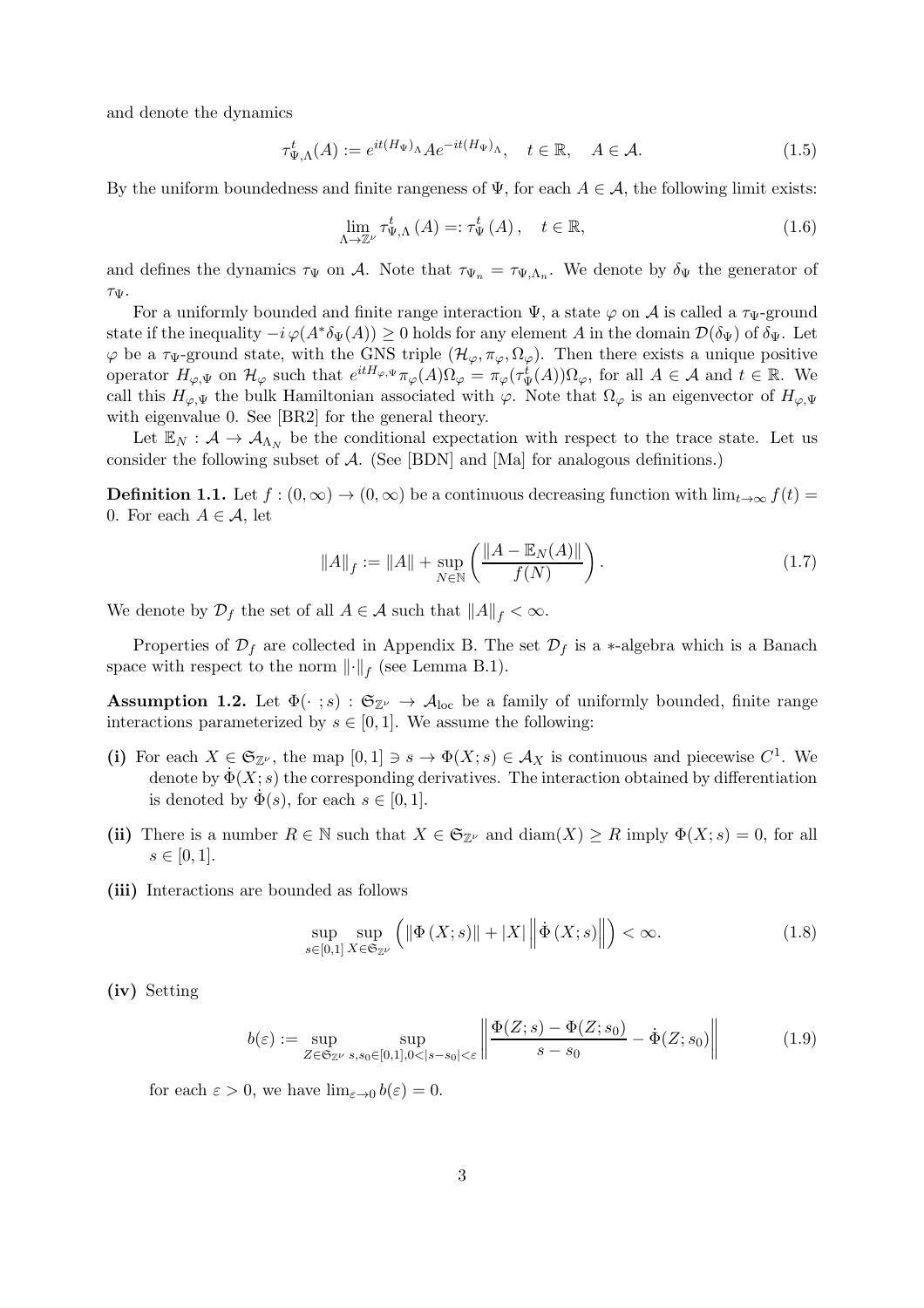- (v) For each  $s \in [0,1]$ , there exists a unique  $\tau_{\Phi(s)}$ -ground state  $\varphi_s$ .
- (vi) There exists a  $\gamma > 0$  such that  $\sigma(H_{\varphi_s, \Phi(s)}) \setminus \{0\} \subset [2\gamma, \infty)$  for all  $s \in [0, 1]$ , where  $\sigma(H_{\varphi_s, \Phi(s)})$ is the spectrum of  $H_{\varphi_s, \Phi(s)}$ .
- (vii) There exists  $0 < \beta < 1$  satisfying the following: Set  $\zeta(t) := e^{-t^{\beta}}$ . Then for each  $A \in D_{\zeta}$ ,  $\varphi_s(A)$  is differentiable with respect to s, and there is a constant  $C_{\zeta}$  such that:

$$
|\dot{\varphi_s}(A)| \le C_\zeta \|A\|_\zeta \,,\tag{1.10}
$$

for any  $A \in D_{\zeta}$ .

The main theorem of this paper is that under the Assumption 1.2, there is a strongly continuous path of automorphisms  $[0, 1] \ni s \mapsto \alpha_s$  such that  $\varphi_s = \varphi_0 \circ \alpha_s, \quad s \in [0, 1].$ 

In fact, this  $\alpha_s$  is the same one as in [BMNS] and [NSY], which is given through some differential equation. Let us recall it.

We use the function  $\omega_1$  introduced in [NSY]. Set

$$
a_n := \frac{a_1}{n \ln(n)^2}, \quad n \ge 2,
$$
\n(1.11)

and choose  $a_1$  so that  $\sum_{n=1}^{\infty} a_n = \frac{1}{2}$  $\frac{1}{2}$ . Let  $\omega_1(t) \in L^1(\mathbb{R})$  be the function on  $\mathbb R$  defined by

$$
\omega_1(t) := \begin{cases}\nc, & t = 0, \\
c \prod_{n=1}^{\infty} \left(\frac{\sin(a_n t)}{a_n t}\right)^2, & t \neq 0\n\end{cases}
$$
\n(1.12)

with normalization factor  $c > 0$  such that

$$
\int dt \omega_1(t) = 1. \tag{1.13}
$$

As shown in [BMNS] and [NSY],  $\omega_1$  is indeed an even nonnegative  $L^1$ -function and

$$
\omega_1(t) \le c_1 \frac{t}{\ln(t)^2} e^{-\frac{\eta t}{\ln(t)^2}}, \quad t > e,
$$
\n(1.14)

$$
W_1(x) := \int_x^{\infty} dt \omega_1(t) \le \begin{cases} c_1 \left(\frac{x}{\ln(x)^2}\right)^2 e^{-\frac{\eta x}{\ln(x)^2}}, & x > e^9, \\ 1, & x \le e^9 \end{cases}
$$
(1.15)

for constants  $\eta = 2a_1 \in (\frac{2}{7})$  $(\frac{2}{7}, 1)$  and  $c_1 = (27/14)ce^4$ . We set  $\omega_{\gamma}(t) := \gamma \omega_1(\gamma t)$ , where  $\gamma > 0$  is from Assumption 1.2, and  $W_{\gamma}(x) := W_1(\gamma x)$ , for  $x \in \mathbb{R}_+$ . The function  $\omega_{\gamma}$  is an even nonnegative  $L^1$ -function with

$$
\int dt \omega_{\gamma}(t) = 1. \tag{1.16}
$$

We also have

$$
W_{\gamma}(x) = \int_{x}^{\infty} dt \omega_{\gamma}(t), \quad x \in \mathbb{R}_{+}.
$$
 (1.17)

Furthermore, the Fourier transform of  $\omega_{\gamma}$  is supported in the interval  $[-\gamma, \gamma]$ .(See [NSY].)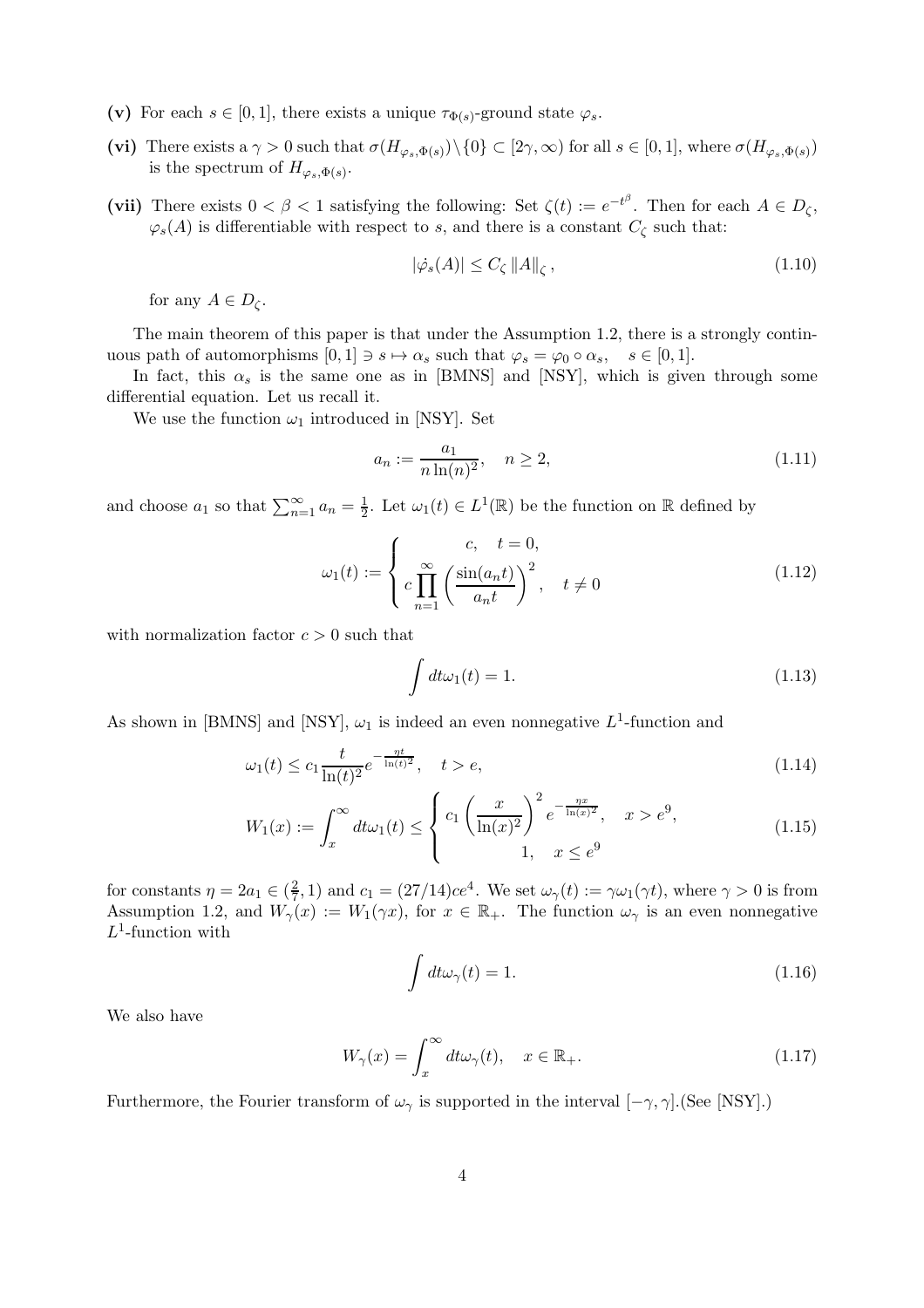For each  $\Lambda \in \mathfrak{S}_{\mathbb{Z}^{\nu}}$ , let  $U_{\Lambda}$  be the solution of the differential equation

$$
-i\frac{d}{ds}U_{\Lambda}(s) = D_{\Lambda}(s)U_{\Lambda}(s), \quad U_{\Lambda}(0) = \mathbb{I}.
$$
\n(1.18)

Here,  $D_{\Lambda}(s)$  is defined by

$$
D_{\Lambda}(s) := \int_{-\infty}^{\infty} dt \, \omega_{\gamma}(t) \, \int_{0}^{t} du \tau_{\Phi(s),\Lambda}^{u} \left(\frac{d}{ds} \left(H_{\Phi(s)}\right)_{\Lambda}\right), \quad s \in [0,1]. \tag{1.19}
$$

We set

$$
\alpha_{s,\Lambda}(A) := U_{\Lambda}(s)^{*}AU_{\Lambda}(s), \quad A \in \mathcal{A}, \quad s \in [0,1].
$$
\n(1.20)

From [BMNS] and [NSY], the thermodynamic limit

$$
\alpha_s(A) = \lim_{\Lambda \to \mathbb{Z}^\nu} \alpha_{s,\Lambda}(A), \quad A \in \mathcal{A}, \quad s \in [0,1], \tag{1.21}
$$

exists and defines a strongly continuous path of automorphisms  $[0, 1] \ni s \mapsto \alpha_s$ . We also have the limit of the inverse

$$
\alpha_s^{-1}(A) = \lim_{\Lambda \to \mathbb{Z}^\nu} \alpha_{s,\Lambda}^{-1}(A), \quad A \in \mathcal{A}, \quad s \in [0,1]. \tag{1.22}
$$

See [NSY]. Our main theorem is as follows.

Theorem 1.3. Under the Assumption 1.2, we have

$$
\varphi_s = \varphi_0 \circ \alpha_s, \quad s \in [0, 1],
$$

for  $\alpha_s$  given in (1.21).

Our motivation to develop this bulk version of automorphic equivalence was the index theorems for SPT-phases [O2] and [O3]. In [O2] and [O3], the path of interactions was required to have a uniform spectral gap for corresponding local Hamiltonians. It is a bit unpleasant that we have to ask for the existence of the gap for local Hamiltonians while what we really would like to investigate is the bulk. From our Theorem 1.3, combined with Theorem 2.6, and the proof of Proposition 3.5 of [O2], we obtain the following version of the index theorem for the time reversal symmetry.

**Theorem 1.4.** Let  $\Phi(\cdot; s) : \mathfrak{S}_{\mathbb{Z}^{\nu}} \to \mathcal{A}_{loc}$  be a path of time-reversal interactions satisfying Assumption 1.2. Then  $\mathbb{Z}_2$ -index defined in Definition 3.3 of  $[O2]$  is constant along the path.

From our Theorem 1.3, combined with Theorem 2.9 of [O3], and the proof of Proposition 3.5 of [O2], we obtain the following version of the index theorem for the reflection symmetry.

**Theorem 1.5.** Let  $\Phi(\cdot; s): \mathfrak{S}_{\mathbb{Z}^{\nu}} \to \mathcal{A}_{\text{loc}}$  be a path of reflection invariant interactions satisfying Assumption 1.2. Then  $\mathbb{Z}_2$ -index defined in Definition 3.3 of [O3] is constant along the path.

The rest of the paper is devoted to the proof of Theorem 1.3.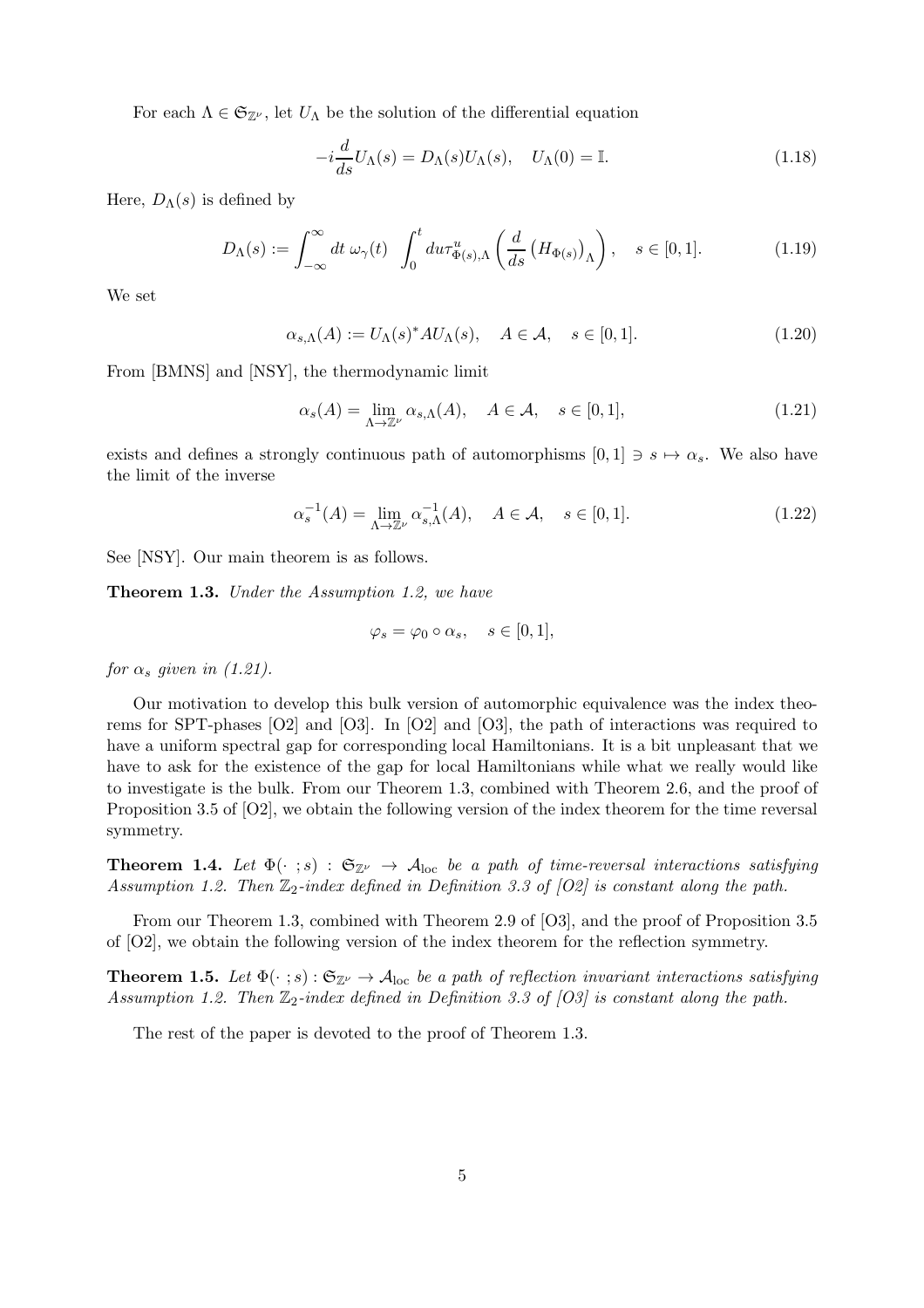## 2 Proof of the Theorem 1.3

Throughout this Section, we will always assume Assumption 1.2. For  $s \in [0,1]$  and  $A \in \mathcal{A}$ , we set

$$
I_s(A) := \int dt \,\omega_\gamma(t) \tau^t_{\Phi(s)}(A). \tag{2.1}
$$

The integral can be understood as a Bochner integral of  $(A, \|\cdot\|)$ .

We need the following Lemma for the proof.

Lemma 2.1.  $Fix\ 0 < \beta = \beta_5 < \beta_4 < \beta_3 < \beta_2 < \beta_1 < 1$  and set  $f(t) := t^{-1} \exp(-t^{\beta_1}),\ f_0(t) :=$  $\exp(-t^{\beta_1}), f_1(t) := \exp(-t^{\beta_2}), f_2(t) := t^{-2(\nu+2)} \exp(-t^{\beta_3}), g(t) := \exp(-t^{\beta_4}), \zeta(t) := \exp(-t^{\beta_5}).$ (Here  $\beta$  is the one in (vii) of Assumption 1.2.) Then we have the following.

1. For any  $s \in [0,1]$ , we have

$$
\alpha_s^{-1}(\mathcal{A}_{loc}) \subset \mathcal{D}_f \subset \mathcal{D}_{f_0} \subset \mathcal{D}_{f_1} \subset \mathcal{D}_{f_2} \subset \mathcal{D}_g \subset \mathcal{D}_{\zeta}.
$$

2. We have  $\tau_{\Phi(s)}^t(\mathcal{D}_f) \subset \mathcal{D}_{f_1}$  and there is a non-negative non-decreasing function on  $\mathbb{R}_{\geq 0}$ ,  $b_{f, f_1}(t)$  such that

$$
\int dt \,\omega_{\gamma}(t) \,|t| \cdot b_{f,f_1}(|t|) < \infty,\tag{2.2}
$$

$$
\sup_{s \in [0,1]} \left\| \tau_{\Phi(s)}^t(A) \right\|_{f_1} \le b_{f,f_1}(|t|) \|A\|_f, \quad A \in \mathcal{D}_f. \tag{2.3}
$$

- 3. We have  $\mathcal{D}_{\zeta} \subset D(\delta_{\Phi(s)}) \cap D(\delta_{\dot{\Phi}(s)})$  for any  $s \in [0,1]$ .
- 4. There is a constant  $C^{(1)}_{f_2,\zeta} > 0$  such that

$$
\sup_{s \in [0,1]} \left\| \delta_{\Phi(s)} \left( A \right) \right\|_{\zeta}, \sup_{N \in \mathbb{N}} \sup_{s \in [0,1]} \left\| \delta_{\Phi_N(s)} \left( A \right) \right\|_{\zeta} \le C_{f_2,\zeta}^{(1)} \left\| A \right\|_{f_2} \tag{2.4}
$$

$$
\sup_{s\in[0,1]} \left\| \delta_{\dot{\Phi}(s)}\left(A\right) \right\|_{\zeta}, \sup_{N\in\mathbb{N}} \sup_{s\in[0,1]} \left\| \delta_{\dot{\Phi}_{N}(s)}\left(A\right) \right\|_{\zeta} \leq C_{f_2,\zeta}^{(1)} \left\| A \right\|_{f_2}
$$
\n
$$
\sup \left\| \delta_{\Phi(s)-\Phi(s_0)} \left( A \right) \right\|, \sup \sup \left\| \delta_{\Phi_{N}(s)-\Phi_{N}(s_0)} \left( A \right) \right\|
$$
\n
$$
(2.5)
$$

$$
\sup_{s,s_0 \in [0,1],0 < |s-s_0| \le \varepsilon} \left\| \delta_{\frac{\Phi(s) - \Phi(s_0)}{s-s_0}} - \dot{\Phi}(s_0)}(A) \right\|_{\zeta}, \sup_{N \in \mathbb{N}} \sup_{s,s_0 \in [0,1],0 < |s-s_0| \le \varepsilon} \left\| \delta_{\frac{\Phi_N(s) - \Phi_N(s_0)}{s-s_0}} - \dot{\Phi}_N(s_0)}(A) \right\|_{\zeta}
$$
\n
$$
\le b(\varepsilon)C_{f_2,\zeta}^{(1)} \|A\|_{f_2} \tag{2.6}
$$

for all  $A \in \mathcal{D}_{f_2}$ . (Here the meaning of the inequality is that each term on the left hand side is bounded by the right hand side. We use this notation throughout this article.) In particular,  $\delta_{\Phi(s)}(\mathcal{D}_{f_2}) \subset \mathcal{D}_{\zeta}$ , for any  $s \in [0,1]$ . (Recall  $b(\varepsilon)$  in Assumption 1.2 (iv).)

5. For any  $A \in \mathcal{D}_f$ , and  $(s', u', s'', s''') \in [0, 1] \times \mathbb{R} \times [0, 1] \times [0, 1]$ , we have  $\tau_{\Phi(s)}^{-u'}$  $\frac{1}{\Phi(s'')} \circ \alpha_{s'''}^{-1}$  $_{s'''}^{-1}(A) \in$  $\mathcal{D}_{f_2} \subset \mathcal{D}_{\zeta} \subset D(\delta_{\Phi(s')}) \cap D(\delta_{\dot{\Phi}(s')})$  and  $\delta_{\Phi(s')} \circ \tau_{\Phi(s')}^{-u'}$  $\frac{1}{\Phi(s'')} \circ \alpha_{s'''}^{-1}$  $\tau_{s'''}^{-1}(A), \delta_{\dot{\Phi}(s')} \circ \tau_{\Phi(s')}^{-u'}$  $\frac{1}{\Phi(s'')} \circ \alpha_{s'''}^{-1}$  $_{s^{\prime\prime\prime}}^{-1}(A)\in\mathcal{D}_{\zeta}.$ For any compact intervals  $[a, b]$ ,  $[c, d]$  of  $\mathbb R$  and  $A \in \mathcal D_f$ , the maps:

$$
[a,b] \times [0,1] \times [0,1] \times [c,d] \times [0,1] \times [0,1] \ni (u,s,s',u',s'',s''') \mapsto \tau_{\Phi(s)}^u \circ \delta_{\Phi(s')} \circ \tau_{\Phi(s'')}^{-u'} \circ \alpha_{s'''}^{-1}(A) \in \mathcal{A},
$$
\n(2.7)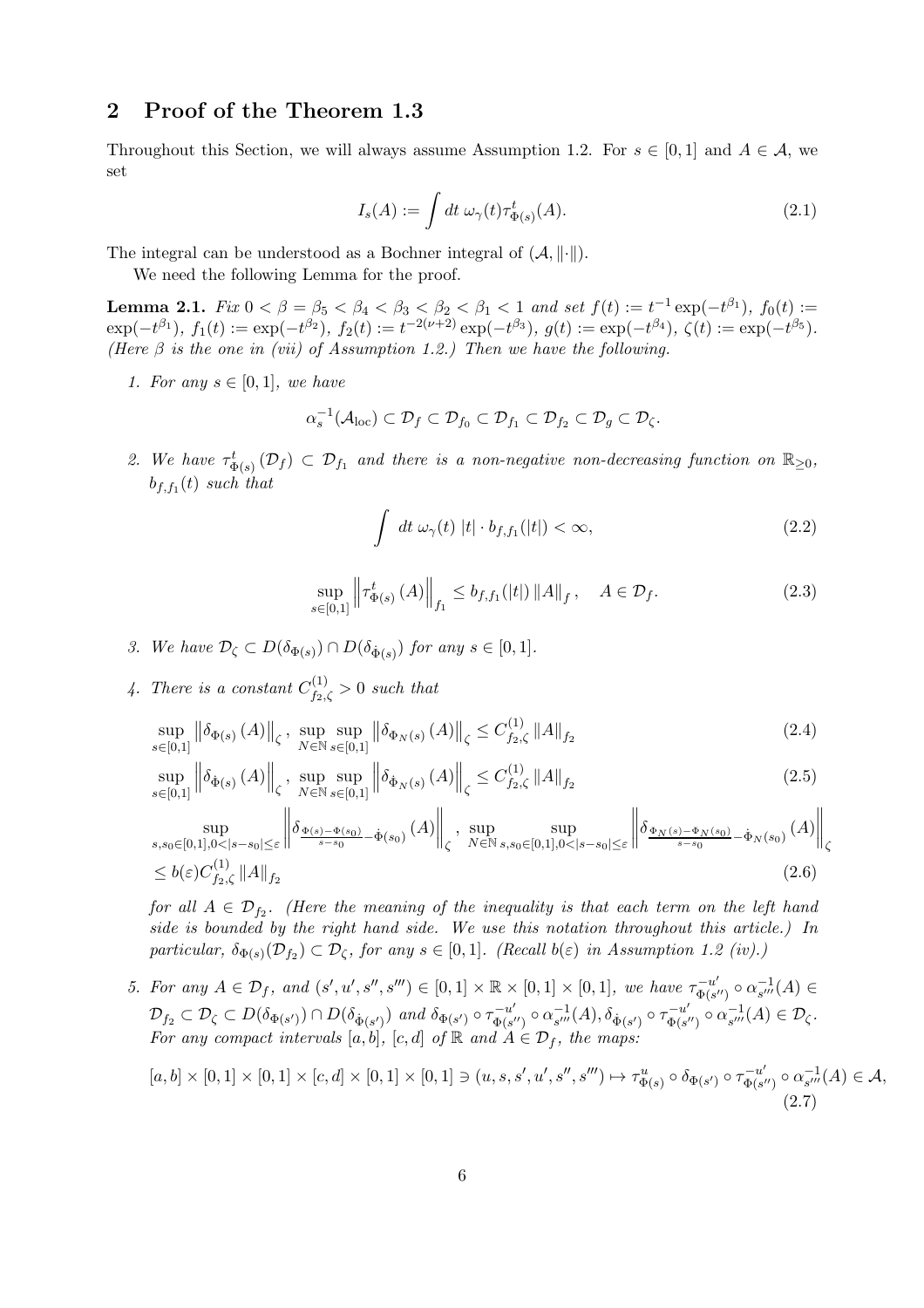and

$$
[a,b] \times [0,1] \times [0,1] \times [c,d] \times [0,1] \times [0,1] \ni (u,s,s',u',s'',s''') \mapsto \tau_{\Phi(s)}^u \circ \delta_{\Phi(s')} \circ \tau_{\Phi(s'')}^{-u'} \circ \alpha_{s''}^{-1}(A) \in \mathcal{A}
$$
\n(2.8)

are uniformly continuous with respect to  $\Vert \cdot \Vert$ , and maps

$$
[0,1] \times [c,d] \times [0,1] \times [0,1] \ni (s',u',s'',s''') \mapsto \delta_{\Phi(s')} \circ \tau_{\Phi(s'')}^{-u'} \circ \alpha_{s'''}^{-1}(A) \in \mathcal{D}_{\zeta}
$$
(2.9)

$$
[0,1] \times [c,d] \times [0,1] \times [0,1] \ni (s',u',s'',s''') \mapsto \delta_{\dot{\Phi}(s')} \circ \tau_{\Phi(s'')}^{-u'} \circ \alpha_{s'''}^{-1}(A) \in \mathcal{D}_{\zeta}
$$
(2.10)

are uniformly continuous with respect to  $\left\|\cdot\right\|_{\zeta}$ .

6. For any  $A \in \mathcal{D}_f$ ,  $\alpha_s^{-1}(A)$  is differentiable with respect to  $\|\cdot\|$  and

$$
\frac{d}{ds}\alpha_s^{-1}(A) = \int dt \omega_\gamma(t) \int_0^t du \tau_{\Phi(s)}^u \circ \delta_{\dot{\Phi}(s)} \left( \tau_{\Phi(s)}^{-u} \left( \alpha_s^{-1}(A) \right) \right) \tag{2.11}
$$

The right hand side can be understood as a Bochner integral of  $(A, \|\cdot\|)$ .

7. For any  $A \in \mathcal{D}_f$ , the integral

$$
\int dt \omega_{\gamma}(t) \int_0^t du \tau_{\Phi(s)}^u \circ \delta_{\dot{\Phi}(s)} \left( \tau_{\Phi(s)}^{-u}(A) \right) \tag{2.12}
$$

$$
\int dt \,\,\omega_{\gamma}(t) \int_0^t du \,\,\tau_{\Phi(s)}^{t-u} \circ \left(\delta_{\dot{\Phi}(s)}\right) \circ \tau_{\Phi(s)}^u(A) \tag{2.13}
$$

are well-defined as a Bochner integral with respect to  $(A, \|\cdot\|)$ .

- 8. For any  $A \in \mathcal{D}_f$  and  $s \in [0,1]$ , we have  $I_s(A) \in \mathcal{D}_{f_1}$ .
- 9. For each  $A \in \mathcal{A}$ ,  $\mathbb{R} \times [0,1] \ni (u,s) \to \tau_{\Phi(s)}^u(A) \in \mathcal{A}$  is continuous with respect to the norm  $\|\cdot\|.$
- 10. For any  $A \in \mathcal{D}_f$ , the integrals

$$
\int dt \omega_{\gamma}(t) \int_0^t du \delta_{\Phi(s)} \circ \tau_{\Phi(s)}^u(A), \quad \int_0^t du \delta_{\Phi(s)} \circ \tau_{\Phi(s)}^u(A), \tag{2.14}
$$

are well-defined as Bochner integrals with respect to  $(\mathcal{D}_{\zeta}, \|\cdot\|_{\zeta})$ .

The proof of Lemma 2.1 is given in Section 4. Throughout Section 2 and Section 3 (but not in Section 4), we fix  $0 < \beta_5 < \beta_4 < \beta_3 < \beta_2 < \beta_1 < 1$  and set  $f, f_0, f_1, f_2, g, \zeta$ , given in Lemma 2.1, and apply Lemma 2.1.

In Section 3, we prove the following:

**Proposition 2.2.** For any  $A \in \mathcal{D}_f$ , we have

$$
\dot{\varphi}_s(I_s(A)) = 0, \quad s \in [0, 1]. \tag{2.15}
$$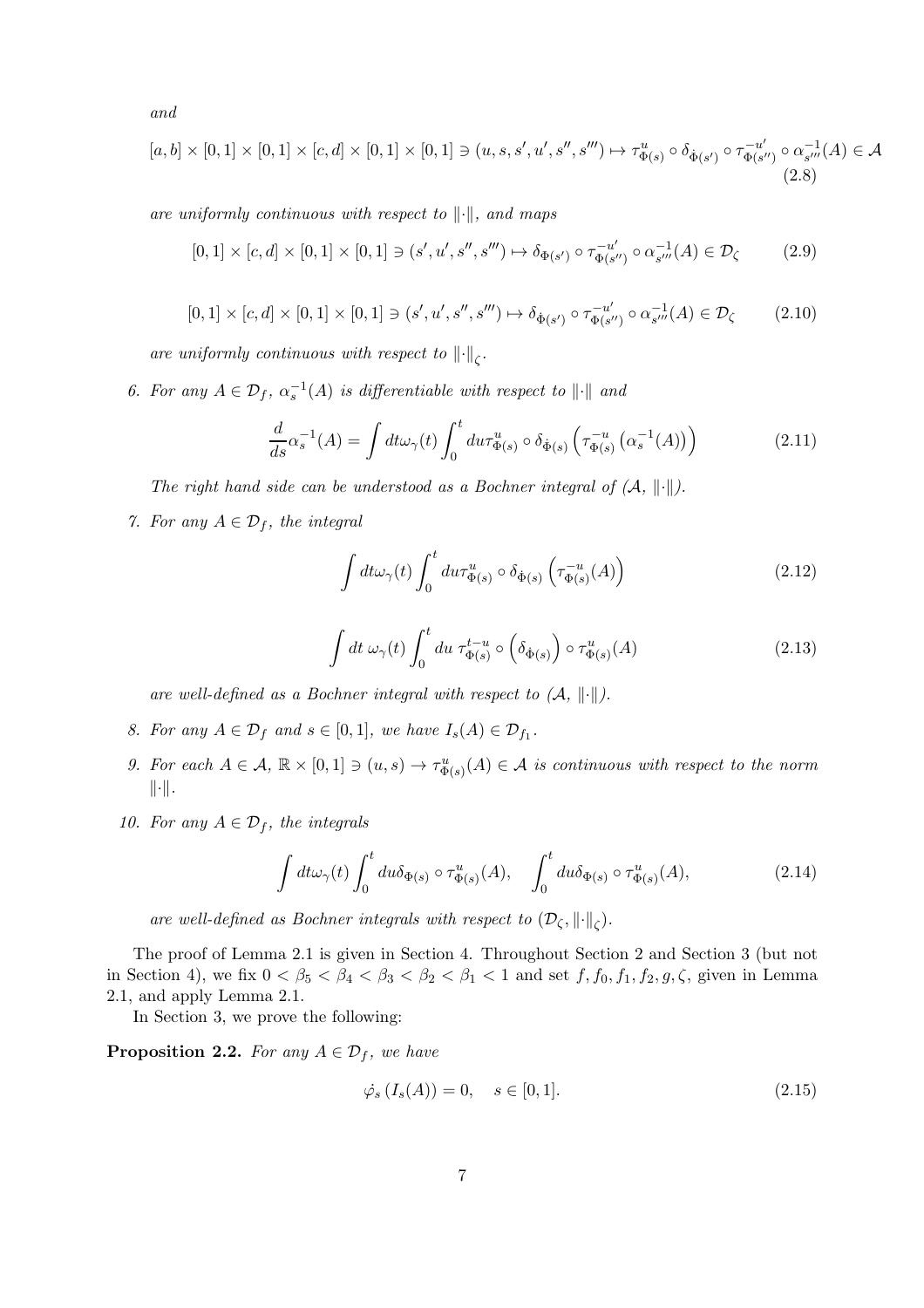Note that by 8. of Lemma 2.1,  $I_s(A)$  belongs to  $\mathcal{D}_{f_1} \subset \mathcal{D}_{\zeta}$ , and that  $\dot{\varphi}_s(I_s(A))$  in Proposition 2.2 is well-defined by (vii) of Assumption 1.2.

We now prove Theorem 1.3 using this proposition. In order to prove the Theorem, it suffices to show

$$
\frac{d}{ds}\left(\varphi_s \circ \alpha_s^{-1}(X)\right) = 0,\tag{2.16}
$$

for any  $X \in \mathcal{A}_{loc}$ . Note that from Assumption 1.2 (vii), and 1. of Lemma 2.1, the function  $[0,1] \ni s \to \varphi_s \circ \alpha_{s_0}^{-1}(X)$  is differentiable for any  $X \in \mathcal{A}_{loc}$  and  $s_0 \in [0,1]$ . Furthermore, from 6. of Lemma 2.1,  $[0,1] \ni s \mapsto \alpha_s^{-1}(X) \in \mathcal{A}$  is differentiable with respect to the norm for any  $X \in \mathcal{A}_{loc} \subset \mathcal{D}_f$ . Therefore, for any  $X \in \mathcal{A}_{loc}$ ,  $[0,1] \ni s \to \varphi_s \circ \alpha_s^{-1}(X)$  is differentiable, the left hand side of (2.16) makes sense, and we have

$$
\frac{d}{ds}\left(\varphi_s \circ \alpha_s^{-1}(X)\right) = \dot{\varphi}_s \circ \alpha_s^{-1}(X) + \varphi_s \circ \frac{d}{ds}\alpha_s^{-1}(X), \quad X \in \mathcal{A}_{\text{loc}}.\tag{2.17}
$$

For the proof of (2.16), we use the following Lemma.

**Lemma 2.3.** For any  $A \in \mathcal{D}_f$ ,

$$
A - I_s(A) = -\int dt \omega_{\gamma}(t) \int_0^t du \delta_{\Phi(s)} \circ \tau_{\Phi(s)}^u(A). \tag{2.18}
$$

The integrand of the right hand side is continuous with respect to  $\left\|\cdot\right\|_{\zeta}$  and the integral can be understood as the Bochner integral of  $(\mathcal{D}_{\zeta}, \lVert \cdot \rVert_{\zeta})$ .

Proof. The latter part is 5., 10. of lemma 2.1. To show (2.18), recall the Duhamel formula

$$
A - \tau_{\Phi(s)}^t(A) = \int_0^t du \, \left( -\delta_{\Phi(s)} \right) \circ \tau_{\Phi(s)}^u(A), \quad A \in \mathcal{D}_f. \tag{2.19}
$$

Here we used the fact that  $\tau_{\Phi(s_0)}^u(\mathcal{D}_f) \subset \mathcal{D}_{f_1} \subset \mathcal{D}_{\zeta} \subset D(\delta_{\Phi(s)})$ , which follows from  $2,1,3$ . of Lemma 2.1.

We multiply (2.19) by  $\omega_{\gamma}(t)$  and integrate over  $t \in \mathbb{R}$ . Then recalling (1.16), we obtain

$$
A - I_s(A) = \int dt \,\omega_\gamma(t)A - \int dt \,\omega_\gamma(t)\tau_{\Phi(s)}^t(A)
$$
  
= 
$$
\int dt \,\omega_\gamma(t) \int_0^t du \, \left(-\delta_{\Phi(s)}\right) \circ \tau_{\Phi(s)}^u(A), \quad A \in \mathcal{D}_f.
$$
 (2.20)

In order to show (2.16), we need to know  $\dot{\varphi}_s$  on  $\mathcal{D}_f$ . From Proposition 2.2 and Lemma 2.3, for any  $A \in \mathcal{D}_f$ , we have

$$
(\dot{\varphi}_s)(A) = (\dot{\varphi}_s)(A) - (\dot{\varphi}_s)(I_s(A)) = -\int dt \omega_{\gamma}(t) \int_0^t du \dot{\varphi}_s \left(\delta_{\Phi(s)} \circ \tau_{\Phi(s)}^u(A)\right).
$$
 (2.21)

Here we used the Bochner integrability of the right hand side of  $(2.18)$  with respect to  $\lVert \cdot \rVert_{\zeta}$ , and the continuity of  $\dot{\varphi}_s$  (1.10) with respect to  $\lVert \cdot \rVert_{\zeta}$ .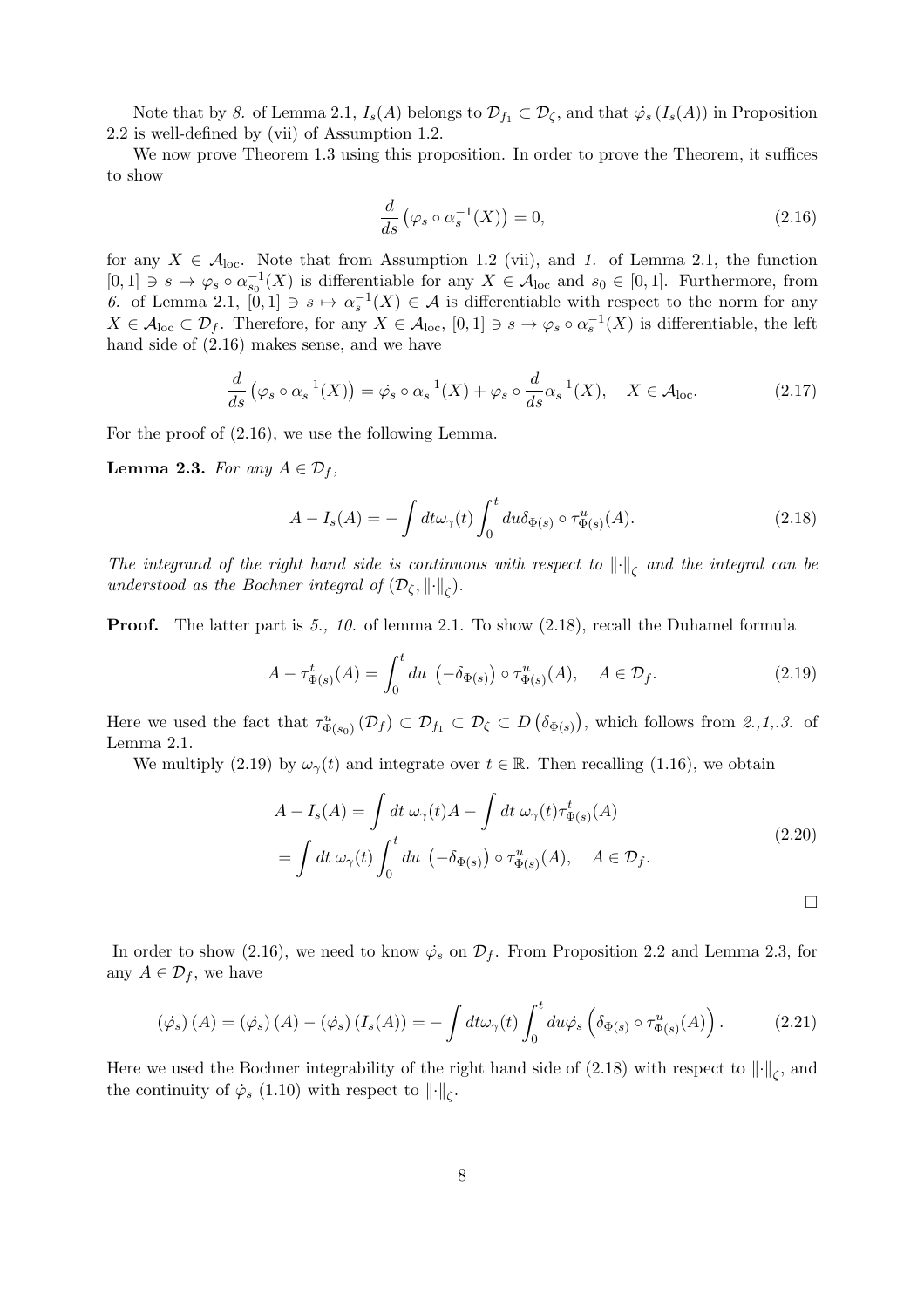As  $\varphi_s$  is the  $\tau_{\Phi(s)}$ -ground state, we have

$$
\varphi_s \circ \delta_{\Phi(s)}(B) = 0, \quad B \in \mathcal{D}_{f_1}, \quad s \in [0, 1]. \tag{2.22}
$$

(Recall that  $\mathcal{D}_{f_1} \subset \mathcal{D}_{\zeta} \subset D(\delta_{\Phi(s)})$ , from 1., 3. of Lemma 2.1.) Differentiating this by s, we obtain

$$
\dot{\varphi}_s \circ \delta_{\Phi(s)}(B) + \varphi_s \circ \delta_{\dot{\Phi}(s)}(B) = 0, \quad B \in \mathcal{D}_{f_1}, \quad s \in [0, 1]. \tag{2.23}
$$

More precisely, note that

$$
\delta_{\Phi(s)}\left(\mathcal{D}_{f_1}\right) \subset \delta_{\Phi(s)}\left(\mathcal{D}_{f_2}\right) \subset \mathcal{D}_{\zeta}, \quad s \in [0,1],\tag{2.24}
$$

by Lemma 2.1, 1., 4.. Therefore, for  $B \in \mathcal{D}_{f_1}$ , we have  $\delta_{\Phi(s)}(B) \in \mathcal{D}_{\zeta}$ ,  $s \in [0,1]$ , and for any  $s, s_0 \in [0, 1]$  with  $s \neq s_0$ , we have

$$
\begin{split}\n&\left| -\left( \varphi_{s_{0}} \circ \delta_{\Phi(s_{0})}(B) + \varphi_{s_{0}} \circ \delta_{\dot{\Phi}(s_{0})}(B) \right) \right| \\
&= \left| \frac{\varphi_{s} \circ \delta_{\Phi(s)}(B) - \varphi_{s_{0}} \circ \delta_{\Phi(s_{0})}(B)}{s - s_{0}} - \left( \varphi_{s_{0}} \circ \delta_{\Phi(s_{0})}(B) + \varphi_{s_{0}} \circ \delta_{\dot{\Phi}(s_{0})}(B) \right) \right| \\
&\leq \left| \varphi_{s} \left( \frac{\delta_{\Phi(s)}(B) - \delta_{\Phi(s_{0})}(B)}{s - s_{0}} - \delta_{\dot{\Phi}(s_{0})}(B) \right) \right| + \left| \frac{\varphi_{s} \circ \delta_{\Phi(s_{0})}(B) - \varphi_{s_{0}} \circ \delta_{\Phi(s_{0})}(B)}{s - s_{0}} - \left( \varphi_{s_{0}} \circ \delta_{\Phi(s_{0})}(B) \right) \right| \\
&+ \left| (\varphi_{s} - \varphi_{s_{0}}) \left( \delta_{\dot{\Phi}(s_{0})}(B) \right) \right|.\n\end{split} \tag{2.25}
$$

As  $\delta_{\Phi(s_0)}(B) \in \mathcal{D}_{\zeta}$ , the second and the third terms of the last line converge to 0 as  $s \to s_0$ . The first term of the last line can be bounded as

$$
\left| \varphi_s \left( \frac{\delta_{\Phi(s)}(B) - \delta_{\Phi(s_0)}(B)}{s - s_0} - \delta_{\dot{\Phi}(s_0)}(B) \right) \right| \le \left\| \frac{\delta_{\Phi(s)}(B) - \delta_{\Phi(s_0)}(B)}{s - s_0} - \delta_{\dot{\Phi}(s_0)}(B) \right\|
$$
\n
$$
\le b(|s - s_0|)C_{f_2,\zeta}^{(1)} \|B\|_{f_2} \to 0, \quad s \to s_0,
$$
\n(2.26)

and goes to 0 as  $s \to s_0$ . Here, in the last line, we used 4. of Lemma 2.1 and recalled  $\mathcal{D}_{f_1} \subset \mathcal{D}_{f_2}$ , from 1. of Lemma 2.1, and (iv) of Assumption 1.2. Hence we obtain (2.23).

From this and (2.21), for  $A \in \mathcal{D}_f$ , recalling  $\tau_{\Phi(s)}^u(A) \in \mathcal{D}_{f_1}$  by 2. of Lemma 2.1, we have

$$
(\dot{\varphi}_s)(A) = \int dt \omega_{\gamma}(t) \int_0^t du \varphi_s \circ \delta_{\dot{\Phi}(s)} \left( \tau_{\Phi(s)}^u(A) \right). \tag{2.27}
$$

For any  $X \in \mathcal{A}_{loc}$ , recall that  $\alpha_s^{-1}(X) \in \alpha_s^{-1}(\mathcal{A}_{loc}) \subset \mathcal{D}_f \subset \mathcal{D}_\zeta$  by 1. of Lemma 2.1. From (2.17),  $(2.27)$  and 6. of Lemma 2.1, we have

$$
\frac{d}{ds} \left( \varphi_s \circ \alpha_s^{-1}(X) \right) = \dot{\varphi}_s \circ \alpha_s^{-1}(X) + \varphi_s \circ \frac{d}{ds} \alpha_s^{-1}(X) \n= \int dt \omega_\gamma(t) \int_0^t du \varphi_s \circ \delta_{\dot{\Phi}(s)} \left( \tau_{\Phi(s)}^u \circ \alpha_s^{-1}(X) \right) + \int dt \omega_\gamma(t) \int_0^t du \varphi_s \left( \tau_{\Phi(s)}^u \circ \delta_{\dot{\Phi}(s)} \left( \tau_{\Phi(s)}^{-u} \left( \alpha_s^{-1}(X) \right) \right) \right) = 0
$$
\n(2.28)

Here we used the fact that  $\omega_{\gamma}$  is an even function, and that  $\varphi_s$  is  $\tau_{\Phi(s)}$ -invariant because it is the  $\tau_{\Phi(s)}$ -ground state.

Hence we have proven the Theorem 1.3.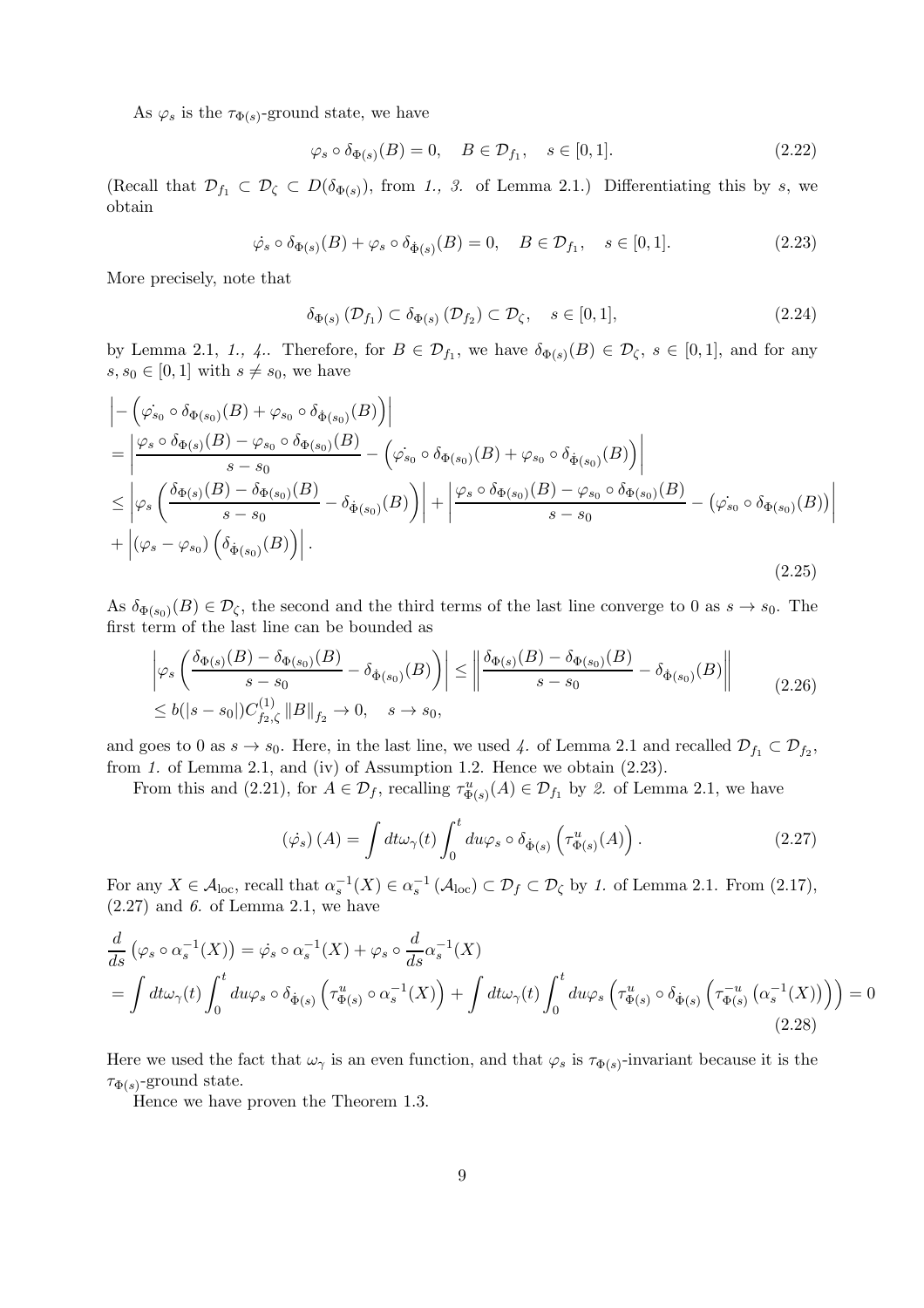## 3 Proof of Proposition 2.2

Throughout this Section, we keep Assumption 1.2. We also continue to use the same  $0 < \beta =$  $\beta_5 < \beta_4 < \beta_3 < \beta_2 < \beta_1 < 1$  and set  $f, f_0, f_1, f_2, g, \zeta$ , as given in Lemma 2.1.

Let  $(\mathcal{H}_s, \pi_s, \Omega_s)$  be the GNS triple of  $\varphi_s$ . Let  $H_s := H_{\varphi_s, \Phi(s)}$  be the associated bulk Hamiltonian. The key property of  $I_s$  we use is the following.

**Lemma 3.1.** For any  $A \in \mathcal{A}$ , we have

$$
\pi_s\left(I_s\left(A\right)\right)\Omega_s = \varphi_s(A)\Omega_s. \tag{3.1}
$$

**Proof.** As the Fourier transform  $\hat{\omega}_{\gamma}$  of  $\omega_{\gamma}$  has support in  $[-\gamma, \gamma]$ , (v) and (vi) of Assumption 1.2 and (1.16) implies:

$$
\hat{\omega}_{\gamma} (H_s) = \frac{1}{\sqrt{2\pi}} |\Omega_s\rangle \langle \Omega_s| \,. \tag{3.2}
$$

From the definition of  $I_s$ , substituting  $(3.2)$ , we have

$$
\pi_s(I_s(A))\Omega_s = \int dt \,\omega_\gamma(t)\pi_s\left(\tau^t_{\Phi(s)}(A)\right)\Omega_s
$$
\n
$$
= \int dt \,\omega_\gamma(t)e^{itH_s}\pi_s(A)\Omega_s = \sqrt{2\pi}\hat{\omega}_\gamma(H_s)\pi_s(A)\Omega_s = \varphi_s(A)\Omega_s.
$$
\n(3.3)

 $\Box$ 

From this, we immediately obtain the following decoupling.

**Lemma 3.2.** For any  $A, B \in \mathcal{A}$  and  $s \in [0, 1]$ , we have

$$
\varphi_s(B^*I_s(A)) = \varphi_s(B^*)\varphi_s(A). \tag{3.4}
$$

**Lemma 3.3.** For each  $s \in [0,1]$  and  $A \in \mathcal{D}_f$ , the integrand of

$$
V_s(A) := \int dt \,\omega_{\gamma}(t) \int_0^t du \,\tau_{\Phi(s)}^{t-u} \circ \left(\delta_{\dot{\Phi}(s)}\right) \circ \tau_{\Phi(s)}^u(A),\tag{3.5}
$$

is continuous and the integral can be understood as a Bochner integral in Banach space  $(A, \|\cdot\|)$ . For any  $A \in D_f$ ,  $[0,1] \ni s \to I_s(A) \in \mathcal{A}$  is differentiable with respect to  $\|\cdot\|$  and

$$
\frac{d}{ds}I_s(A) = V_s(A). \tag{3.6}
$$

**Proof.** Let  $A \in \mathcal{D}_f$ . That the integrand of (3.5) is continuous and the integral can be understood as a Bochner integral in Banach space  $(A, \|\cdot\|)$ , follow from 5. and 7., of Lemma 2.1, respectively.

Next, recall the Duhamel formula

$$
\tau_{\Phi(s)}^t(A) - \tau_{\Phi(s_0)}^t(A) = \int_0^t du \ \tau_{\Phi(s)}^{t-u} \circ \left(\delta_{\Phi(s)} - \delta_{\Phi(s_0)}\right) \circ \tau_{\Phi(s_0)}^u(A), \quad A \in \mathcal{D}_f. \tag{3.7}
$$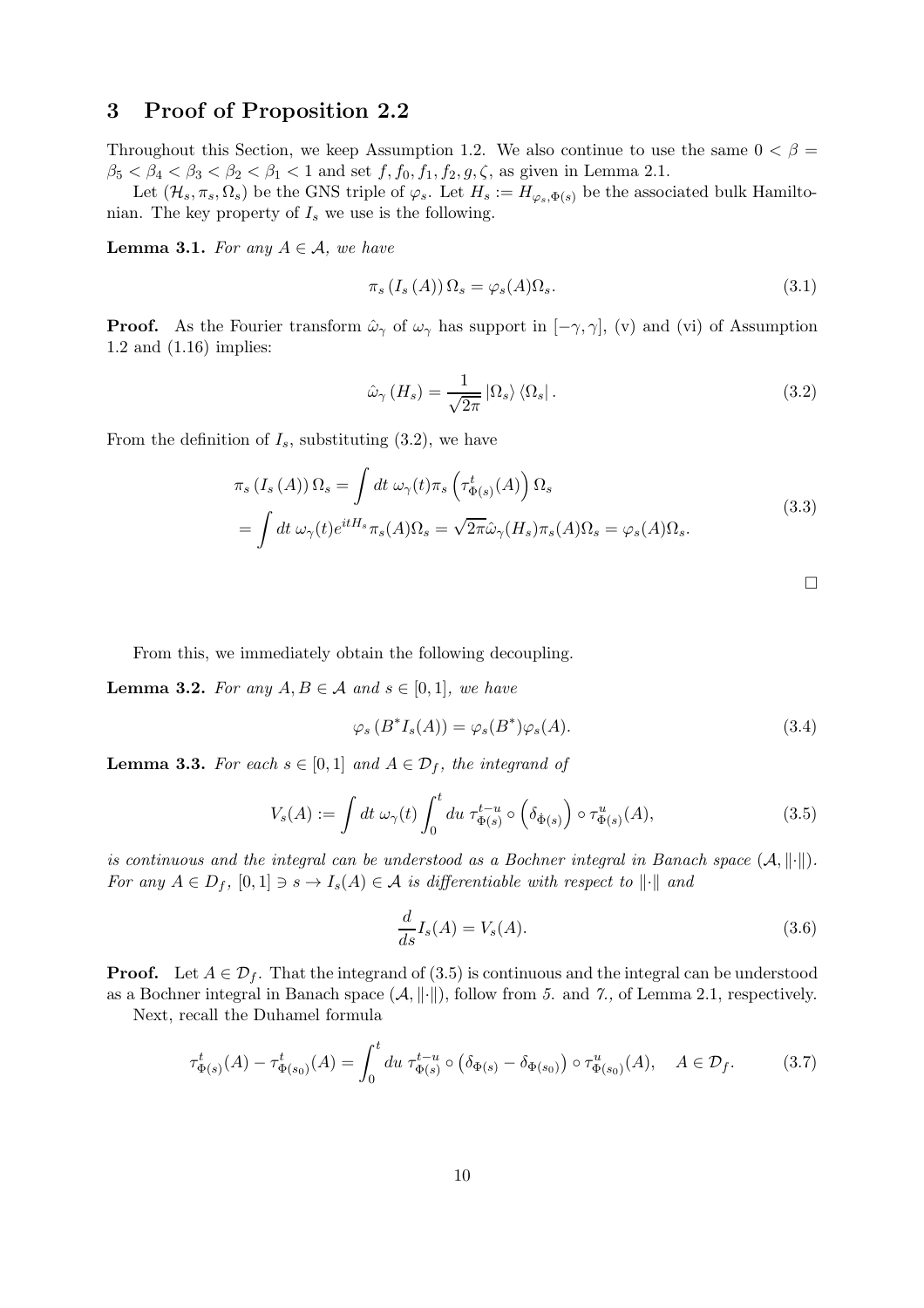Here we used the fact that  $\tau_{\Phi(s_0)}^u(\mathcal{D}_f) \subset \mathcal{D}_\zeta \subset D\left(\delta_{\Phi(s)}\right)$ , which follows from  $\mathcal{Z}, \mathcal{I}, \mathcal{Z},$  of Lemma 2.1. By 5. of Lemma 2.1, the integrand on the right hand side is continuous and the integral can be understood as a Bochner integral in Banach space  $(A, \|\cdot\|)$ .

We multiply (3.7) by  $\omega_{\gamma}(t)$  and integrate over  $t \in \mathbb{R}$ . Then we obtain

$$
I_s(A) - I_{s_0}(A) = \int dt \,\omega_\gamma(t) \tau_{\Phi(s)}^t(A) - \int dt \,\omega_\gamma(t) \tau_{\Phi(s_0)}^t(A)
$$
  
= 
$$
\int dt \,\omega_\gamma(t) \int_0^t du \,\tau_{\Phi(s)}^{t-u} \circ (\delta_{\Phi(s)} - \delta_{\Phi(s_0)}) \circ \tau_{\Phi(s_0)}^u(A), \quad A \in \mathcal{D}_f.
$$
 (3.8)

By 5. of Lemma 2.1, all the integrands are continuous and the integral can be understood as a Bochner integral in Banach space  $(\mathcal{A}, \|\cdot\|)$ . For any  $A \in \mathcal{D}_f$ ,

$$
\begin{split}\n\left\| \frac{I_s(A) - I_{s_0}(A)}{s - s_0} - V_{s_0}(A) \right\| \\
&\leq \int dt \,\omega_\gamma(t) \int_{[0,t]} du \, \left\| \tau_{\Phi(s)}^{t-u} \circ \left( \frac{\delta_{\Phi(s)} - \delta_{\Phi(s_0)}}{s - s_0} \right) \circ \tau_{\Phi(s_0)}^u(A) - \tau_{\Phi(s_0)}^{t-u} \circ \left( \delta_{\dot{\Phi}(s_0)} \right) \circ \tau_{\Phi(s_0)}^u(A) \right\| \\
&\leq \int dt \,\omega_\gamma(t) \int_{[0,t]} du \, \left\| \left( \tau_{\Phi(s)}^{t-u} - \tau_{\Phi(s_0)}^{t-u} \right) \circ \left( \delta_{\dot{\Phi}(s_0)} \right) \circ \tau_{\Phi(s_0)}^u(A) \right\| \\
&+ \left\| \tau_{\Phi(s)}^{t-u} \circ \left( \frac{\delta_{\Phi(s)} - \delta_{\Phi(s_0)}}{s - s_0} - \left( \delta_{\dot{\Phi}(s_0)} \right) \right) \circ \tau_{\Phi(s_0)}^u(A) \right\| \right).\n\end{split} \tag{3.9}
$$

Here and after,  $\int_{[0,t]} du$  always indicates Lebesgue integral (i.e. without sign) over the measurable set  $[0, t]$ . From 9. of Lemma 2.1, for each t, u, we have

$$
\lim_{s \to s_0} \left\| \left( \tau_{\Phi(s)}^{t-u} - \tau_{\Phi(s_0)}^{t-u} \right) \circ \left( \delta_{\Phi(s_0)} \right) \circ \tau_{\Phi(s_0)}^u(A) \right\| = 0, \quad A \in \mathcal{D}_f. \tag{3.10}
$$

By  $\downarrow$ . of Lemma 2.1, for each  $t, u$ , we have

$$
\lim_{s \to s_0} \left\| \tau_{\Phi(s)}^{t-u} \circ \left( \frac{\delta_{\Phi(s)} - \delta_{\Phi(s_0)}}{s - s_0} - \left( \delta_{\Phi(s_0)} \right) \right) \circ \tau_{\Phi(s_0)}^u(A) \right\| \le \limsup_{s \to s_0} b(|s - s_0|) C_{f_2, \zeta}^{(1)} \left\| \tau_{\Phi(s_0)}^u(A) \right\|_{f_2} = 0, \quad A \in \mathcal{D}_f. \tag{3.11}
$$

Here we used  $\tau_{\Phi(s_0)}^u(A) \in \mathcal{D}_{f_1} \subset \mathcal{D}_{f_2}$  which follows from Lemma 2.1, 1.,2. Furthermore, from 2., 4. of Lemma 2.1, for  $A \in \mathcal{D}_f$ ,

$$
\left\| \left( \tau_{\Phi(s)}^{t-u} - \tau_{\Phi(s_0)}^{t-u} \right) \circ \left( \delta_{\Phi(s_0)} \right) \circ \tau_{\Phi(s_0)}^u(A) \right\| \leq 2C_{f_2,\zeta}^{(1)} \left\| \tau_{\Phi(s_0)}^u(A) \right\|_{f_2}
$$
  
\n
$$
\leq 2C_{f_2,\zeta}^{(1)} \left( 1 + \sup_N \frac{f_1(N)}{f_2(N)} \right) \left\| \tau_{\Phi(s_0)}^u(A) \right\|_{f_1} \leq 2C_{f_2,\zeta}^{(1)} b_{f,f_1}(|u|) \left( 1 + \sup_N \frac{f_1(N)}{f_2(N)} \right) \|A\|_f. \tag{3.12}
$$

Note that from  $0 < \beta_3 < \beta_2 < 1$ , we have  $\sup_N \frac{f_1(N)}{f_2(N)} < \infty$ . Similarly, from 2., 4. of Lemma 2.1,

$$
\left\| \tau_{\Phi(s)}^{t-u} \circ \left( \frac{\delta_{\Phi(s)} - \delta_{\Phi(s_0)}}{s - s_0} - \left( \delta_{\dot{\Phi}(s_0)} \right) \right) \circ \tau_{\Phi(s_0)}^u(A) \right\| \le b(1) C_{f_2,\zeta}^{(1)} b_{f,f_1}(|u|) \left( 1 + \sup_N \frac{f_1(N)}{f_2(N)} \right) \|A\|_f. \tag{3.13}
$$

Combining this (2.2) in 2. of Lemma 2.1, from Lebesgue's convergence theorem, we obtain

$$
\lim_{s \to s_0} \left\| \frac{I_s(A) - I_{s_0}(A)}{s - s_0} - V_{s_0}(A) \right\| = 0, \quad A \in \mathcal{D}_f.
$$
\n(3.14)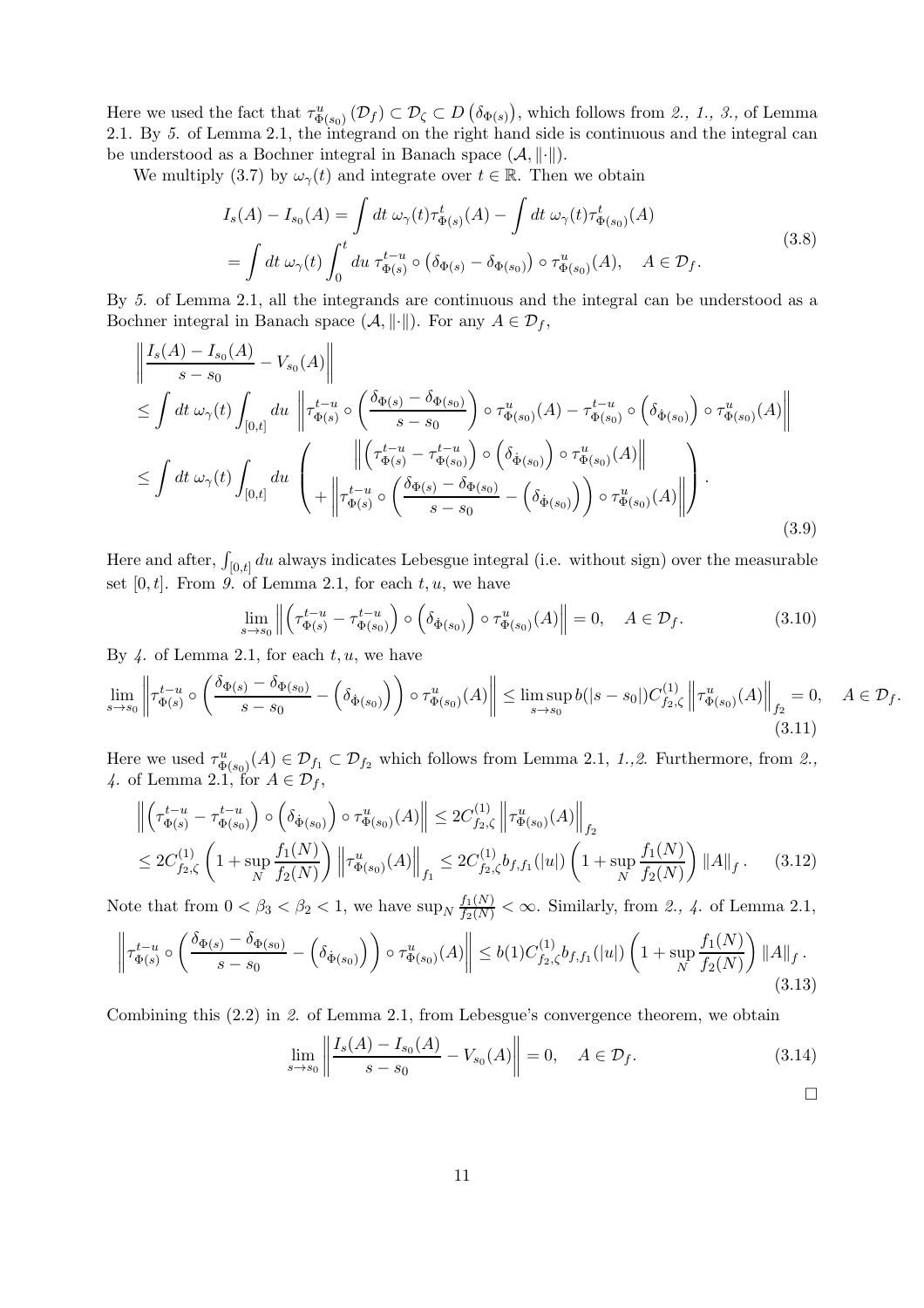**Lemma 3.4.** For any  $A, B \in \mathcal{D}_f$  and  $s \in [0,1], A, B^*, B^*I_s(A)$  belong to  $\mathcal{D}_\zeta$  and we have

$$
\dot{\varphi}_s(B^*I_s(A)) + \int dt \,\omega_\gamma(t) \int_0^t du \varphi_s\left(B^* \tau_{\Phi(s)}^{t-u} \circ \delta_{\dot{\Phi}(s)} \circ \tau_{\Phi(s)}^u(A)\right)
$$
  
=  $\dot{\varphi}_s(B^*)\varphi_s(A) + \varphi_s(B^*)\dot{\varphi}_s(A).$  (3.15)

**Proof.** For any  $A, B \in \mathcal{D}_f \subset \mathcal{D}_\zeta$  and  $s_0 \in [0,1], B^*I_{s_0}(A)$  belongs to  $\mathcal{D}_{f_1} \subset \mathcal{D}_\zeta$  because of 1., 8., of Lemma 2.1 and Lemma B.1. Therefore, by (vii) of Assumption 1.2,  $[0,1] \ni s \mapsto$  $\varphi_s(B^*I_{s_0}(A)) \in \mathbb{C}$  is differentiable. For any  $s, s_0 \in [0,1]$  with  $s \neq s_0$ , we have

$$
\frac{1}{s-s_0} \left( \varphi_s \left( B^* I_s(A) \right) - \varphi_{s_0} \left( B^* I_{s_0}(A) \right) \right) - \varphi_{s_0} \left( B^* V_{s_0}(A) \right) - \dot{\varphi}_{s_0} \left( B^* I_{s_0}(A) \right) \tag{3.16}
$$
\n
$$
= \varphi_s \left( B^* \left( \frac{I_s(A) - I_{s_0}(A)}{s - s_0} - V_{s_0}(A) \right) \right) - \dot{\varphi}_{s_0} \left( B^* I_{s_0}(A) \right) + \frac{1}{s - s_0} \left( \varphi_s - \varphi_{s_0} \right) \left( B^* I_{s_0}(A) \right) + (\varphi_s - \varphi_{s_0}) \left( B^* V_{s_0}(A) \right).
$$

The right hand side goes to 0 as  $s \to s_0$ , because of Lemma 3.3 and the differentiability of  $[0,1] \ni s \mapsto \varphi_s(B^*I_{s_0}(A)) \in \mathbb{C}$ . On the other hand, the first part of the left hand side of (3.16) is

$$
\frac{1}{s-s_0} \left( \varphi_s \left( B^* I_s(A) \right) - \varphi_{s_0} \left( B^* I_{s_0}(A) \right) \right) = \frac{1}{s-s_0} \left( \varphi_s \left( B^* \right) \varphi_s \left( A \right) - \varphi_{s_0} \left( B^* \right) \varphi_{s_0} \left( A \right) \right), \quad (3.17)
$$

because of Lemma 3.2 and converges to

$$
\varphi_{s_0}(B^*)\varphi_{s_0}(A) + \varphi_{s_0}(B^*)\varphi_{s_0}(A), \qquad (3.18)
$$

as  $s \to s_0$ . Hence we obtain (3.15).

 $\Box$ 

For each  $s \in [0,1]$ , we introduce the left ideal  $\mathcal{L}_s$  of A by

$$
\mathcal{L}_s := \{ A \in \mathcal{A} \mid \varphi_s(A^*A) = 0 \}.
$$
\n(3.19)

**Lemma 3.5.** For any  $A \in \mathcal{D}_f$  and  $s \in [0,1]$ ,  $I_s(A) - \varphi_s(A) \mathbb{I}$  belongs to  $\mathcal{L}_s \cap \mathcal{L}_s^* \cap \mathcal{D}_{f_1}$ .

**Proof.** Let  $A \in \mathcal{D}_f$ . Let  $(\mathcal{H}_s, \pi_s, \Omega_s)$  be the GNS triple of  $\varphi_s$ . That  $I_s(A) - \varphi_s(A)\mathbb{I} \in \mathcal{D}_{f_1}$  is Lemma 2.1 8.. To show  $I_s(A) - \varphi_s(A)\mathbb{I} \in \mathcal{L}_s \cap \mathcal{L}_s^*$ , recall Lemma 3.1. From the latter Lemma, we obtain

$$
\pi_s \left( I_s(A) - \varphi_s(A) \right) \Omega_s = \pi_s \left( I_s(A^*) - \varphi_s(A^*) \right) \Omega_s = 0, \tag{3.20}
$$

which means  $I_s(A) - \varphi_s(A) \mathbb{I} \in \mathcal{L}_s \cap \mathcal{L}_s^*$ , because  $I_s(A)^* = I_s(A^*$ ).  $\qquad \qquad \Box$ 

**Lemma 3.6.** For any  $A \in \mathcal{L}_s \cap \mathcal{D}_{f_1}$ , there is a positive sequence  $u_{N,A} \in \mathcal{A}_{\Lambda_N}$ ,  $N \in \mathbb{N}$  with  $||u_{N,A}|| \leq 1$  such that

$$
||A(1 - u_{N,A})||_g \to 0,
$$
\n(3.21)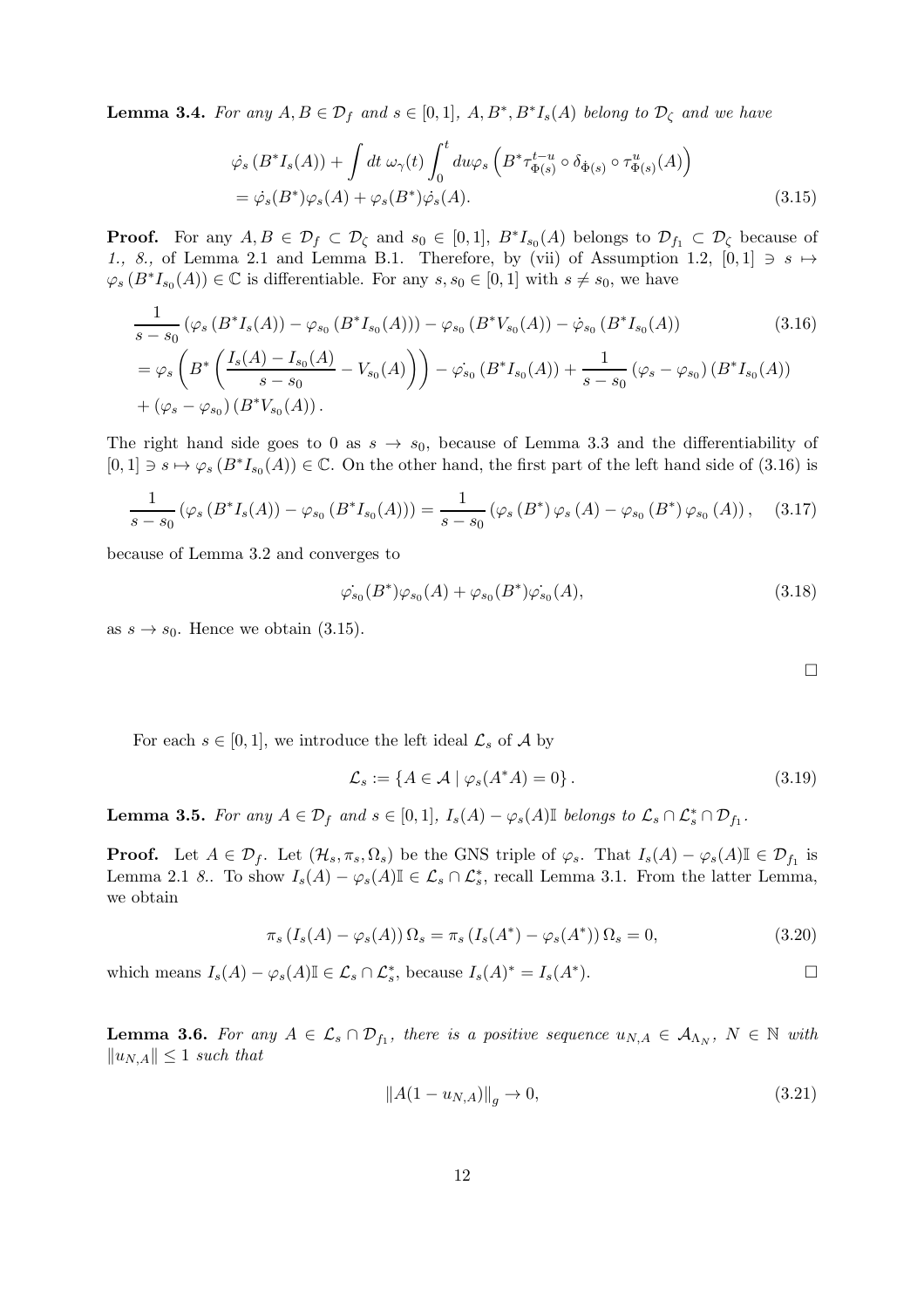and

$$
\lim_{N \to \infty} \varphi_s(u_{N,A}) = 0,\tag{3.22}
$$

and

$$
\text{dist}\left(u_{N,A}, \mathcal{L}_s\right) := \inf_{x \in \mathcal{L}_s} \|x - u_{N,A}\| \to 0, \quad N \to \infty. \tag{3.23}
$$

**Proof.** Choose  $\beta_4 < \beta' < \beta_2$  and set  $h(t) := e^{t^{\beta'}}$ . Then we have  $\overline{1}$ 

$$
\lim_{N \to \infty} \frac{1}{g(N)\sqrt{h(N)}} = 0, \quad \lim_{N \to \infty} h(N)f_1(N) = 0.
$$
 (3.24)

Let  $A \in \mathcal{L}_s \cap \mathcal{D}_{f_1}$ . Set

$$
u_{N,A} := (1 + h(N)\mathbb{E}_N(A^*A))^{-1} h(N)\mathbb{E}_N(A^*A). \tag{3.25}
$$

Clearly,  $\|u_{N,A}\|\leq 1,$  and  $0\leq u_{N,A}\leq 1.$  Then we have

$$
\|u_{N,A} - (1+h(N)(A^*A))^{-1}h(N)(A^*A)\|
$$
  
\n=
$$
\|(1+h(N)\mathbb{E}_N(A^*A))^{-1}h(N)\mathbb{E}_N(A^*A) - (1+h(N)(A^*A))^{-1}h(N)(A^*A)\|
$$
  
\n=
$$
\|(1+h(N)\mathbb{E}_N(A^*A))^{-1} - (1+h(N)(A^*A))^{-1}\|
$$
  
\n=
$$
\|(1+h(N)\mathbb{E}_N(A^*A))^{-1}(h(N)(A^*A - \mathbb{E}_N(A^*A))) (1+h(N)(A^*A))^{-1}\|
$$
  
\n
$$
\leq h(N)f_1(N) \|A^*A\|_{f_1} \to 0, \quad N \to \infty,
$$
 (3.26)

from (3.24). As 
$$
(1 + h(N)(A^*A))^{-1}h(N)(A^*A) \in \mathcal{L}_s
$$
, we obtain (3.22), (3.23). We also have  
\n
$$
||A(1 - u_{N,A})||^2 \le ||(1 - u_{N,A})(A^*A - \mathbb{E}_N(A^*A))(1 - u_{N,A})|| + ||(1 - u_{N,A})(\mathbb{E}_N(A^*A))(1 - u_{N,A})||
$$
\n
$$
\le ||A^*A||_{f_1}f_1(N) + ||(1 + h(N)\mathbb{E}_N(A^*A))^{-1}\mathbb{E}_N(A^*A)(1 + h(N)\mathbb{E}_N(A^*A))^{-1}||
$$
\n
$$
= ||A^*A||_{f_1}f_1(N) + \frac{1}{h(N)} ||(1 + h(N)\mathbb{E}_N(A^*A))^{-1}h(N)\mathbb{E}_N(A^*A)(1 + h(N)\mathbb{E}_N(A^*A))^{-1}||
$$
\n
$$
\le ||A^*A||_{f_1}f_1(N) + \frac{1}{h(N)} =: \varepsilon_N^2.
$$
\n(3.27)

For  $M > N$ , we have

$$
\frac{\|A(1 - u_{N,A}) - \mathbb{E}_M (A(1 - u_{N,A}))\|}{g(M)} = \frac{\|(A - \mathbb{E}_M (A)) (1 - u_{N,A})\|}{g(M)}
$$
\n
$$
\leq \|A\|_{f_1} \sup_{M > N} \left(\frac{f_1(M)}{g(M)}\right) =: \varepsilon_N' \to 0, \quad N \to \infty. \tag{3.28}
$$

For  $M \leq N$ , we have

$$
\frac{\|A(1-u_{N,A}) - \mathbb{E}_M (A(1-u_{N,A}))\|}{g(M)} \le \frac{2\|A(1-u_{N,A})\|}{g(N)} \frac{g(N)}{g(M)} \le \frac{2\|A(1-u_{N,A})\|}{g(N)} \le \frac{2\varepsilon_N}{g(N)} \to 0, \quad N \to \infty,
$$
\n(3.29)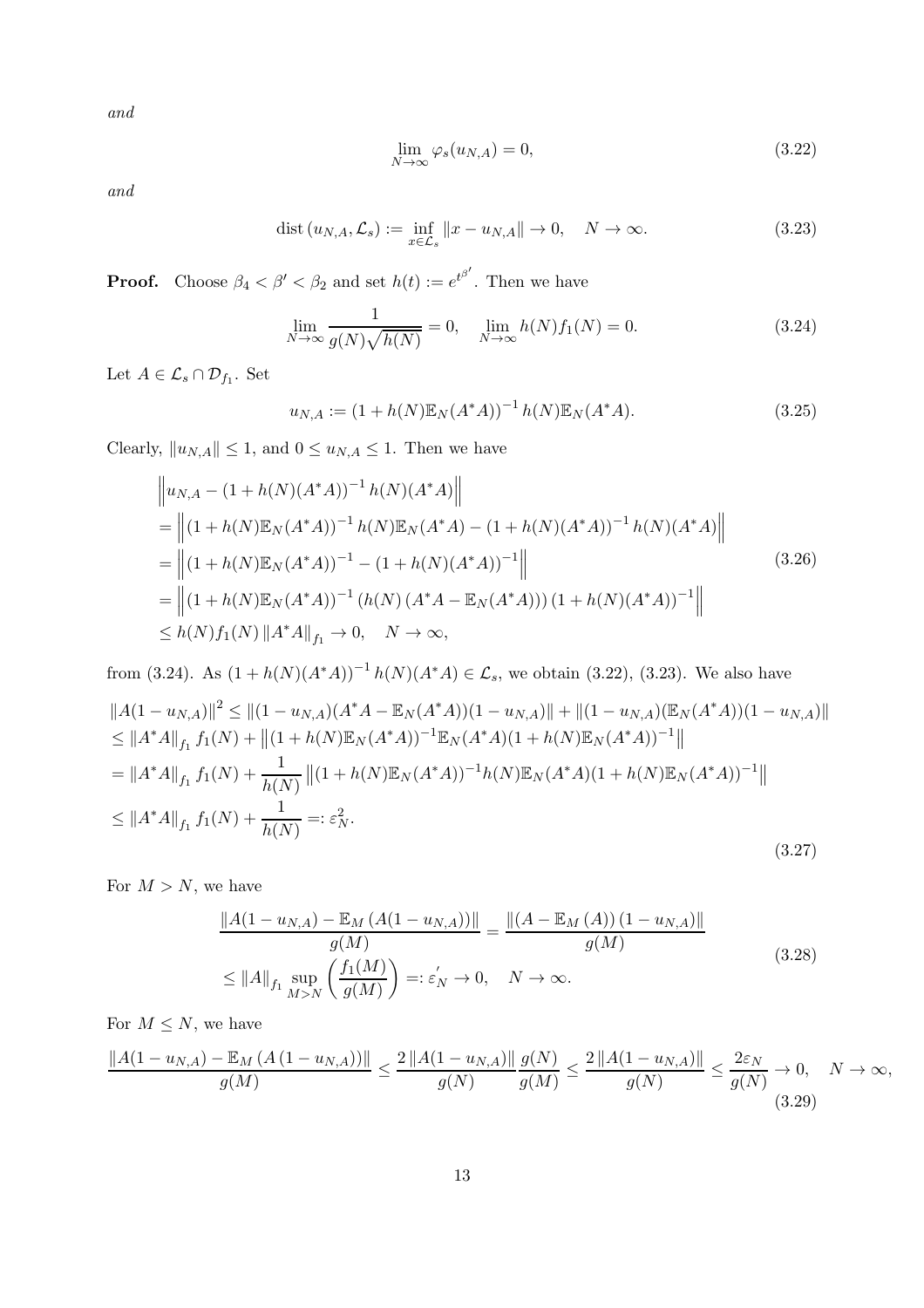from (3.24) and  $0 < \beta_4 < \beta_2 < 1$ . Hence we obtain,

$$
\|A(1 - u_{N,A})\|_g \to \infty,\tag{3.30}
$$

proving the Lemma.  $\Box$ 

Now we can prove Proposition 2.2.

**Proof of Proposition 2.2.** Fix  $A \in \mathcal{D}_f$ , and  $s \in [0,1]$ . By Lemma 3.5,  $I_s(A) - \varphi_s(A) \mathbb{I} \in$  $\mathcal{L}_s \cap \mathcal{L}_s^* \cap \mathcal{D}_{f_1}$ . Applying Lemma 3.6 to  $(I_s(A) - \varphi_s(A)\mathbb{I})^* \in \mathcal{L}_s \cap \mathcal{L}_s^* \cap \mathcal{D}_{f_1}$  we obtain a sequence  $u_N \in A_{\Lambda_N}, N \in \mathbb{N}$  such that  $||u_N|| \leq 1$ 

$$
||(1 - u_N)^* (I_s(A) - \varphi_s(A) \mathbb{I})||_g = ||(I_s(A) - \varphi_s(A) \mathbb{I})^* (1 - u_N)||_g \to 0,
$$
\n(3.31)

$$
dist(u_N, \mathcal{L}_s) \to 0,\tag{3.32}
$$

as  $N \to 0$ . Applying Lemma 3.4 to  $u_N \in \mathcal{D}_f$  and  $A \in \mathcal{D}_f$ , we have

$$
\dot{\varphi}_s \left( u_N^* \left( I_s(A) - \varphi_s(A) \mathbb{I} \right) \right) \n= - \int dt \, \omega_\gamma(t) \int_0^t du \varphi_s \left( u_N^* \tau_{\Phi(s)}^{t-u} \circ \delta_{\dot{\Phi}(s)} \circ \tau_{\Phi(s)}^u(A) \right) + \varphi_s(u_N^*) \dot{\varphi}_s(A).
$$
\n(3.33)

By (3.32), we have  $\lim_{N\to\infty}\varphi_s\left(u_N^*\tau_{\Phi(s)}^{t-u}\right)$  $\phi_{\Phi(s)}^{t-u} \circ \delta_{\dot{\Phi}(s)} \circ \tau_{\Phi(s)}^u(A)$  = 0. On the other hand, from 2., and 4., of Lemma 2.1, since  $||u_N|| \leq 1$ , we have, as in (3.12), the bound

$$
\left| \varphi_s \left( u_N^* \tau_{\Phi(s)}^{t-u} \circ \delta_{\dot{\Phi}(s)} \circ \tau_{\Phi(s)}^u(A) \right) \right| \le C_{f_2,\zeta}^{(1)} b_{f,f_1}(|u|) \left( 1 + \sup_N \frac{f_1(N)}{f_2(N)} \right) \|A\|_f < \infty.
$$
 (3.34)

From 2. of Lemma 2.1,

$$
\int dt \,\omega_{\gamma}(t) \int_{[0,t]} du b_{f,f_1}(|u|) < \infty. \tag{3.35}
$$

Therefore, by Lebesgue's convergence theorem, we have

$$
\lim_{N \to \infty} \int dt \,\,\omega_{\gamma}(t) \int_0^t du \varphi_s \left( u_N^* \tau_{\Phi(s)}^{t-u} \circ \delta_{\dot{\Phi}(s)} \circ \tau_{\Phi(s)}^u(A) \right) = 0. \tag{3.36}
$$

We also have  $\lim_{N\to\infty} \varphi_s(u_N^*)\dot{\varphi}_s(A) = 0$ , from (3.32). Therefore, the right hand side of (3.33) goes to 0 as  $N \to \infty$ . The left hand side of (3.33) goes to  $\dot{\varphi}_s((I_s(A) - \varphi_s(A)\mathbb{I}))$  as  $N \to \infty$ , because of the continuity (1.10) of  $\dot{\varphi}_s$  and (3.31). Clearly,  $\dot{\varphi}_s(I) = 0$ . Therefore, we obtain  $\dot{\varphi_s}\left(I_s(A)\right)=0.$ 

### 4 Technical Lemmas

In this Section, we prove various lemmas used in this paper. We assume (i), (ii), (iii) of Assumption 1.2 throughout this section. For  $t \in \mathbb{R}$ , [t] indicates the largest integer less than or equal to t.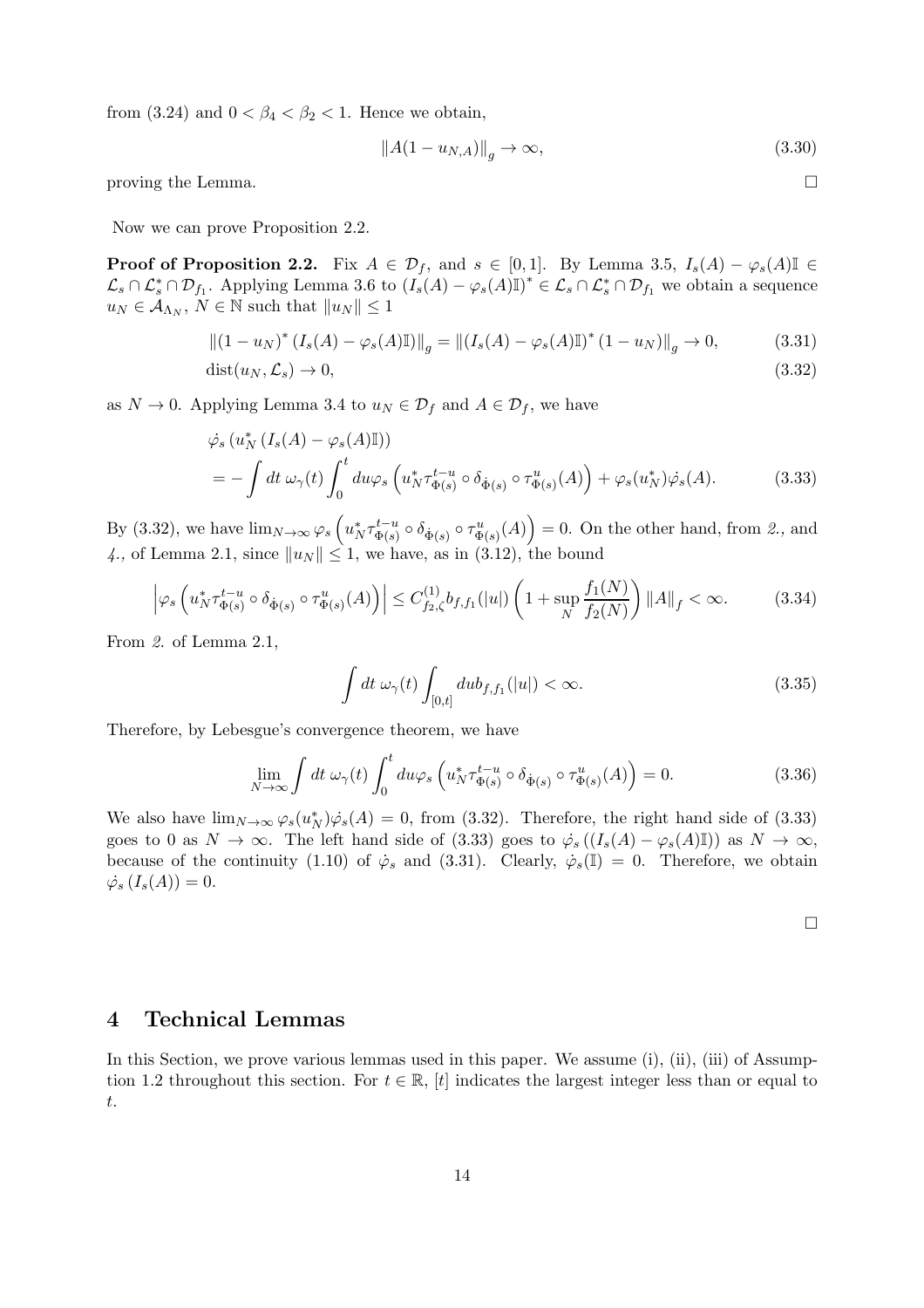### 4.1 Properties of  $\tau_{\Phi(s)}$

First we recall several facts from [BMNS] and [NSY]. Define positive functions  $F(r)$  and  $F_1(r)$ on  $\mathbb{R}_{\geq 0}$  by  $F(r) := (1+r)^{-(\nu+1)}$ ,  $F_1(r) := (1+r)^{-(\nu+1)}e^{-r}$ . For a path of interactions satisfying Assumption 1.2, there exist positive constants  $C'_1$ ,  $v$  satisfying the following Lieb-Robinson bound: For any  $X, Y \in \mathfrak{S}_{\mathbb{Z}^\nu}, A \in \mathcal{A}_X, B \in \mathcal{A}_Y, \Lambda \in \mathfrak{S}_{\mathbb{Z}^\nu}, s \in [0,1]$  and  $t \in \mathbb{R}$ , we have

$$
\left\| \left[ \tau^t_{\Phi(s)}(A), B \right] \right\|, \quad \left\| \left[ \tau^t_{\Phi(s),\Lambda}(A), B \right] \right\| \le C_1' e^{v|t|} \sum_{x \in X, y \in Y} F_1(d(x,y)) \left\| A \right\| \left\| B \right\|. \tag{4.1}
$$

We fix the constant  $v$  and call it the Lieb-Robinson velocity. From this and Corollary 4.4. of [NSY] (Proposition A.1) we obtain the following.

**Lemma 4.1.** There is a positive constant  $C_1 > 0$  such that

$$
\left\|\tau_{\Phi(s),\Lambda}^{t}(A)-\mathbb{E}_{N}\left(\tau_{\Phi(s),\Lambda}^{t}(A)\right)\right\|,\ \left\|\tau_{\Phi(s)}^{t}(A)-\mathbb{E}_{N}\left(\tau_{\Phi(s)}^{t}(A)\right)\right\|\leq C_{1} \left|\Lambda_{M}\right|e^{v|t|-(N-M)}\left\|A\right\|,\tag{4.2}
$$

for any  $M, N \in \mathbb{N}$  with  $M \leq N$ ,  $A \in \mathcal{A}_{\Lambda_M}$  and  $\Lambda \in \mathfrak{S}_{\mathbb{Z}^{\nu}}$ .

We also have the following (see Corollary 3.6 (3.80) of [NSY].)

**Lemma 4.2.** There is a constant  $C_4 > 0$  such that

$$
\sup_{s \in [0,1]} \left\| \tau_{\Phi(s),\Lambda_n}^{-u}(B) - \tau_{\Phi(s)}^{-u}(B) \right\| \le C_4 \left| \Lambda_M \right| |u| e^{|u| v - (n-M)} \|B\|, \quad n \ge M, \quad u \in \mathbb{R}, \quad B \in \mathcal{A}_{\Lambda_M}.
$$
\n(4.3)

It is standard to derive the following from Lemma 4.2 (cf. [BR1]).

**Lemma 4.3.** For any  $A \in \mathcal{A}$ ,

$$
\sup_{s \in [0,1]} \left\| \tau_{\Phi(s), \Lambda_n}^{-u}(A) - \tau_{\Phi(s)}^{-u}(A) \right\| \to 0,
$$
\n(4.4)

uniformly in compact  $u \in \mathbb{R}$ . In particular, for each  $A \in \mathcal{A}$ ,  $\mathbb{R} \times [0,1] \ni (u, s) \to \tau_{\Phi(s)}^{-u}$  $\mathcal{L}_{\Phi(s)}^{-u}(A) \in \mathcal{A}$  is continuous with respect to the norm  $\lVert \cdot \rVert$ .

**Lemma 4.4.** Suppose  $f_1, f_2 : (0, \infty) \to (0, \infty)$  are continuous decreasing functions with  $\lim_{t\to\infty} f_i(t) =$ 0, for  $i = 1, 2$ . Suppose that we have

$$
\lim_{N \to \infty} \left( \frac{|\Lambda_{\left[\frac{N}{2}\right]}|e^{-(N-\left[\frac{N}{2}\right])}}{f_2(N)} \right) = 0. \tag{4.5}
$$

and

$$
\lim_{N \to \infty} \frac{f_1\left(\left[\frac{N}{2}\right]\right)}{f_2(N)} = 0. \tag{4.6}
$$

Then

$$
\sup_{s \in [0,1]} \left\| \tau_{\Phi(s),\Lambda_n}^{-u}(A) - \tau_{\Phi(s)}^{-u}(A) \right\|_{f_2} \to 0, \quad A \in \mathcal{D}_{f_1},\tag{4.7}
$$

uniformly in compact  $u \in \mathbb{R}$ . In particular, for each  $A \in \mathcal{D}_{f_1}$ ,  $\mathbb{R} \times [0,1] \ni (u, s) \to \tau_{\Phi(s)}^{-u}$  $\mathcal{D}_{\Phi(s)}^{-u}(A)\in \mathcal{D}_{f_2}$ is continuous with respect to the norm  $\left\| \cdot \right\|_{{f_2}}$ .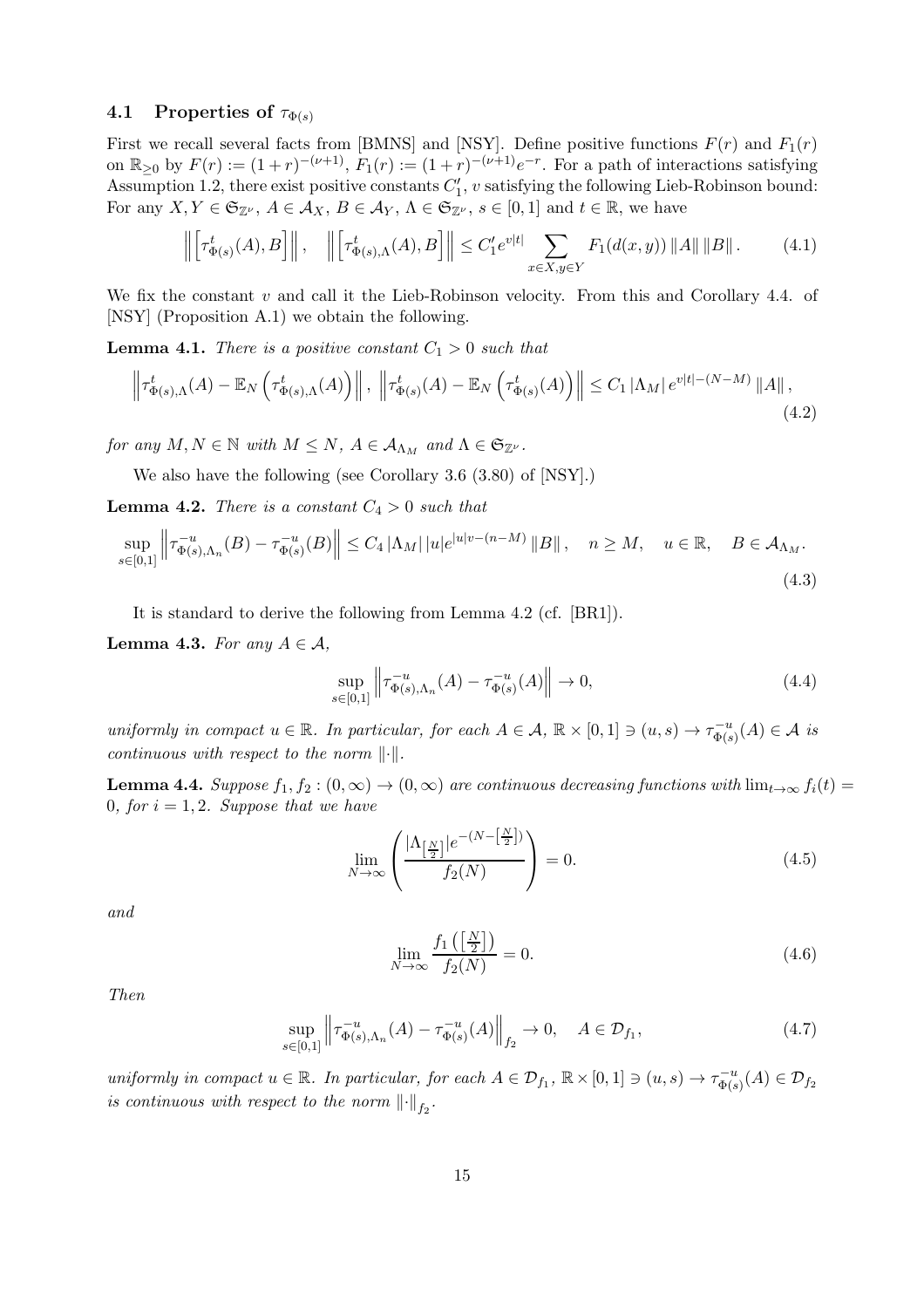**Proof.** Let  $A \in \mathcal{D}_{f_1}$ . From Lemma 4.3, we have

$$
\sup_{s \in [0,1]} \left\| \tau_{\Phi(s),\Lambda_n}^{-u}(A) - \tau_{\Phi(s)}^{-u}(A) \right\| \to 0. \tag{4.8}
$$

Applying Lemma 4.2, for  $N \leq \left[\frac{n}{2}\right]$  $\frac{n}{2}$ , we have

$$
\begin{split}\n\left\| \tau_{\Phi(s),\Lambda_n}^{-u}(A) - \tau_{\Phi(s)}^{-u}(A) - \mathbb{E}_N \left( \tau_{\Phi(s),\Lambda_n}^{-u}(A) - \tau_{\Phi(s)}^{-u}(A) \right) \right\| \\
&\leq \left\| \tau_{\Phi(s),\Lambda_n}^{-u}\left( \mathbb{E}_{\left[\frac{n}{2}\right]}(A) \right) - \tau_{\Phi(s)}^{-u}\left( \mathbb{E}_{\left[\frac{n}{2}\right]}(A) \right) - \mathbb{E}_N \left( \tau_{\Phi(s),\Lambda_n}^{-u}\left( \mathbb{E}_{\left[\frac{n}{2}\right]}(A) \right) - \tau_{\Phi(s)}^{-u}\left( \mathbb{E}_{\left[\frac{n}{2}\right]}(A) \right) \right) \right\| \\
&+ 4 \left\| \mathbb{E}_{\left[\frac{n}{2}\right]}(A) - A \right\| \\
&\leq 2C_4 \left| \Lambda_{\left[\frac{n}{2}\right]} \right| |u| e^{|u|v - (n - \left[\frac{n}{2}\right])} ||A|| + 4f_1 \left( \left[\frac{n}{2}\right] \right) ||A||_{f_1}\n\end{split} \tag{4.9}
$$

On the other hand, from Lemma 4.1  $N \geq \left[\frac{n}{2}\right]$  $\frac{n}{2}$ ,

$$
\left\|\tau_{\Phi(s),\Lambda_n}^{-u}\left(\mathbb{E}_{\left[\frac{N}{2}\right]}(A)\right)-\mathbb{E}_N\left(\tau_{\Phi(s),\Lambda_n}^{-u}\left(\mathbb{E}_{\left[\frac{N}{2}\right]}(A)\right)\right)\right\| \leq C_1 \|A\| |\Lambda_{\left[\frac{N}{2}\right]}| e^{v|u|-(N-\left[\frac{N}{2}\right])},
$$
\n
$$
\left\|\tau_{\Phi(s)}^{-u}\left(\mathbb{E}_{\left[\frac{N}{2}\right]}(A)\right)-\mathbb{E}_N\left(\tau_{\Phi(s)}^{-u}\left(\mathbb{E}_{\left[\frac{N}{2}\right]}(A)\right)\right)\right\| \leq C_1 \|A\| |\Lambda_{\left[\frac{N}{2}\right]}| e^{v|u|-(N-\left[\frac{N}{2}\right])}.
$$
\n(4.10)

Therefore, for  $N \geq \left[\frac{n}{2}\right]$  $\frac{n}{2}$ , we have

$$
\begin{split}\n\left\| \tau_{\Phi(s),\Lambda_n}^{-u}(A) - \tau_{\Phi(s)}^{-u}(A) - \mathbb{E}_N \left( \tau_{\Phi(s),\Lambda_n}^{-u}(A) - \tau_{\Phi(s)}^{-u}(A) \right) \right\| \\
&\leq \left\| \tau_{\Phi(s),\Lambda_n}^{-u} \left( \mathbb{E}_{\left[\frac{N}{2}\right]}(A) \right) - \tau_{\Phi(s)}^{-u} \left( \mathbb{E}_{\left[\frac{N}{2}\right]}(A) \right) - \mathbb{E}_N \left( \tau_{\Phi(s),\Lambda_n}^{-u} \left( \mathbb{E}_{\left[\frac{N}{2}\right]}(A) \right) - \tau_{\Phi(s)}^{-u} \left( \mathbb{E}_{\left[\frac{N}{2}\right]}(A) \right) \right) \right\| \\
&+ 4 \left\| \mathbb{E}_{\left[\frac{N}{2}\right]}(A) - A \right\| \\
&\leq 2C_1 \|A\| |\Lambda_{\left[\frac{N}{2}\right]} |e^{v|u| - (N - \left[\frac{N}{2}\right])} + 4f_1 \left( \left[\frac{N}{2}\right] \right) \|A\|_{f_1}\n\end{split} \tag{4.11}
$$

Hence we obtain

$$
\sup_{s\in[0,1]} \left\| \tau_{\Phi(s),\Lambda_n}^{-u}(A) - \tau_{\Phi(s)}^{-u}(A) \right\|_{f_2} \le \max \left\{ 2C_4 |u|e^{|u|v} ||A|| \frac{\left| \Lambda_{\left[\frac{n}{2}\right]} \right| e^{-(n-\left[\frac{n}{2}\right])}}{f_2\left(\left[\frac{n}{2}\right]\right)} + 4 \frac{f_1\left(\left[\frac{n}{2}\right]\right)}{f_2\left(\left[\frac{n}{2}\right]\right)} ||A||_{f_1}, \frac{\left| \Lambda_{\left[\frac{n}{2}\right]} \right|}{f_2\left(\left[\frac{n}{2}\right]\right)} \right\} + \sup_{N \ge \left[\frac{n}{2}\right]} \left\{ 2C_1 ||A|| \sup_{N \ge \left[\frac{n}{2}\right]} \left( \frac{\left| \Lambda_{\left[\frac{N}{2}\right]} \right| e^{v|u| - (N - \left[\frac{N}{2}\right])}}{f_2(N)} \right) + \sup_{N \ge \left[\frac{n}{2}\right]} \left( \frac{4f_1\left(\left[\frac{N}{2}\right]\right) ||A||_{f_1}}{f_2(N)} \right) \right\} + \sup_{s \in [0,1]} \left\| \tau_{\Phi(s),\Lambda_n}^{-u}(A) - \tau_{\Phi(s)}^{-u}(A) \right\|, \tag{4.12}
$$

and  $\sup_{s\in[0,1]}$  $\tau_{\Phi(s)}^{-u}$  $\tau_{\Phi(s),\Lambda_n}^{-u}(A) - \tau_{\Phi(s)}^{-u}$  $\left\| \mathbb{E}_{\Phi(s)}^{-u}(A) \right\|_{f_2}$  converges to 0 as  $n \to \infty$ , uniformly in compact u.

 $\Box$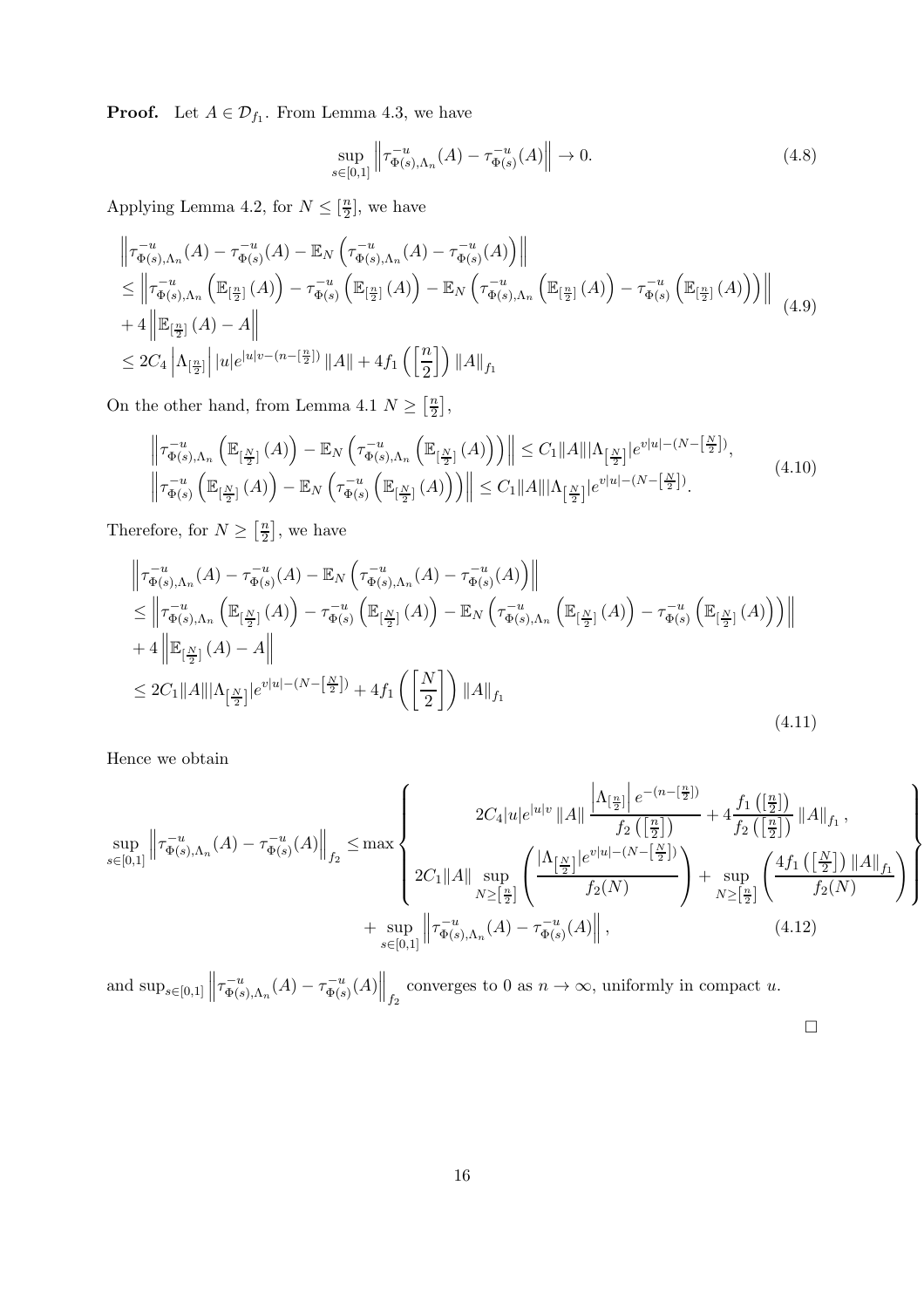**Lemma 4.5.** Let  $f, f_1 : (0, \infty) \to (0, \infty)$  be continuous decreasing functions with  $\lim_{t\to\infty} f(t) =$ 0. Suppose that

$$
\int_{4v|t|\geq 1} dt \omega_{\gamma}(t) \frac{2|t|}{f_1(4v|t|)} < \infty,
$$
\n
$$
\sup_{N \in \mathbb{N}} \left( \frac{f(N - \left[\frac{N}{2}\right])}{f_1(N)} \right) < \infty,
$$
\n
$$
\sup_{N \in \mathbb{N}} \left( \frac{|\Lambda_N|e^{-\frac{\left[\frac{N}{2}\right]}{2}}}{f_1(N)} \right) < \infty.
$$
\n(4.13)

Then  $\tau_{\Phi(s)}^t(\mathcal{D}_f) \subset \mathcal{D}_{f_1}$  and there is a non-negative non-decreasing function on  $\mathbb{R}_{\geq 0}$ ,  $b_{f,f_1}(t)$ such that

$$
\int dt \,\omega_{\gamma}(t) \,|t| \cdot b_{f,f_1}(|t|) < \infty. \tag{4.14}
$$

$$
\sup_{n \in \mathbb{N}} \sup_{s \in [0,1]} \left\| \tau_{\Phi_n(s)}^t(A) \right\|_{f_1}, \sup_{s \in [0,1]} \left\| \tau_{\Phi(s)}^t(A) \right\|_{f_1} \le b_{f,f_1}(|t|) \|A\|_f, \quad A \in \mathcal{D}_f. \tag{4.15}
$$

**Proof.** Let  $A \in \mathcal{D}_f$ . We have to estimate

$$
\frac{\left\|\tau_{\Phi(s)}^t(A) - \mathbb{E}_N\left(\tau_{\Phi(s)}^t(A)\right)\right\|}{f_1(N)}, \quad N \in \mathbb{N}.
$$
\n(4.16)

From Lemma 4.1 for  $A \in \mathcal{D}_f$ ,  $N, k \in \mathbb{N}$  with  $k < N$ , we obtain

$$
\left\| \tau_{\Phi(s)}^{t}(A) - \mathbb{E}_{N} \left( \tau_{\Phi(s)}^{t}(A) \right) \right\| \leq \left\| \tau_{\Phi(s)}^{t} \left( \mathbb{E}_{k}(A) \right) - \mathbb{E}_{N} \left( \tau_{\Phi(s)}^{t} \left( \mathbb{E}_{k}(A) \right) \right) \right\| + 2 \| A - (\mathbb{E}_{k}(A)) \|
$$
\n
$$
\leq 2 \| A \|_{f} f(k) + C_{1} \| A \| |\Lambda_{k} | e^{v|t| - (N - k)}.
$$
\n(4.17)

For  $N \in \mathbb{N}$  with  $4v |t| \leq N$ , we use this bound with  $k := N - \left[\frac{N}{2}\right]$  $\frac{N}{2}$  to estimate (4.16). Then we have

$$
\left\| \tau_{\Phi(s)}^{t}(A) - \mathbb{E}_{N} \left( \tau_{\Phi(s)}^{t}(A) \right) \right\| \leq 2 \left\| A \right\|_{f} \left( f\left( N - \left[ \frac{N}{2} \right] \right) \right) + C_{1} \|A\| |\Lambda_{N}| e^{v|t| - \left[ \frac{N}{2} \right]} \n\leq 2 \left\| A \right\|_{f} \left( f\left( N - \left[ \frac{N}{2} \right] \right) \right) + C_{1} \|A\| |\Lambda_{N}| e^{-\frac{\left[ \frac{N}{2} \right]}{2} + \frac{1}{2}}.
$$
\n(4.18)

On the other hand, for  $N \in \mathbb{N}$  with  $4v |t| > N$ , we simply have

$$
\left\| \tau_{\Phi(s)}^t(A) - \mathbb{E}_N \left( \tau_{\Phi(s)}^t(A) \right) \right\| \le 2 \left\| A \right\|. \tag{4.19}
$$

,

Hence we obtain

$$
\left\| \tau_{\Phi(s)}^{t}(A) \right\|_{f_1} \leq \left( 1 + \max \left\{ \frac{2 \sup_{N \in \mathbb{N}} \left( \frac{\left( f(N - \left[ \frac{N}{2} \right] \right) \right)}{f_1(N)} \right) + C_1 \sup_{N \in \mathbb{N}} \left( \frac{\left| \Lambda_N \right| e^{-\frac{\left[ \frac{N}{2} \right]}{2} + \frac{1}{2}}}{f_1(N)} \right)}{f_1(N)} \right\} \right) \cdot \left\| A \right\|_f =: b_{f, f_1}(t) \left\| A \right\|_f
$$
\n(4.20)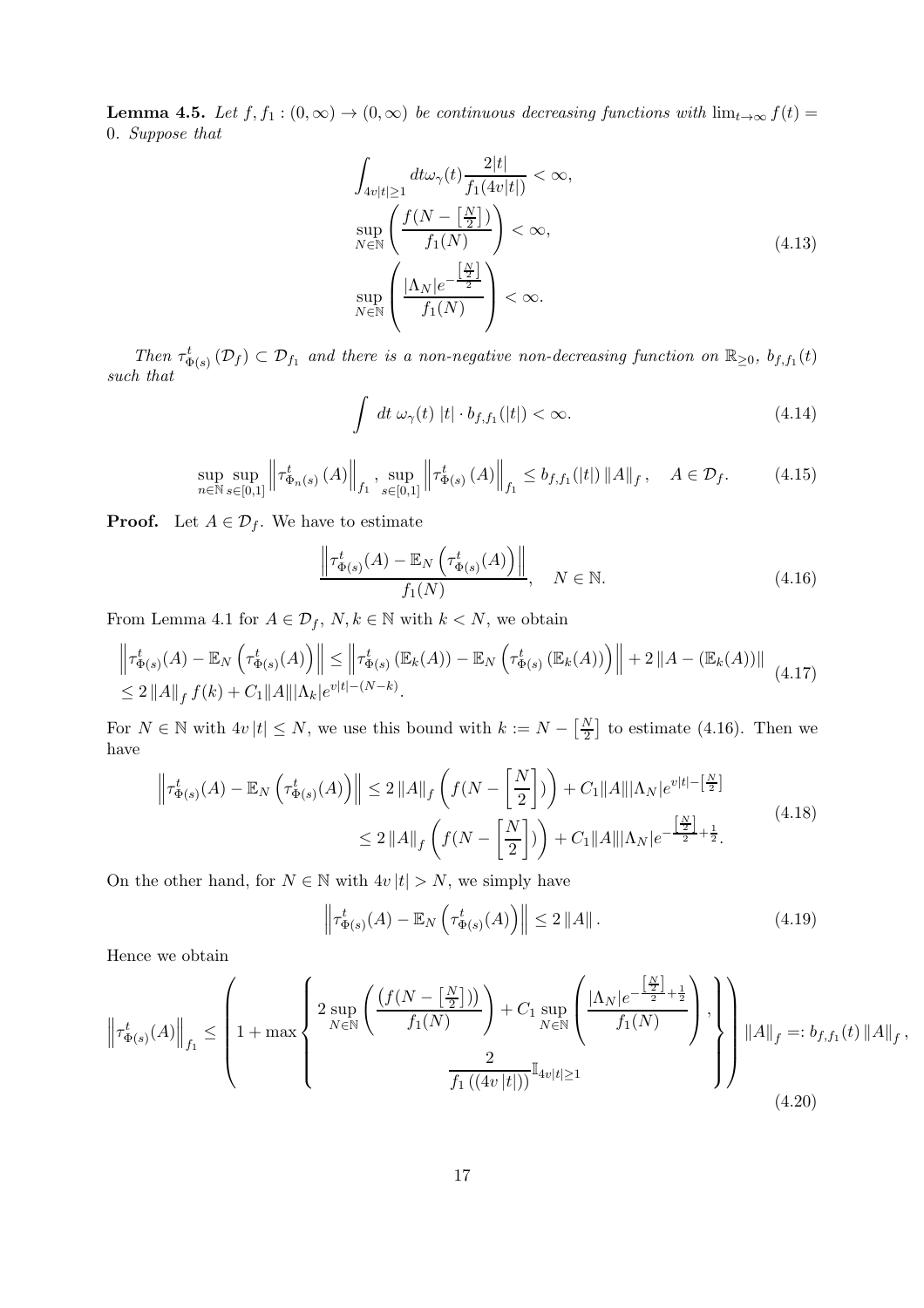for  $A \in \mathcal{D}_f$  and  $t \in \mathbb{R}$ ,  $s \in [0,1]$ . Here  $\mathbb{I}_{4v|t|\geq 1}$  is the characteristic function for  $\{t \in \mathbb{R} \mid 4v | t | \geq 1\}$ . From the assumptions and (1.16),  $b_{f,f_1}(t)$  satisfies the required condition. The inequality for  $\tau_{\Phi_n(s)}^t(A)$  can be proven in the same way.

**Lemma 4.6.** Let  $f, f_1 : (0, \infty) \to (0, \infty)$  be continuous decreasing functions with  $\lim_{t\to\infty} f(t) =$  $\lim_{t\to\infty} f_1(t) = 0$ . Suppose that

$$
\sup_{N \in \mathbb{N}} \frac{f(N - \left[\frac{N}{2}\right])}{f_1(N)} < \infty,
$$
\n
$$
\sup_{N \in \mathbb{N}} \frac{|\Lambda_N| e^{-\frac{\left[\frac{N}{2}\right]}{2}}}{f_1(N)} < \infty,
$$
\n
$$
\sup_{N \in \mathbb{N}} \frac{W_\gamma\left(\frac{\left[\frac{N}{2}\right]}{2v}\right)}{f_1(N)} < \infty.
$$
\n(4.21)

(Recall (1.17).) For  $s \in [0,1]$  and  $A \in \mathcal{A}$ , we set

$$
I_s(A) := \int dt \,\omega_\gamma(t)\tau^t_{\Phi(s)}(A). \tag{4.22}
$$

The integral can be understood as a Bochner integral of  $(A, \|\cdot\|)$ . Then for any  $A \in \mathcal{D}_f$  and  $s \in [0,1],$  we have  $I_s(A) \in \mathcal{D}_{f_1}.$ 

**Proof.** That the integral can be understood as a Bochner integral of  $(A, \|\cdot\|)$  is from the continuity of  $\mathbb{R} \ni t \to \tau_{\Phi(s)}^t(A) \in \mathcal{A}$ , Lemma 4.3 and  $\omega_\gamma \in L^1(\mathbb{R})$ .

From (4.2), we obtain

$$
\|\tau_{\Phi(s)}^t(\mathbb{E}_k(A)) - \mathbb{E}_N \left( \tau_{\Phi(s)}^t(\mathbb{E}_k(A)) \right) \| \le C_1 |\Lambda_k| \, e^{v|t| - (N - k)} \|A\| \,, \tag{4.23}
$$

for any  $A \in \mathcal{D}_f$ ,  $s \in [0,1]$ ,  $t \in \mathbb{R}$ ,  $N, k \in \mathbb{N}$ , with  $k \leq N$ . For any  $A \in \mathcal{D}_f$ ,  $s \in [0,1]$ ,  $N \in \mathbb{N}$ , we have

$$
\|I_{s}(A) - \mathbb{E}_{N} (I_{s}(A))\| \n\leq \|I_{s} (\mathbb{E}_{N-[\frac{N}{2}]}(A)) - \mathbb{E}_{N} (I_{s} (\mathbb{E}_{N-[\frac{N}{2}]}(A))) \| + 2 \|A - \mathbb{E}_{N-[\frac{N}{2}]}(A) \| \n\leq \int_{|t| \leq [\frac{N}{2v}]} dt \omega_{\gamma}(t) \|\tau_{\Phi(s)}^{t}(\mathbb{E}_{N-[\frac{N}{2}]}(A)) - \mathbb{E}_{N} ( \tau_{\Phi(s)}^{t}(\mathbb{E}_{N-[\frac{N}{2}]}(A)) ) \| \n+ \int_{|t| \geq [\frac{N}{2v}]} dt \omega_{\gamma}(t) \|\tau_{\Phi(s)}^{t}(\mathbb{E}_{N-[\frac{N}{2}]}(A)) - \mathbb{E}_{N} ( \tau_{\Phi(s)}^{t}(\mathbb{E}_{N-[\frac{N}{2}]}(A)) ) \| + 2 \|A\|_{f} f(N - [\frac{N}{2}]) \n\leq \int_{|t| \leq [\frac{N}{2v}]} dt \omega_{\gamma}(t) C_{1} |\Lambda_{N}| e^{v|t| - [\frac{N}{2}]} \|A\| + \int_{|t| \geq [\frac{N}{2v}]} dt \omega_{\gamma}(t) 2 \|A\| + 2 \|A\|_{f} f(N - [\frac{N}{2}]) \n\leq C_{1} |\Lambda_{N}| e^{-\frac{[\frac{N}{2}]}{2v}} \|A\| + 4 \|A\| W_{\gamma} (\frac{[\frac{N}{2}]}{2v}) + 2 \|A\|_{f} f(N - [\frac{N}{2}]). \tag{4.24}
$$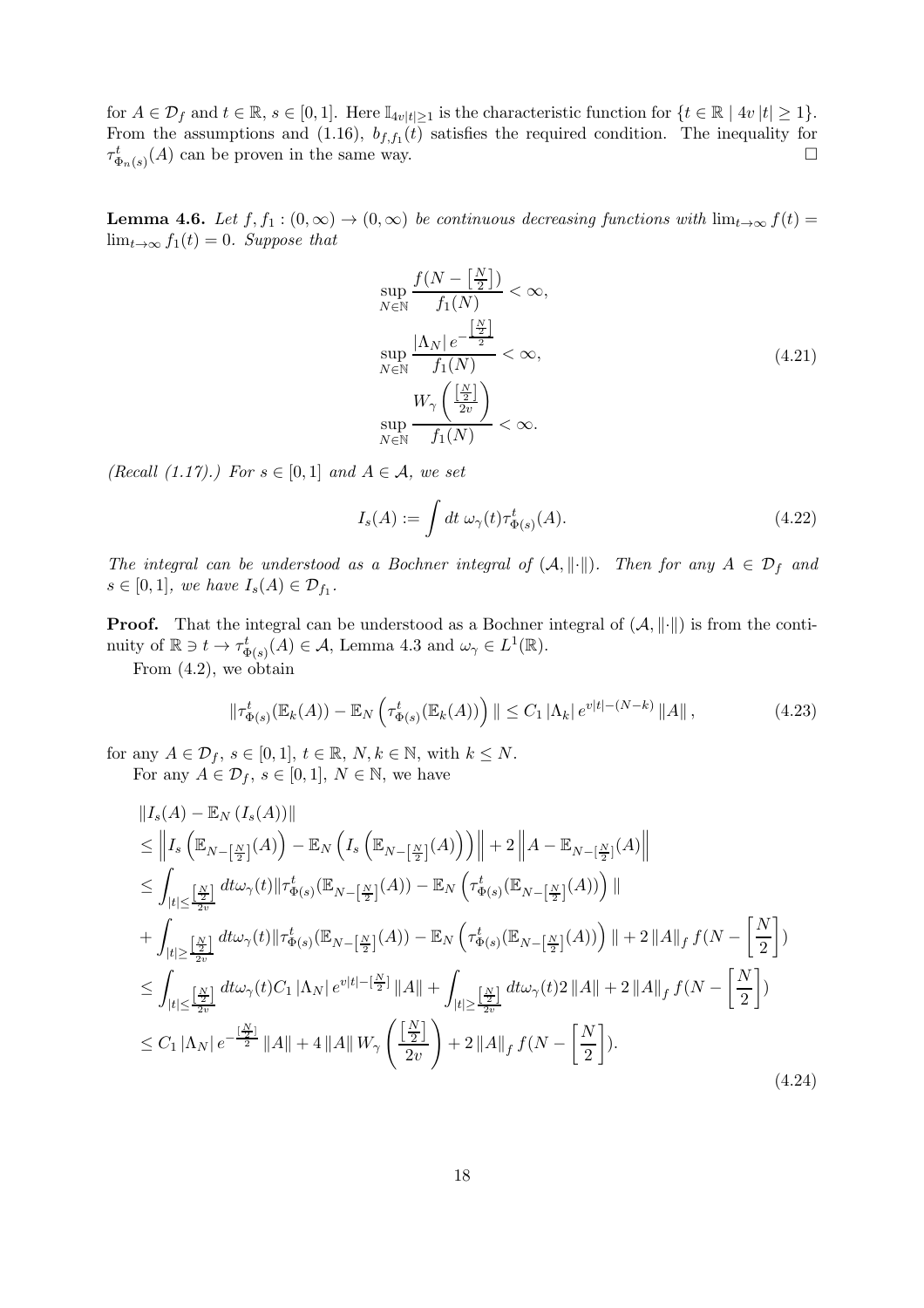For the first and the fourth inequality, we used (1.16). We used (4.23), with  $k = N - \left[\frac{N}{2}\right]$  $\frac{N}{2}$ , for the third inequality.

Hence we obtain

$$
\sup_{N \in \mathbb{N}} \frac{\|I_s(A) - \mathbb{E}_N (I_s(A))\|}{f_1(N)} \leq C_1 \|A\| \sup_{N \in \mathbb{N}} \frac{|\frac{N}{2}|}{f_1(N)} + 4 \|A\| \sup_{N \in \mathbb{N}} \frac{W_\gamma \left(\frac{\left[\frac{N}{2}\right]}{2v}\right)}{f_1(N)} + 2 \|A\|_f \sup_{N \in \mathbb{N}} \frac{f(N - \left[\frac{N}{2}\right])}{f_1(N)} < \infty,
$$
\n
$$
(4.25)
$$

for any  $A \in \mathcal{D}_f$  and  $s \in [0,1]$ . Hence we obtain  $I_s(\mathcal{D}_f) \subset \mathcal{D}_{f_1}$ , for any  $s \in [0,1]$ .

#### 4.2 Estimates on  $\alpha_s$

In the following, we prove estimates on quasi-locality of the automorphisms  $\alpha_s$  and  $\alpha_{s,\Lambda}$ . To do this, we first recall a theorem from [BMNS] on Lieb-Robinson bounds.

Define  $\tilde{h}(x) = \frac{x}{\ln^2(x)}$  for  $x > 1$ . Define the weight function as:

$$
h(x) = \begin{cases} \tilde{h}(e^2) & \text{if } 0 \le x \le e^2 \\ \tilde{h}(x) & \text{otherwise} \end{cases}.
$$

The Lieb-Robinson bound for the automorphisms  $\alpha_s$  is given as follows: there exists a constant  $C_2 > 0$ ,  $\eta_1 > 0$ ,  $\tilde{a} > 0$  satisfying the following: setting  $\tilde{h}(x) := \eta_1 h(\tilde{a}x)$ , we have

$$
\|[\alpha_s(B), A]\|, \|[ \alpha_{s, \Lambda_n}(B), A]\| \leq \frac{C_2}{2} \|A\| \|B\| |X| e^{-\hat{h}(d(X, Y))}
$$
\n(4.26)

for any  $A \in \mathcal{A}_X$ ,  $B \in \mathcal{A}_Y$  with  $X, Y \in \mathfrak{S}_{\mathbb{Z}^\nu}$ , and  $s \in [0,1]$ . See Theorem 4.5 of [BMNS] and Corollary 6.14 of [NSY]. (Note that in [BMNS], Assumption 4.3 about a spectral gap is assumed but for the proof of  $(4.26)$ , this assumption is not used.) From Corollary 3.6  $(3.80)$  of [NSY], there is a constant  $C_3 > 0$  such that

$$
\sup_{s\in[0,1]} \left\| \alpha_{s,\Lambda_n}^{-1}(A) - \alpha_s^{-1}(A) \right\| \le C_3 \left| \Lambda_M \right| e^{-\hat{h}(n-M)} \|A\|, \quad n \ge M, \quad M \in \mathbb{N}, \quad \text{and } A \in \mathcal{A}_{\Lambda_M}.
$$
\n
$$
(4.27)
$$

From (4.26), we obtain the following.

**Lemma 4.7.** For any  $M, N \in \mathbb{N}$  with  $M < N$ , we have

$$
\|\alpha_s^{-1}(A) - \mathbb{E}_N(\alpha_s^{-1}(A))\| \le C_2 \|\Lambda_M\| \|A\| \, e^{-\hat{h}(N-M)}, \quad A \in \mathcal{A}_{\Lambda_M}.\tag{4.28}
$$

**Proof.** If  $A \in A_{\Lambda_M}$  and  $B \in A_{\Lambda_N^c}$ , then  $B = \lim_{n \to \infty} B_n$  in norm for a sequence of local observables  $B_n \in A_{\Lambda_N^c} \cap A_{\text{loc}}$  and:

$$
\| [B, \alpha_s^{-1}(A)] \| = \| [\alpha_s(B), A] \| \le \limsup_n \left( 2\|A\| \|B - B_n\| + \frac{C_2}{2} \|A\| |\Lambda_M| \|B_n\| e^{-\hat{h}(N-M)} \right)
$$
  

$$
= \frac{C_2}{2} |\Lambda_M| \|A\| \|B\| e^{-\hat{h}(N-M)}.
$$
 (4.29)

And so by Corollary 4.4. of [NSY] (Proposition A.1) we conclude (4.28).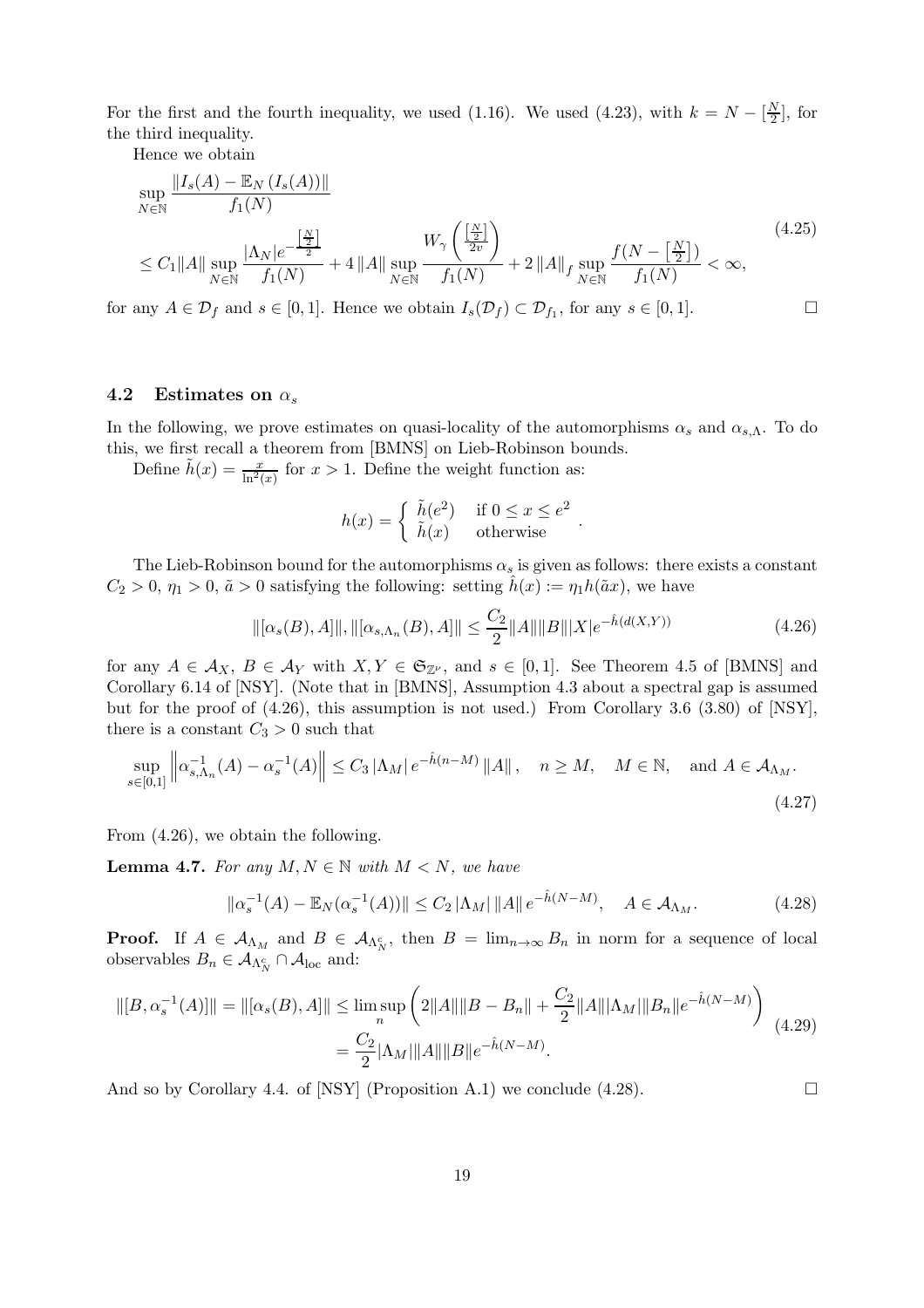From this Lemma we immediately obtain the following:

**Lemma 4.8.** Suppose  $f : (0, \infty) \to (0, \infty)$  is a continuous decreasing function with  $\lim_{t\to\infty} f(t) =$ 0. Suppose that for all  $M \in \mathbb{N}$ , we have

$$
\sup_{n} \frac{e^{-\hat{h}(n)}}{f(M+n)} < \infty \tag{4.30}
$$

then  $\alpha_s^{-1}(\mathcal{A}_{loc}) \subset D_f$ .

**Proof.** Let  $M \in \mathbb{N}$  and  $A \in \mathcal{A}_{\Lambda_M}$ . From (4.28), we have

$$
\sup_{R \in \mathbb{N}} \left( \frac{\left\| \alpha_s^{-1}(A) - \mathbb{E}_{M+R}(\alpha_s^{-1}(A)) \right\|}{f(M+R)} \right) \le \sup_{R \in \mathbb{N}} \left( C_2 \left| \Lambda_M \right| \frac{e^{-\hat{h}(R)}}{f(M+R)} \right) \|A\| < \infty. \tag{4.31}
$$

Hence we obtain  $\alpha_s^{-1}(A) \in \mathcal{D}_f$ .

**Lemma 4.9.** Let  $f_1, f_2 : (0, \infty) \to (0, \infty)$  be continuous decreasing functions with  $\lim_{t\to\infty} f_i(t) =$ 0,  $i = 1, 2$ . Suppose that

$$
\sup_{N \in \mathbb{N}} \left( \frac{f_1\left(N - \left[\frac{N}{2}\right]\right)}{f_2(N)} \right) < \infty,
$$
\n
$$
\sup_{N \in \mathbb{N}} \left( \frac{e^{-\hat{h}\left(\left[\frac{N}{2}\right]\right)} \left| \Lambda_{N - \left[\frac{N}{2}\right]} \right|}{f_2(N)} \right) < \infty.
$$
\n
$$
(4.32)
$$

Then we have  $\alpha_s^{-1}(\mathcal{D}_{f_1}) \subset \mathcal{D}_{f_2}, \ \alpha_{s,\Lambda}^{-1}(\mathcal{D}_{f_1}) \subset \mathcal{D}_{f_2}$  for any  $s \in [0,1]$ , and  $\Lambda \in \mathfrak{S}_{\mathbb{Z}^\nu}$ . Furthermore we have the following inequalities:

$$
\sup_{s \in [0,1]} \left\| \alpha_s^{-1}(A) \right\|_{f_2}, \sup_{s \in [0,1]} \left\| \alpha_{s,\Lambda}^{-1}(A) \right\|_{f_2} \leq \|A\|_{f_1} \left( 1 + \sup_{N \in \mathbb{N}} \left( \frac{2f_1\left(N - \left[\frac{N}{2}\right]\right) + C_2 e^{-\hat{h}\left(\left[\frac{N}{2}\right]\right)} \left| \Lambda_{N - \left[\frac{N}{2}\right]}\right|}{f_2(N)} \right) \right),\tag{4.33}
$$

for any  $A \in \mathcal{D}_{f_1}$ .

**Proof.** This follows from the following inequality: for each  $N \in \mathbb{N}$  and  $A \in \mathcal{D}_{f_1}$ ,

$$
\begin{split}\n\left\| \alpha_s^{-1}(A) - \mathbb{E}_N \left( \alpha_s^{-1}(A) \right) \right\| \\
&\leq \left\| \alpha_s^{-1} \left( A - \mathbb{E}_{N - \left[\frac{N}{2}\right]}(A) \right) - \mathbb{E}_N \left( \alpha_s^{-1} \left( A - \mathbb{E}_{N - \left[\frac{N}{2}\right]}(A) \right) \right) \right\| \\
&\quad + \left\| \alpha_s^{-1} \left( \mathbb{E}_{N - \left[\frac{N}{2}\right]}(A) \right) - \mathbb{E}_N \left( \alpha_s^{-1} \left( \mathbb{E}_{N - \left[\frac{N}{2}\right]}(A) \right) \right) \right\| \\
&\leq \|A\|_{f_1} \left( 2f_1 \left( N - \left[\frac{N}{2}\right] \right) + C_2 e^{-\hat{h}\left(\left[\frac{N}{2}\right] \right)} \left| \Lambda_{N - \left[\frac{N}{2}\right]} \right| \right).\n\end{split} \tag{4.34}
$$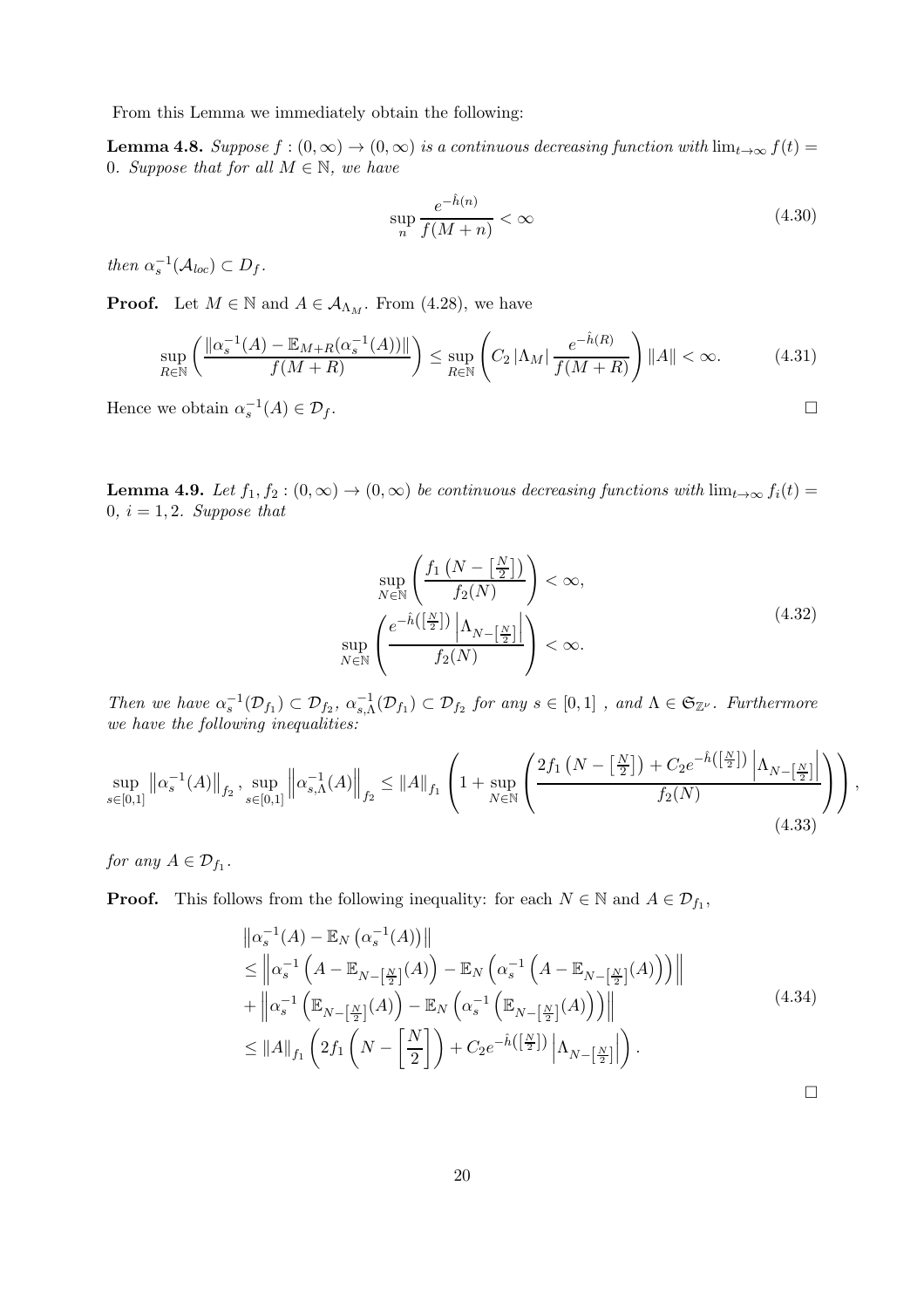**Lemma 4.10.** Suppose  $f : (0, \infty) \to (0, \infty)$  is a continuous decreasing function with  $\lim_{t\to\infty} f(t) =$ 0. Suppose that for all  $M \in \mathbb{N}$ , we have

$$
\lim_{n \to \infty} \sup_{N \ge n} \left( \frac{e^{-\hat{h}(N-M)}}{f(N)} \right) = 0. \tag{4.35}
$$

Then we have

$$
\sup_{s \in [0,1]} \left\| \alpha_{s,\Lambda_n}^{-1}(A) - \alpha_s^{-1}(A) \right\|_f \to 0, \quad A \in \mathcal{A}_{loc}.
$$
 (4.36)

In particular, for each  $A \in \mathcal{A}_{loc}$ ,  $\mathbb{R} \ni s \to \alpha_s^{-1}(A) \in \mathcal{D}_f$  is continuous with respect to the norm  $\left\Vert \cdot \right\Vert _{f}.$ 

**Proof.** Let  $A \in \mathcal{A}_{\Lambda_M}$ . From (4.27), for  $n \geq N \geq M$ , we have

$$
\sup_{s\in[0,1]} \frac{\left\|\alpha_{s,\Lambda_n}^{-1}(A) - \alpha_s^{-1}(A) - \mathbb{E}_N\left(\alpha_{s,\Lambda_n}^{-1}(A) - \alpha_s^{-1}(A)\right)\right\|}{f(N)} \le 2C_3 \left|\Lambda_M\right| \frac{e^{-\hat{h}(n-M)}}{f(n)} \left\|A\right\|.\tag{4.37}
$$

On the other hand, for  $M \le n \le N$ , from (4.28)

$$
\sup_{s \in [0,1]} \frac{\left\| \alpha_{s,\Lambda_n}^{-1}(A) - \alpha_s^{-1}(A) - \mathbb{E}_N \left( \alpha_{s,\Lambda_n}^{-1}(A) - \alpha_s^{-1}(A) \right) \right\|}{f(N)} = \sup_{s \in [0,1]} \frac{\left\| \alpha_s^{-1}(A) - \mathbb{E}_N \left( \alpha_s^{-1}(A) \right) \right\|}{f(N)}
$$
  

$$
\leq C_2 \left\| \Lambda_M \right| \left\| A \right\| \frac{e^{-\hat{h}(N-M)}}{f(N)} \leq C_2 \left\| \Lambda_M \right| \left\| A \right\| \sup_{N \geq n} \left( \frac{e^{-\hat{h}(N-M)}}{f(N)} \right).
$$
\n(4.38)

Furthermore, for  $n \geq M > N$ , we have

$$
\sup_{s \in [0,1]} \frac{\left\| \alpha_{s,\Lambda_n}^{-1}(A) - \alpha_s^{-1}(A) - \mathbb{E}_N \left( \alpha_{s,\Lambda_n}^{-1}(A) - \alpha_s^{-1}(A) \right) \right\|}{f(N)} \tag{4.39}
$$
\n
$$
\leq 2C_3 \left| \Lambda_M \right| \frac{e^{-\hat{h}(n-M)}}{f(M)} \left\| A \right\|.
$$

Hence we obtain

$$
\sup_{s\in[0,1]} \left\| \alpha_{s,\Lambda_n}^{-1}(A) - \alpha_s^{-1}(A) \right\|_f
$$
\n
$$
\leq \|A\| \left( 1 + \max \left\{ 2C_3 |\Lambda_M| \frac{e^{-\hat{h}(n-M)}}{f(n)}, C_2 |\Lambda_M| \sup_{N\geq n} \left( \frac{e^{-\hat{h}(N-M)}}{f(N)} \right), 2C_3 |\Lambda_M| \frac{e^{-\hat{h}(n-M)}}{f(M)} \right\} \right) \to 0, \quad n \to \infty.
$$
\n(4.40)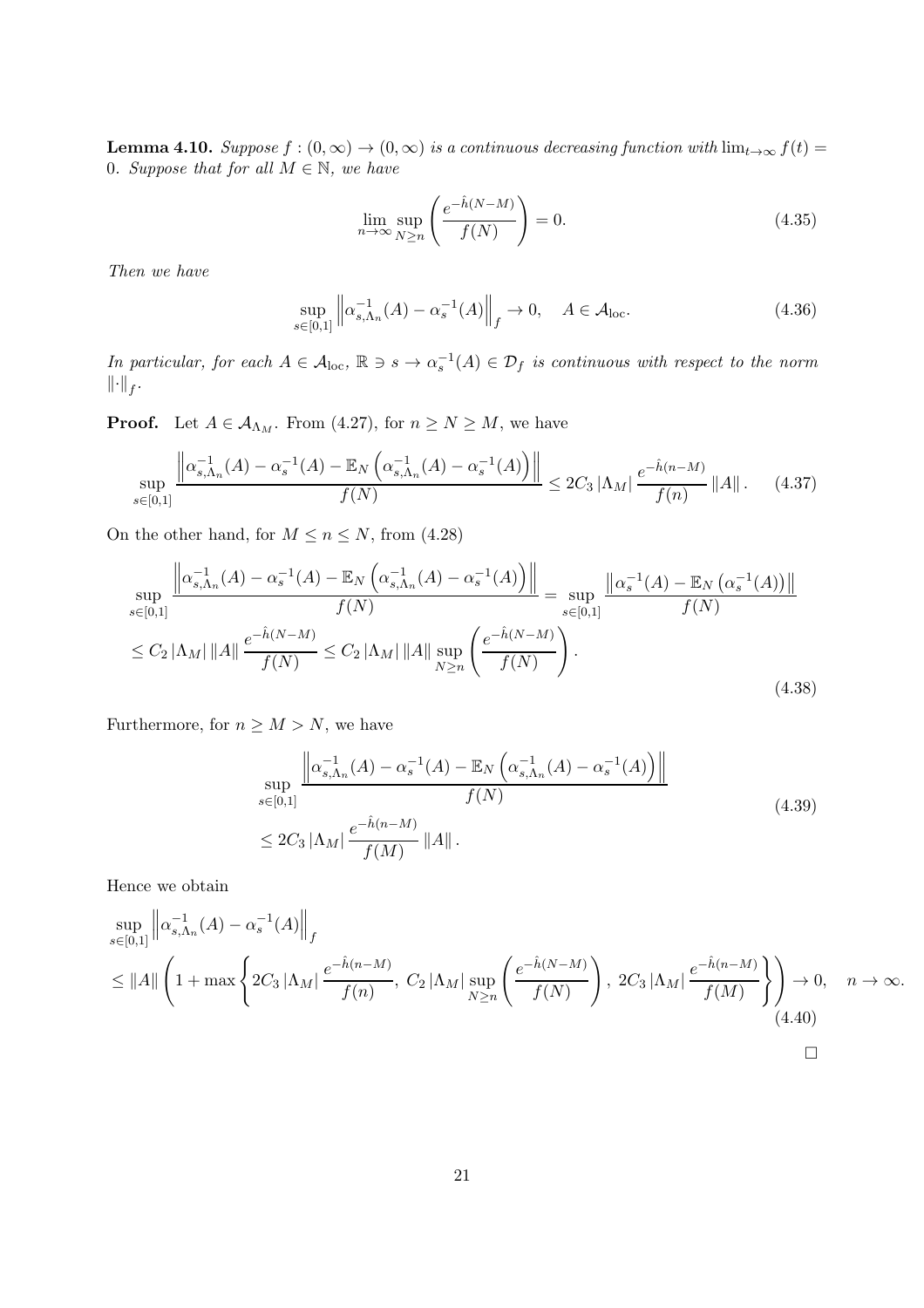**Lemma 4.11.** Let  $f, f_0, f_1 : (0, \infty) \to (0, \infty)$  be continuous decreasing functions with  $\lim_{t\to\infty} f(t) =$  $\lim_{t\to\infty} f_0(t) = \lim_{t\to\infty} f_1(t) = 0$ . Suppose that for all  $M \in \mathbb{N}$ , we have

$$
\lim_{n \to \infty} \sup_{N \ge n} \left( \frac{e^{-\hat{h}(N-M)}}{f(N)} \right) = 0. \tag{4.41}
$$

Suppose that

$$
\sup_{N \in \mathbb{N}} \frac{f_1(N - \left[\frac{N}{2}\right])}{f(N)} < \infty,
$$
\n
$$
\sup_{N \in \mathbb{N}} \frac{e^{-\hat{h}\left(\left[\frac{N}{2}\right]\right)}}{f(N)} \left|\Lambda_{N - \left[\frac{N}{2}\right]}\right| < \infty.
$$
\n
$$
(4.42)
$$

Suppose that

$$
\lim_{N \to \infty} \frac{f_0(N)}{f_1(N)} = 0.
$$
\n(4.43)

Then we have  $\alpha_s^{-1}(\mathcal{D}_{f_0}) \subset \mathcal{D}_f$  and

$$
\sup_{s \in [0,1]} \left\| \alpha_{s,\Lambda_n}^{-1}(A) - \alpha_s^{-1}(A) \right\|_f \to 0, \quad A \in \mathcal{D}_{f_0}.
$$
\n(4.44)

In particular, for each  $A \in \mathcal{D}_{f_0}$ ,  $[0,1] \ni s \to \alpha_s^{-1}(A) \in \mathcal{D}_f$  is continuous with respect to the norm  $\left\Vert \cdot \right\Vert _{f}.$ 

### Proof. As

$$
\sup_{N \in \mathbb{N}} \frac{f_0(N)}{f_1(N)} < \infty,\tag{4.45}
$$

we have  $\mathcal{D}_{f_0} \subset \mathcal{D}_{f_1}$ . By Lemma 4.9 with  $(f_1, f_2)$  replaced by  $(f_1, f)$ , we get  $\alpha_s^{-1}(\mathcal{D}_{f_1}) \subset \mathcal{D}_f$ . Hence we have  $\alpha_s^{-1}(\mathcal{D}_{f_0}) \subset \mathcal{D}_f$ . For any  $A \in \mathcal{D}_{f_0}$ ,

$$
\limsup_{n \to \infty} \sup_{s \in [0,1]} \left\| \alpha_{s,\Lambda_n}^{-1}(A) - \alpha_s^{-1}(A) \right\|_f
$$
\n
$$
= \limsup_{n \to \infty} \sup_{s \in [0,1]} \left\| \alpha_{s,\Lambda_n}^{-1}(A - \mathbb{E}_M(A)) - \alpha_s^{-1}(A - \mathbb{E}_M(A)) + \alpha_{s,\Lambda_n}^{-1}(\mathbb{E}_M(A)) - \alpha_s^{-1}(\mathbb{E}_M(A)) \right\|_f
$$
\n
$$
\leq \limsup_{n \to \infty} \sup_{s \in [0,1]} \left\| \alpha_{s,\Lambda_n}^{-1}(\mathbb{E}_M(A)) - \alpha_s^{-1}(\mathbb{E}_M(A)) \right\|_f
$$
\n
$$
+ 2 \left\| A - \mathbb{E}_M(A) \right\|_{f_1} \left( \sup_{N \in \mathbb{N}} \frac{\left( 2f_1\left( N - \left[ \frac{N}{2} \right] \right) + C_2 e^{-\hat{h}\left( \frac{N}{2} \right]} \right) \left| \Lambda_{N - \left[ \frac{N}{2} \right]} \right|}{f(N)} + 1 \right)
$$
\n
$$
= 2 \left\| A - \mathbb{E}_M(A) \right\|_{f_1} \left( \sup_{N \in \mathbb{N}} \frac{\left( 2f_1\left( N - \left[ \frac{N}{2} \right] \right) + C_2 e^{-\hat{h}\left( \frac{N}{2} \right]} \right) \left| \Lambda_{N - \left[ \frac{N}{2} \right]} \right|}{f(N)} + 1 \right) \to 0, \quad M \to \infty.
$$
\n(4.46)

For the inequality, we used Lemma 4.9. For the last line we used Lemma 4.10. As we have  $\lim_{M\to\infty}$   $||A - \mathbb{E}_M(A)||_{f_1} = 0$  by Lemma B.3 with  $(f, f_1)$  replaced by  $(f_0, f_1)$ , we have proven the claim.  $\square$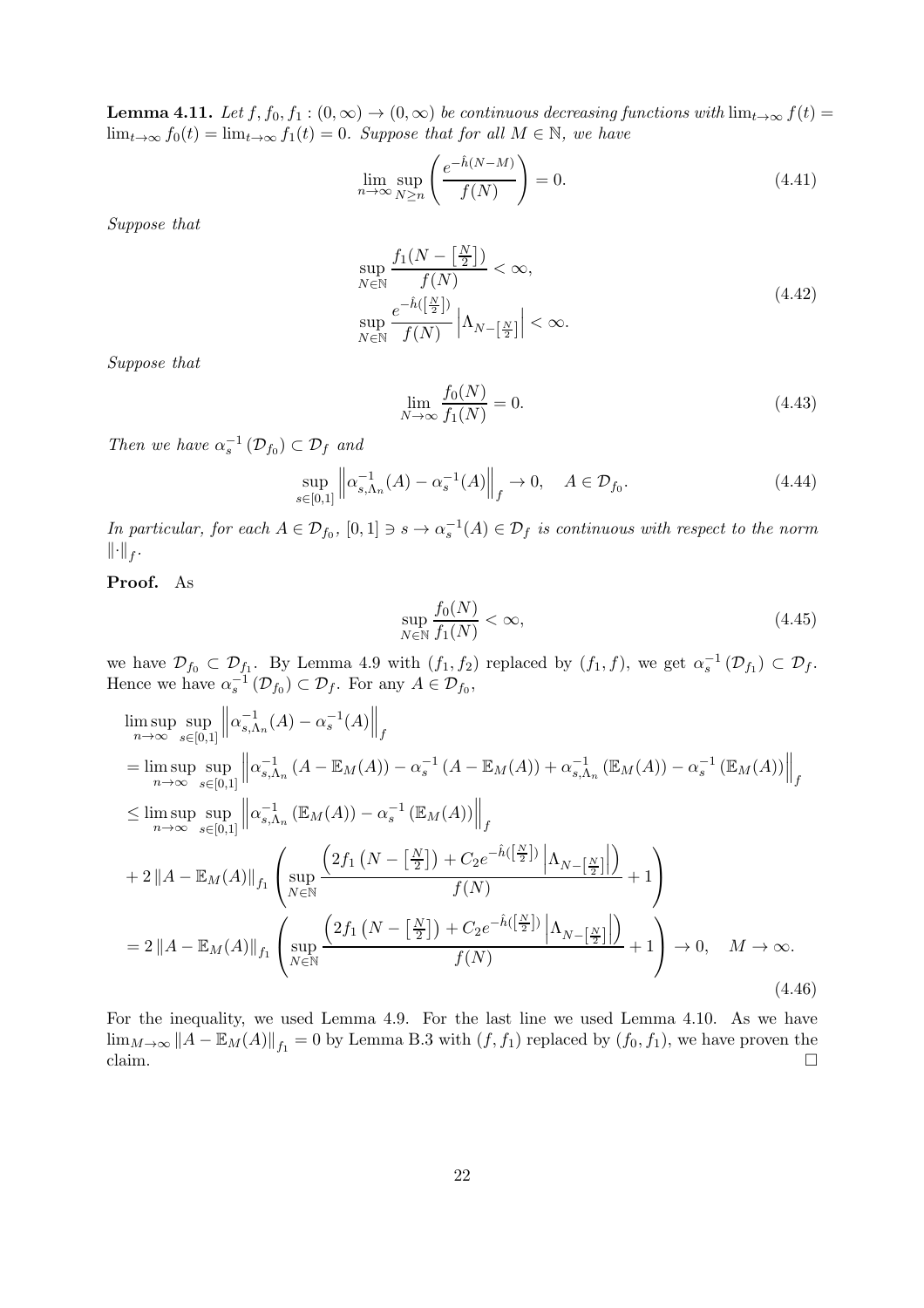### 4.3 Properties of  $\delta_{\Phi(s)}, \delta_{\dot{\Phi}(s)}$

**Lemma 4.12.** Let  $f_2$  :  $(0, \infty) \rightarrow (0, \infty)$  be a continuous decreasing function such that

$$
\sum_{k=2}^{\infty} k^{\nu} f_2(k-1) < \infty. \tag{4.47}
$$

Let  $f_3: (0, \infty) \to (0, \infty)$  be continuous decreasing function with  $\lim_{t\to\infty} f_3(t) = 0$  such that

$$
\lim_{N \to \infty} \frac{\sum_{k=N-R}^{\infty} k^{\nu} f_2(k-1)}{f_3(N)} = 0.
$$
\n(4.48)

Then  $\mathcal{D}_{f_2} \subset D(\delta_{\Phi(s)}) \cap D(\delta_{\dot{\Phi}(s)})$ , and there is a constant  $C^{(1)}_{f_2}$ ,  $f_{2,fs}^{(1)} > 0$  such that

$$
\sup_{s \in [0,1]} \left\| \delta_{\Phi(s)} \left( A \right) \right\|_{f_3}, \sup_{N \in \mathbb{N}} \sup_{s \in [0,1]} \left\| \delta_{\Phi_N(s)} \left( A \right) \right\|_{f_3} \le C_{f_2, f_3}^{(1)} \left\| A \right\|_{f_2} \tag{4.49}
$$

$$
\sup_{s \in [0,1]} \left\| \delta_{\dot{\Phi}(s)} \left( A \right) \right\|_{f_3}, \sup_{N \in \mathbb{N}} \sup_{s \in [0,1]} \left\| \delta_{\dot{\Phi}_N(s)} \left( A \right) \right\|_{f_3} \le C_{f_2, f_3}^{(1)} \left\| A \right\|_{f_2} \tag{4.50}
$$

for all  $A \in \mathcal{D}_{f_2}$ , and  $\varepsilon > 0$ . If we assume Assumption 1.2 (iv) in addition, then we may also take  ${C}^{(1)}_{f_\alpha}$  $f_{2,f_3}^{(1)} > 0$  so that

$$
\sup_{s,s_{0}\in[0,1],0<|s-s_{0}|\leq\varepsilon}\left\|\delta_{\frac{\Phi(s)-\Phi(s_{0})}{s-s_{0}}-\dot{\Phi}(s_{0})}\left(A\right)\right\|_{f_{3}},\sup_{N\in\mathbb{N}}\sup_{s,s_{0}\in[0,1],0<|s-s_{0}|\leq\varepsilon}\left\|\delta_{\frac{\Phi_{N}(s)-\Phi_{N}(s_{0})}{s-s_{0}}-\dot{\Phi}_{N}(s_{0})}\left(A\right)\right\|_{f_{3}}\leq b(\varepsilon)C_{f_{2},f_{3}}^{(1)}\left\|A\right\|_{f_{2}}.\tag{4.51}
$$

**Proof.** We prove (4.49). The proof of (4.50) and (4.51) are same. Note that there exists a constant  $C_5 > 0$  such that

$$
||(H_{\Phi(s)})_{\Lambda_{N+R}}|| \le C_5 |\Lambda_{N+R}|, \quad s \in [0,1], \quad N \in \mathbb{N}.
$$
 (4.52)

Therefore ,we have

$$
\left\| \delta_{\Phi(s)}(A_N) \right\| = \left\| \left[ (H_{\Phi(s)})_{\Lambda_{N+R}}, A_N \right] \right\| \le 2C_5 \left| \Lambda_{N+R} \right| \left\| A_N \right\|, \quad A_N \in \mathcal{A}_{\Lambda_N}, \ s \in [0, 1]. \tag{4.53}
$$

From this, for any  $A \in \mathcal{D}_{f_2}$  and  $N, M \in \mathbb{N}$  with  $M > N$ , we have

$$
\left\| \delta_{\Phi(s)} \left( \mathbb{E}_N(A) - \mathbb{E}_M(A) \right) \right\| = \left\| \sum_{k=N+1}^M \delta_{\Phi(s)} \left( \mathbb{E}_k(A) - \mathbb{E}_{k-1}(A) \right) \right\| \le 2C_5 \sum_{k=N+1}^M |\Lambda_{k+R}| \left\| \mathbb{E}_k(A) - \mathbb{E}_{k-1}(A) \right\|
$$
  

$$
\le 4C_5 \left\| A \right\|_{f_2} \sum_{k=N+1}^M |\Lambda_{k+R}| f_2(k-1).
$$
 (4.54)

Hence  $\{\delta_{\Phi(s)}(\mathbb{E}_N(A))\}_N$  with  $A \in \mathcal{D}_{f_2}$  is a Cauchy sequence in A, hence there exists a limit  $\lim_{N\to\infty}\delta_{\Phi(s)}(\mathbb{E}_N(A))$ . On the other hand,  $\mathbb{E}_N(A)$  converges to A in  $\|\cdot\|$ . By the closedness of  $\delta_{\Phi(s)}, A \in \mathcal{D}_{f_2}$  belongs to the domain  $D(\delta_{\Phi(s)})$  of  $\delta_{\Phi(s)},$  and

$$
\delta_{\Phi(s)}(A) = \lim_{N \to \infty} \delta_{\Phi(s)}(\mathbb{E}_N(A)). \tag{4.55}
$$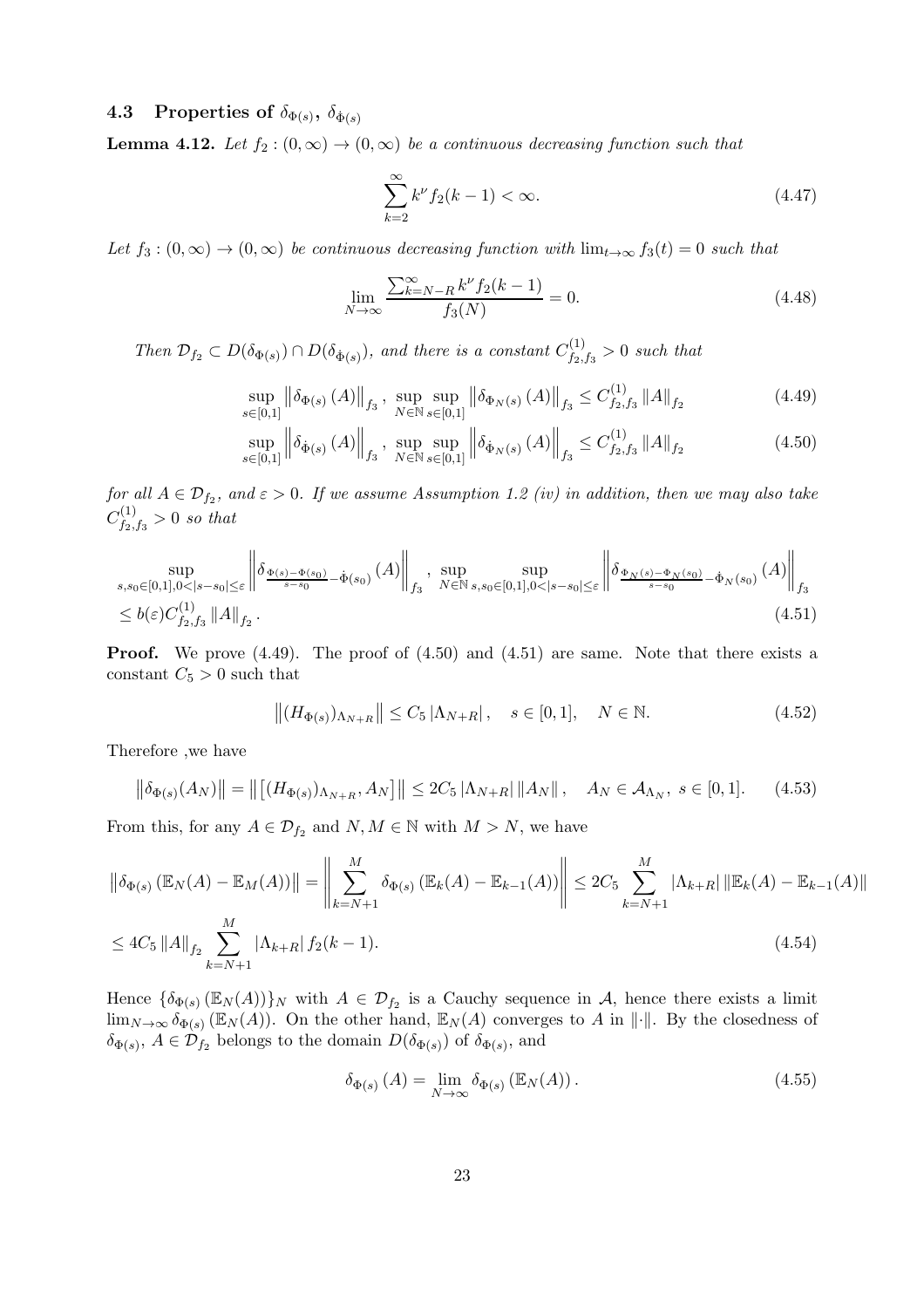Hence we get  $\mathcal{D}_{f_2} \subset D(\delta_{\Phi(s)})$ . From (4.54), we have

$$
\|\delta_{\Phi(s)}(A)\| = \lim_{N \to \infty} \|\delta_{\Phi(s)}(\mathbb{E}_N(A))\| = \lim_{N \to \infty} \|\delta_{\Phi(s)}(\mathbb{E}_N(A) - \mathbb{E}_1(A) + \mathbb{E}_1(A))\|
$$
  
\n
$$
\leq 4C_5 \|A\|_{f_2} \sum_{k=2}^{\infty} |\Lambda_{k+R}| f_2(k-1) + 2C_5 |\Lambda_{1+R}| \|A\|
$$
  
\n
$$
\leq \left(4C_5 \sum_{k=2}^{\infty} |\Lambda_{k+R}| f_2(k-1) + 2C_5 |\Lambda_{1+R}| \right) \|A\|_{f_2},
$$
\n(4.56)

for any  $A \in \mathcal{D}_{f_2}$ .

Next note that

$$
\|\delta_{\Phi(s)}(A) - \mathbb{E}_{N} (\delta_{\Phi(s)}(A))\| = \lim_{M \to \infty} \|\delta_{\Phi(s)} (\mathbb{E}_{M}(A)) - \mathbb{E}_{N} (\delta_{\Phi(s)} (\mathbb{E}_{M}(A)))\|
$$
  
\n
$$
= \lim_{M \to \infty} \|\delta_{\Phi(s)} (\mathbb{E}_{M}(A) - \mathbb{E}_{N-R}(A) + \mathbb{E}_{N-R}(A)) - \mathbb{E}_{N} (\delta_{\Phi(s)} (\mathbb{E}_{M}(A) - \mathbb{E}_{N-R}(A) + \mathbb{E}_{N-R}(A)))\|
$$
  
\n
$$
= \lim_{M \to \infty} \|\delta_{\Phi(s)} (\mathbb{E}_{M}(A) - \mathbb{E}_{N-R}(A)) - \mathbb{E}_{N} (\delta_{\Phi(s)} (\mathbb{E}_{M}(A) - \mathbb{E}_{N-R}(A)))\|
$$
  
\n
$$
\leq 8C_{5} \|A\|_{f_{2}} \sum_{k=N-R+1}^{\infty} |\Lambda_{k+R}| f_{2}(k-1),
$$
\n(4.57)

for any  $A \in \mathcal{D}_{f_2}$ . Here, in the third line we used the fact that  $\delta_{\Phi(s)}(\mathbb{E}_{N-R}(A)) \in \mathcal{A}_{\Lambda_N}$ . In the fourth line, we used (4.54). Therefore, we obtain

$$
\left\|\delta_{\Phi(s)}(A)\right\|_{f_3} \leq \left(8C_5 \sup_{N \in \mathbb{N}} \frac{\sum_{k=N-R+1}^{\infty} |\Lambda_{k+R}| f_2(k-1)}{f_3(N)} + 4C_5 \sum_{k=2}^{\infty} |\Lambda_{k+R}| f_2(k-1) + 2C_5 |\Lambda_{1+R}|\right) \|A\|_{f_2}.
$$
\n(4.58)

The right hand side is finite from the assumptions. Hence we have shown (4.49).  $\Box$ 

**Lemma 4.13.** Let  $f, f_3 : (0, \infty) \to (0, \infty)$  be continuous decreasing functions with  $\lim_{t\to\infty} f(t) =$  $\lim_{t\to\infty} f_3(t) = 0$  such that

$$
\sum_{k=1}^{\infty} k^{\nu} \sqrt{f(k-1)} < \infty,\tag{4.59}
$$

$$
\lim_{N \to \infty} \frac{\sum_{k=N-R}^{\infty} k^{\nu} \sqrt{f(k-1)}}{(f_3(N))^2} = 0.
$$
\n(4.60)

Then we have  $\mathcal{D}_f \subset \mathcal{D}\left(\delta_{\dot{\Phi}(s)}\right)$ ,  $\delta_{\dot{\Phi}(s)}\left(\mathcal{D}_f\right) \subset \mathcal{D}_{f_3}$  and

$$
\lim_{N \to \infty} \sup_{s \in [0,1]} \left\| \left( \delta_{\dot{\Phi}(s),N} - \delta_{\dot{\Phi}(s)} \right) (A) \right\|_{f_3} = 0, \quad A \in \mathcal{D}_f. \tag{4.61}
$$

In particular, for each  $A\in\mathcal{D}_f, [0,1]\ni s\to \delta_{\dot{\Phi}(s)}(A)\in\mathcal{D}_{f_3}$  is continuous with respect to the norm  $\left\|\cdot\right\|_{f_3}$ . The same statement, with  $\delta_{\dot{\Phi}(s)}$  replaced by  $\delta_{\Phi(s)}$  also holds.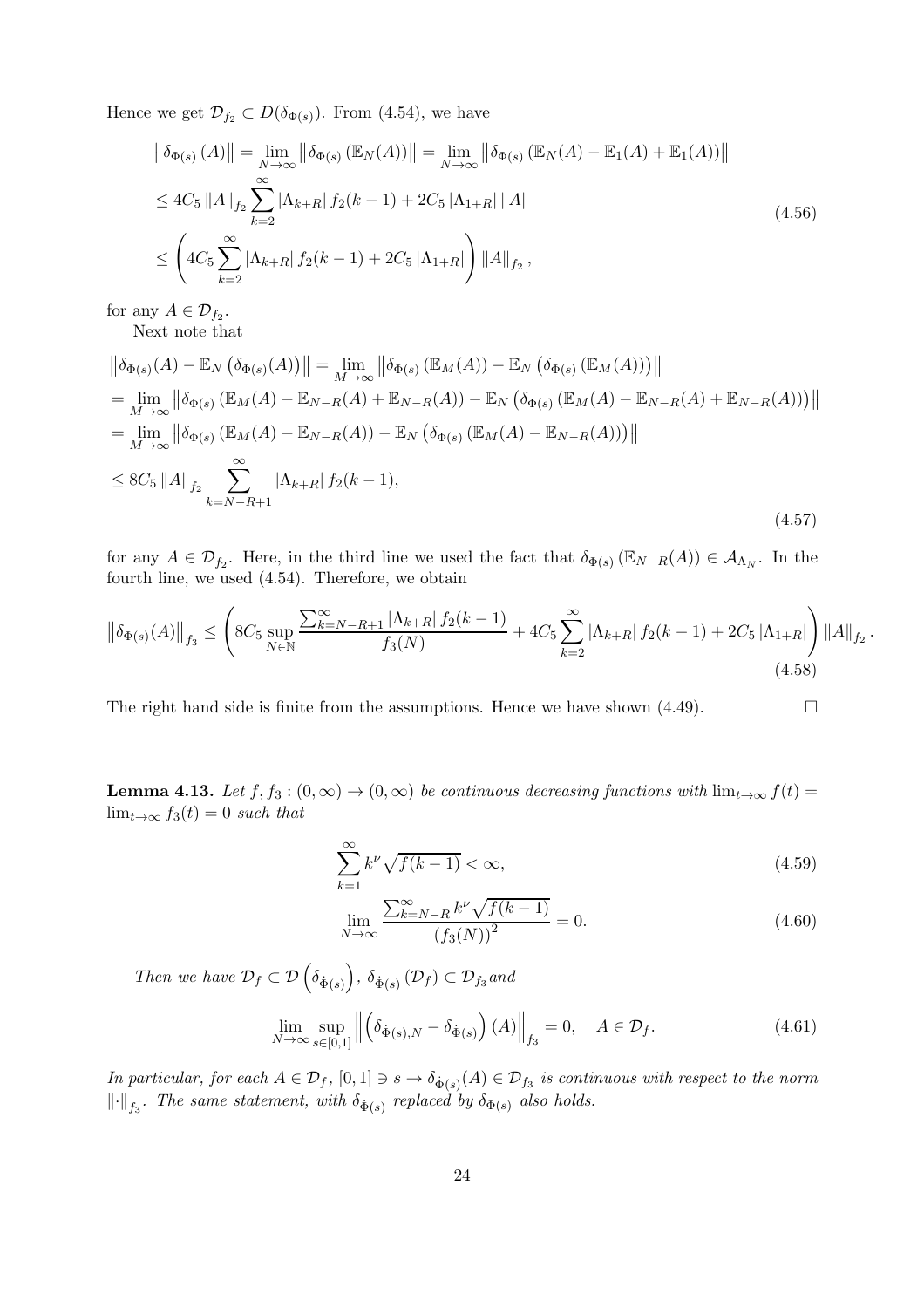**Proof.** We prove the claim for  $\delta_{\dot{\Phi}(s)}$ . The proof for  $\delta_{\Phi(s)}$  is the same. Set  $f_2(t) := \sqrt{f(t)}$  and  $f_4(t) := (f_3(t))^2$ . As we have  $\sup_N \frac{f(N)}{f_2(N)} < \infty$ ,  $\sup_N \frac{f_4(N)}{f_3(N)} < \infty$  we have  $\mathcal{D}_f \subset \mathcal{D}_{f_2}$  and  $\mathcal{D}_{f_4} \subset \mathcal{D}_{f_3}$ . From Lemma 4.12 with  $(f_2, f_3)$  replaced by  $(f_2 = \sqrt{f}, f_4 = f_3^2)$ , we have  $\mathcal{D}_f \subset \mathcal{D}_{f_2} \subset D(\delta_{\dot{\Phi}(s)})$ , and  $\delta_{\dot{\Phi}(s)}(\mathcal{D}_f) \subset \delta_{\dot{\Phi}(s)}(\mathcal{D}_{f_2}) \subset \mathcal{D}_{f_4} \subset \mathcal{D}_{f_3}$ . From Lemma 4.12, with  $(f_2, f_3)$  replaced by  $(f_2, f_4)$ for  $N > R$ , we have

$$
\left\| \left( \delta_{\dot{\Phi}(s),N} - \delta_{\dot{\Phi}(s)} \right) (A) \right\| \leq \left\| \left( \delta_{\dot{\Phi}(s),N} - \delta_{\dot{\Phi}(s)} \right) (A - \mathbb{E}_{N-R}(A)) \right\| + \left\| \left( \delta_{\dot{\Phi}(s),N} - \delta_{\dot{\Phi}(s)} \right) \mathbb{E}_{N-R}(A) \right\|
$$
\n
$$
= \left\| \left( \delta_{\dot{\Phi}(s),N} - \delta_{\dot{\Phi}(s)} \right) (A - \mathbb{E}_{N-R}(A)) \right\| \leq 2C_{f_2f_4}^{(1)} \|A - \mathbb{E}_{N-R}(A) \|_{f_2}
$$
\n
$$
= 2C_{f_2f_4}^{(1)} \left( \begin{array}{c} \|A - \mathbb{E}_{N-R}(A) - \mathbb{E}_{M}(A - \mathbb{E}_{N-R}(A)) \| \\ + \sup_{M \in \mathbb{N}} \frac{\|A - \mathbb{E}_{N-R}(A) \|}{f_2(M)} \end{array} \right)
$$
\n
$$
\leq 2C_{f_2f_4}^{(1)} \left( \begin{array}{c} \sup_{N-R \leq M \in \mathbb{N}} \frac{\|A - \mathbb{E}_{M}(A) \|}{f_2(M)} \\ + \max \left\{ \begin{array}{c} \sup_{N-R \leq M \in \mathbb{N}} \frac{\|A - \mathbb{E}_{N-R}(A) \|}{f_2(M)} \\ f(N-R) \end{array} \right\} \right)
$$
\n
$$
\leq 2C_{f_2f_4}^{(1)} \left( \begin{array}{c} \sup_{N-R \leq M \in \mathbb{N}} \|A\|_f \frac{f(M)}{f_2(M)} \\ + \max \left\{ \begin{array}{c} \sup_{N-R \leq M \in \mathbb{N}} \|A\|_f \frac{f(N)}{f_2(M)} \\ \sup_{N-R \leq M \in \mathbb{N}} \|A\|_f \frac{f(N-R)}{f_2(N-R)} \end{array} \right\} \right)
$$
\n
$$
= 2C_{f_2f_4}^{(1)} \left( f(N-R) + \sup_{N-R \leq L} \left( \frac{f(L)}{f_2(L)} \right) \right) \|A\|_f = 2C_{f_2f
$$

Here  $C^{(1)}_{f_2}$  $f_{2f_4}^{(1)}$  is a constant independent of N, s. Therefore, we have

$$
\lim_{N \to \infty} \sup_{s \in [0,1]} \left\| \left( \delta_{\dot{\Phi}(s),N} - \delta_{\dot{\Phi}(s)} \right) (A) \right\| = 0, \quad A \in \mathcal{D}_f. \tag{4.63}
$$

Furthermore, for  $A \in \mathcal{D}_f$ , we have

$$
\frac{\left\| \left( \delta_{\dot{\Phi}(s),N} - \delta_{\dot{\Phi}(s)} \right) (A) - \mathbb{E}_{M} \left( \left( \delta_{\dot{\Phi}(s),N} - \delta_{\dot{\Phi}(s)} \right) (A) \right) \right\|}{f_{3}(M)} \right\|_{\mathcal{F}_{4}}}{\left\| \frac{f_{4}(M)}{f_{3}(M)} \left( \left\| \delta_{\dot{\Phi}(s),N}(A) \right\|_{f_{4}} + \left\| \delta_{\dot{\Phi}(s)}(A) \right\|_{f_{4}} \right) \leq 2C_{f_{2}f_{4}}^{(1)} \frac{f_{4}(M)}{f_{3}(M)} \left\| A \right\|_{f_{2}} \leq 2f_{3}(N - R)C_{f_{2}f_{4}}^{(1)} \left\| A \right\|_{f_{2}},
$$
\n
$$
\text{for } M > N - R,
$$
\n
$$
\frac{4C_{f_{2}f_{4}}^{(1)} \left( f(N - R) + \sqrt{f(N - R)} \right)}{f_{3}(M)} \left\| A \right\|_{f} \leq \frac{4C_{f_{2}f_{4}}^{(1)} \left( f(N - R) + \sqrt{f(N - R)} \right)}{f_{3}(N - R)} \left\| A \right\|_{f},
$$
\n
$$
\text{for } M \leq N - R.
$$
\n(4.64)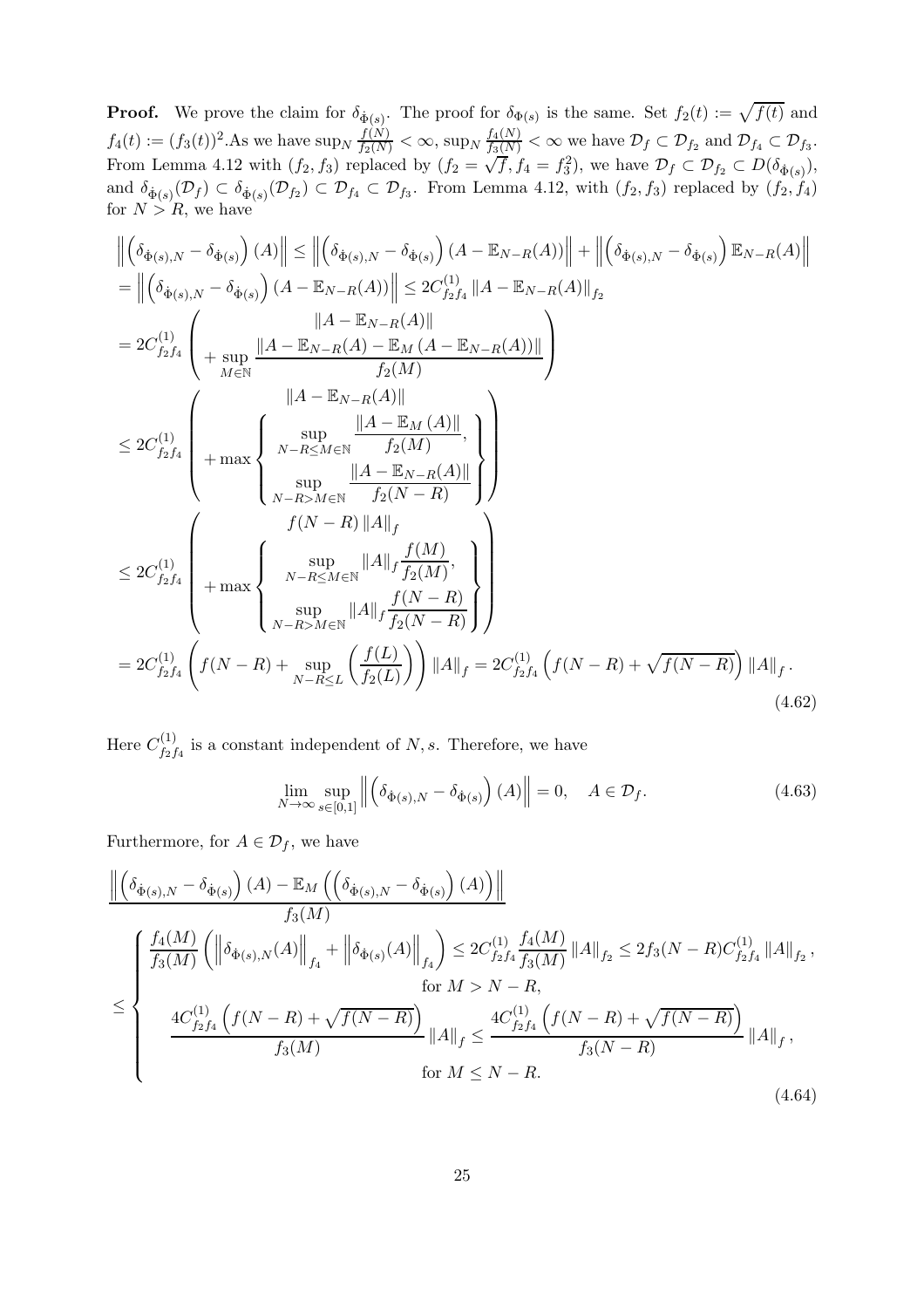For  $M > N - R$ , we used Lemma 4.12, with  $(f_2, f_3)$  replaced by  $(f_2, f_4)$ . For  $M \leq N - R$ , we used (4.62). As

$$
\lim_{N \to \infty} 2f_3(N - R)C_{f_2 f_4}^{(1)} \|A\|_{f_2} = \lim_{N \to \infty} \frac{4C_{f_2 f_4}^{(1)} \left(f(N - R) + \sqrt{f(N - R)}\right)}{f_3(N - R)} \|A\|_f = 0, \quad (4.65)
$$

we get

$$
\lim_{N \to \infty} \sup_{M \in \mathbb{N}} \left( \frac{\left\| \left( \delta_{\dot{\Phi}(s),N} - \delta_{\dot{\Phi}(s)} \right) (A) - \mathbb{E}_M \left( \left( \delta_{\dot{\Phi}(s),N} - \delta_{\dot{\Phi}(s)} \right) (A) \right) \right\|}{f_3(M)} \right) = 0, \quad A \in \mathcal{D}_f. \tag{4.66}
$$

From this and (4.62), we have shown the claim of the Lemma.  $\Box$ 

#### 4.4 Proof of Lemma 2.1

Below, we use the following facts repeatedly: for any  $0 < \beta < \beta' \leq 1$ ,  $0 < c, c', 0 < a, a', s \in \mathbb{R}$ ,  $l \in \mathbb{N}, r = 0, 1, \text{ and } k \in \mathbb{Z}, \text{ we have}$ 

$$
\lim_{t \to \infty} \frac{t^k e^{-\hat{h}(t-s)}}{e^{-t^\beta}} = \lim_{t \to \infty} \frac{t^k e^{-\hat{h}\left(\left[\frac{t}{2}\right]\right)}}{e^{-t^\beta}} = \lim_{t \to \infty} \frac{t^k e^{-\hat{h}\left(t - \left[\frac{t}{2}\right]\right)}}{e^{-t^\beta}} = 0,\tag{4.67}
$$

$$
\lim_{t \to \infty} \frac{e^{-t^{\beta}}}{e^{-\left(\frac{t}{2}\right)^{\beta}}} = 0,\tag{4.68}
$$

$$
\lim_{t \to \infty} \frac{t^k e^{-t^{\beta'}}}{e^{-(t)^{\beta}}} = \lim_{t \to \infty} \frac{t^k e^{-c(\left[\frac{t}{2}\right])^{\beta'}}}{e^{-t^{\beta}}} = \lim_{t \to \infty} \frac{t^k e^{-\left(t - \left[\frac{t}{2}\right]\right)^{\beta'}}}{e^{-t^{\beta}}} = 0,
$$
\n(4.69)

$$
\sum_{m=1}^{\infty} m^k e^{-c(m-r)^\beta} < \infty,\tag{4.70}
$$

$$
\lim_{N \to \infty} \frac{\sum_{m=N-l}^{\infty} m^k e^{-c(m-r)^{\beta'}}}{e^{-c'N^{\beta}}} \le \sum_{m=1}^{\infty} m^k e^{-\frac{c}{2}(m-r)^{\beta'}} \lim_{N \to \infty} \frac{e^{-\frac{c}{2}(N-l-r)^{\beta'}}}{e^{-c'N^{\beta}}} = 0.
$$
 (4.71)

We also note that for  $0 < \beta < 1$ ,  $0 < c, c'$ , and  $l \in \mathbb{N}$ ,  $|t|^l e^{-\hat{h}(ct)} / e^{-(c't)^{\beta}}$  is integrable with respect to  $t > 0$ . From this and (1.14), for any  $0 < \beta < 1$ ,  $0 < c$ , and  $l \in \mathbb{N}$ , we have

$$
\int_{-\infty}^{\infty} dt \omega_{\gamma}(t) |t|^{l} e^{(c|t|)^{\beta}} < \infty.
$$
 (4.72)

We also have for any  $0 < \beta < 1$  and  $c > 0$ 

$$
\sup_{t\geq 1} \frac{W_{\gamma}(c\left[\frac{t}{2}\right])}{e^{-t^{\beta}}} < \infty,\tag{4.73}
$$

from (1.15).

**Lemma 4.14.** Fix  $0 < \beta_5 < \beta_1 < 1$  and set  $f(t) := \frac{\exp(-t^{\beta_1})}{t}$  $\frac{-t^{\beta+1}}{t}$ , and  $\zeta(t) := \exp(-t^{\beta+1})$ . Then for any  $A \in \mathcal{D}_f$ , and  $(s', u', s'', s''') \in [0, 1] \times \mathbb{R} \times [0, 1] \times [0, 1]$ , we have  $\tau_{\Phi(s)}^{-u'}$  $\alpha_{s'''}^{-u'}$   $\circ$   $\alpha_{s'''}^{-1}$  $\mathcal{D}_{s'''}^{-1}(A) \in \mathcal{D}_{f_2} \subset \mathcal{D}_{\zeta} \subset$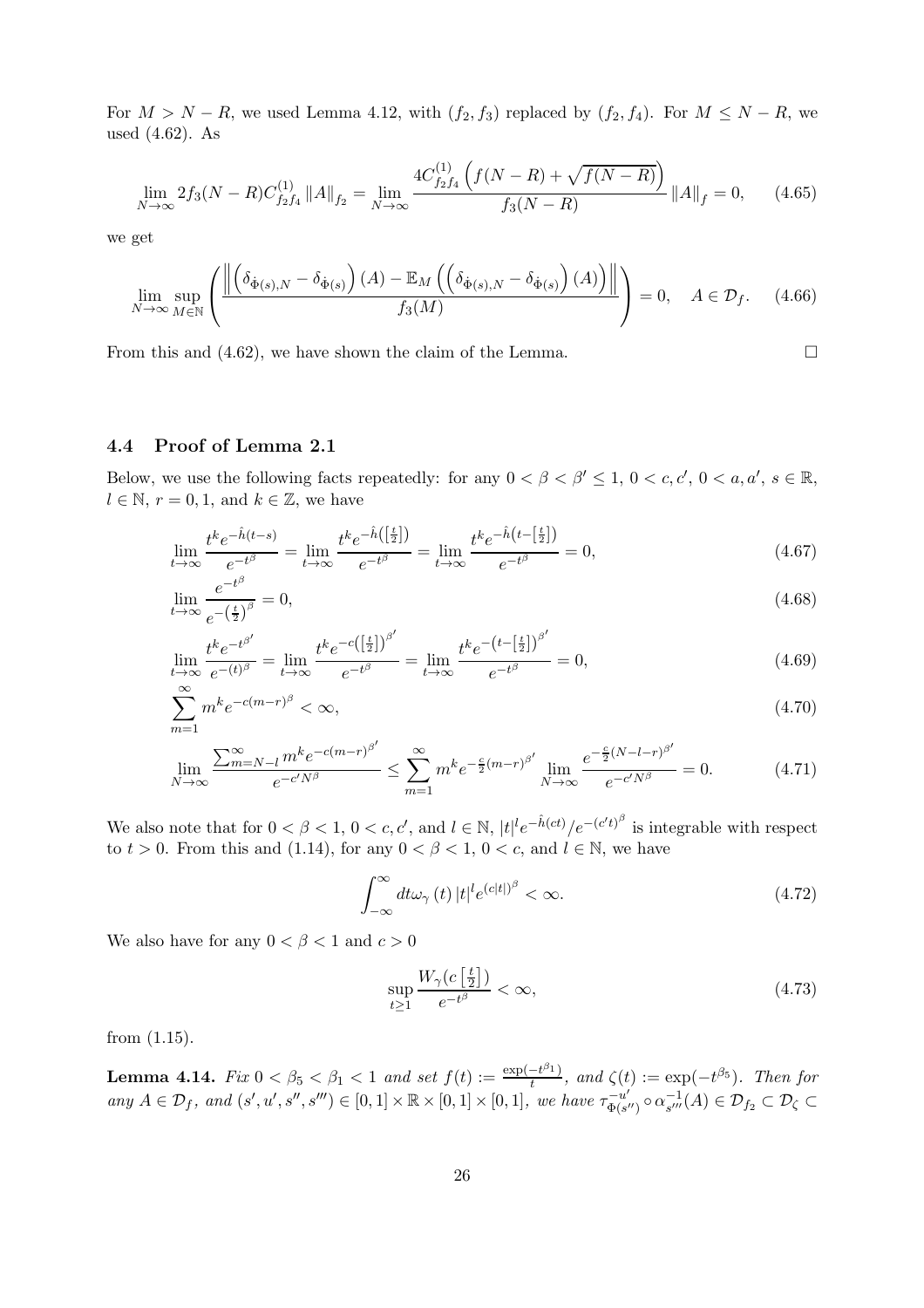$D(\delta_{\Phi(s')}) \cap D(\delta_{\dot{\Phi}(s')})$  and  $\delta_{\Phi(s')} \circ \tau_{\Phi(s')}^{-u'}$  $\alpha_{s'''}^{-u'}\circ\alpha_{s'''}^{-1}$  $\frac{-1}{s'''}(A), \delta_{\dot{\Phi}(s')} \circ \tau_{\Phi(s')}^{-u'}$  $\alpha_{s'''}^{-u'}\circ\alpha_{s'''}^{-1}$  $\sum_{s'''}^{-1}(A) \in \mathcal{D}_{\zeta}$ . For any  $A \in \mathcal{D}_{f}$ and any compact intervals  $[a, b]$ ,  $[c, d]$  of  $\mathbb{R}$ , the maps

$$
[a,b] \times [0,1] \times [0,1] \times [c,d] \times [0,1] \times [0,1] \ni (u,s,s',u',s'',s''') \mapsto \tau_{\Phi(s)}^u \circ \delta_{\Phi(s')} \circ \tau_{\Phi(s'')}^{-u'} \circ \alpha_{s'''}^{-1}(A) \in \mathcal{A}
$$
\n(4.74)

and

$$
[a,b] \times [0,1] \times [0,1] \times [c,d] \times [0,1] \times [0,1] \ni (u,s,s',u',s'',s''') \mapsto \tau_{\Phi(s)}^u \circ \delta_{\dot{\Phi}(s')} \circ \tau_{\Phi(s'')}^{-u'} \circ \alpha_{s'''}^{-1}(A) \in \mathcal{A}
$$
\n(4.75)

are uniformly continuous with respect to  $\lVert \cdot \rVert$ , and the maps

$$
[0,1] \times [c,d] \times [0,1] \times [0,1] \ni (s',u',s'',s''') \mapsto \delta_{\Phi(s')} \circ \tau_{\Phi(s'')}^{-u'} \circ \alpha_{s'''}^{-1}(A) \in \mathcal{D}_{\zeta}
$$
(4.76)

and

$$
[0,1] \times [c,d] \times [0,1] \times [0,1] \ni (s',u',s'',s''') \mapsto \delta_{\dot{\Phi}(s')} \circ \tau_{\Phi(s'')}^{-u'} \circ \alpha_{s'''}^{-1}(A) \in \mathcal{D}_{\zeta}
$$
(4.77)

are uniformly continuous with respect to  $\left\|\cdot\right\|_{\zeta}$ . For any  $A \in \mathcal{D}_f$ , the integral

$$
\int dt \omega_{\gamma}(t) \int_0^t du \tau_{\Phi(s)}^u \circ \delta_{\dot{\Phi}(s)} \left( \tau_{\Phi(s)}^{-u}(A) \right), \tag{4.78}
$$

and

$$
\int dt \,\,\omega_{\gamma}(t) \int_0^t du \,\,\tau_{\Phi(s)}^{t-u} \circ \left(\delta_{\dot{\Phi}(s)}\right) \circ \tau_{\Phi(s)}^u(A),\tag{4.79}
$$

are well-defined as Bochner integrals of  $(A, \|\cdot\|)$ . Furthermore, for any  $A \in \mathcal{D}_f$ ,  $\alpha_s^{-1}(A)$  and  $\alpha_s(A)$  are differentiable with respect to  $\lVert \cdot \rVert$  and

$$
\frac{d}{ds}\alpha_s^{-1}(A) = \int dt \omega_\gamma(t) \int_0^t du \tau_{\Phi(s)}^u \circ \delta_{\dot{\Phi}(s)} \left(\tau_{\Phi(s)}^{-u} \left(\alpha_s^{-1}(A)\right)\right). \tag{4.80}
$$

The right hand side can be understood as a Bochner integral of  $(A, \|\cdot\|)$  and there is a constant  $C_{9,f} > 0$  such that

$$
\left\| \frac{d}{ds} \alpha_s^{-1}(A) \right\|, \left\| \frac{d}{ds} \alpha_s(A) \right\| \le C_{9, f} \|A\|_f, \quad A \in \mathcal{D}_f. \tag{4.81}
$$

Remark 4.15. As mentioned in the introduction,  $\alpha_s$  is the same automorphism given in [BMNS] and [NSY]. In particular, if a  $C^1$ -path of interactions satisfy *Condition B* in [O2] except for the time reversal condition (iii) 6, for each  $s \in [0,1]$ , the unique ground state  $\varphi_s$  is given by  $\varphi_s = \varphi_0 \circ \alpha_s$ , with the  $\alpha_s$ . Lemma 4.14 implies for any  $A \in \mathcal{D}_f$ ,  $\varphi_s(A) = \varphi_0 \circ \alpha_s(A)$  is differentiable and the derivative is bounded by  $C_{9,f} ||A||_f$ , corresponding to Assumption 1.2 (vii). It is well known that the local gap implies the existence of the gap in the bulk in the sense of Assumption 1.2 (vi), [O1].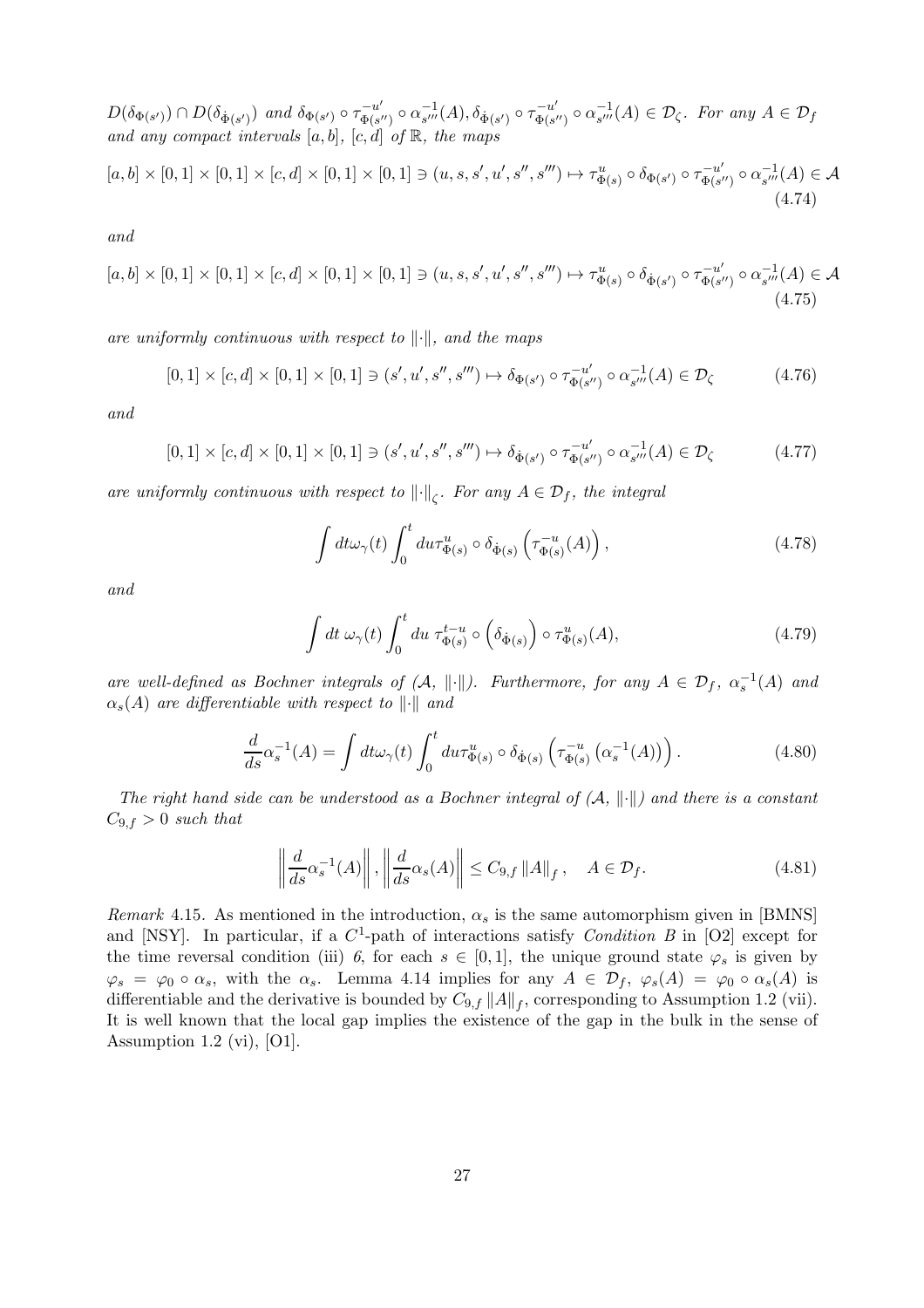**Proof.** We prove the continuity for  $(4.75)$  and  $(4.77)$ . The proof for  $(4.74)$  and  $(4.76)$  are the same. We also prove only (4.78). The proof for (4.79) is the same. We prove (4.81) only for  $\alpha_s^{-1}$ . The proof for  $\alpha_s$  is analogous.

Choose real numbers  $\beta_4, \beta_3, \beta_2$  so that  $0 < \beta_5 < \beta_4 < \beta_3 < \beta_2 < \beta_1 < 1$  and fix. Define  $f_0(t) := \exp(-t^{\beta_1}), f_1(t) := \exp(-t^{\beta_2}), f_2(t) := t^{-2(\nu+2)} \exp(-t^{\beta_3}), g(t) := \exp(-t^{\beta_4}).$ 

Note that  $f_1, f, f_0 : (0, \infty) \to (0, \infty)$  are continuous decreasing functions with  $\lim_{t\to\infty} f_1(t) =$  $\lim_{t\to\infty} f(t) = \lim_{t\to\infty} f_0(t) = 0$ . From (4.67), we have

$$
\lim_{N \to \infty} \left( \frac{e^{-\hat{h}(N-M)}}{f_1(N)} \right) = 0, \text{ for all } M \in \mathbb{N}, \tag{4.82}
$$

$$
\sup_{N \in \mathbb{N}} \frac{e^{-\hat{h}(\left[\frac{N}{2}\right])}}{f_1(N)} \left| \Lambda_{N-\left[\frac{N}{2}\right]} \right| < \infty. \tag{4.83}
$$

Furthermore, from (4.69) and  $0 < \beta_2 < \beta_1 < 1$ , we have

$$
\sup_{N \in \mathbb{N}} \frac{f_0(N - \left[\frac{N}{2}\right])}{f_1(N)} < \infty. \tag{4.84}
$$

We also have

$$
\lim_{M \to \infty} \frac{f(M)}{f_0(M)} = \lim_{M \to \infty} \frac{1}{M} = 0.
$$
\n(4.85)

Therefore, from Lemma 4.11 with  $(f, f_0, f_1)$  replaced by  $(f_1, f, f_0)$ , we have  $\alpha_s^{-1}(\mathcal{D}_f) \subset \mathcal{D}_{f_1}$  and

$$
\sup_{s \in [0,1]} \left\| \alpha_{s,\Lambda_n}^{-1}(A) - \alpha_s^{-1}(A) \right\|_{f_1} \to 0, \quad A \in \mathcal{D}_f.
$$
 (4.86)

Therefore, for each  $A \in \mathcal{D}_f$ ,  $[0,1] \ni s \to \alpha_s^{-1}(A) \in \mathcal{D}_{f_1}$  is continuous with respect to the norm  $\left\Vert \cdot\right\Vert _{f_{1}}.$ 

Note that  $f, f_1 : (0, \infty) \to (0, \infty)$  are continuous decreasing functions with  $\lim_{t\to\infty} f_1(t) =$  $\lim_{t\to\infty} f(t) = 0$ . From (4.69), and  $0 < \beta_2 < \beta_1 < 1$ , we have

$$
\sup_{N \in \mathbb{N}} \left( \frac{f\left(N - \left[\frac{N}{2}\right]\right)}{f_1(N)} \right) < \infty. \tag{4.87}
$$

From this and (4.83), Lemma 4.9 with  $(f_1, f_2)$  replaced by  $(f, f_1)$  implies the existence of a constant  $C_{8,f,f_1} > 0$  such that

$$
\sup_{s \in [0,1]} \left\| \alpha_s^{-1}(A) \right\|_{f_1} \le C_{8, f, f_1} \left\| A \right\|_f, \quad A \in \mathcal{D}_f. \tag{4.88}
$$

The functions  $f_1, f_2 : (0, \infty) \to (0, \infty)$  are continuous decreasing functions with  $\lim_{t\to\infty} f_i(t) =$ 0,  $i = 1, 2$ . From (4.69), we have

$$
\lim_{N \to \infty} \left( \frac{|\Lambda_{\left[\frac{N}{2}\right]}|e^{-(N-\left[\frac{N}{2}\right])}}{f_2(N)} \right) = 0. \tag{4.89}
$$

From (4.69) and  $0 < \beta_3 < \beta_2 < 1$ , we have

$$
\lim_{N \to \infty} \frac{f_1\left(\left[\frac{N}{2}\right]\right)}{f_2(N)} = 0. \tag{4.90}
$$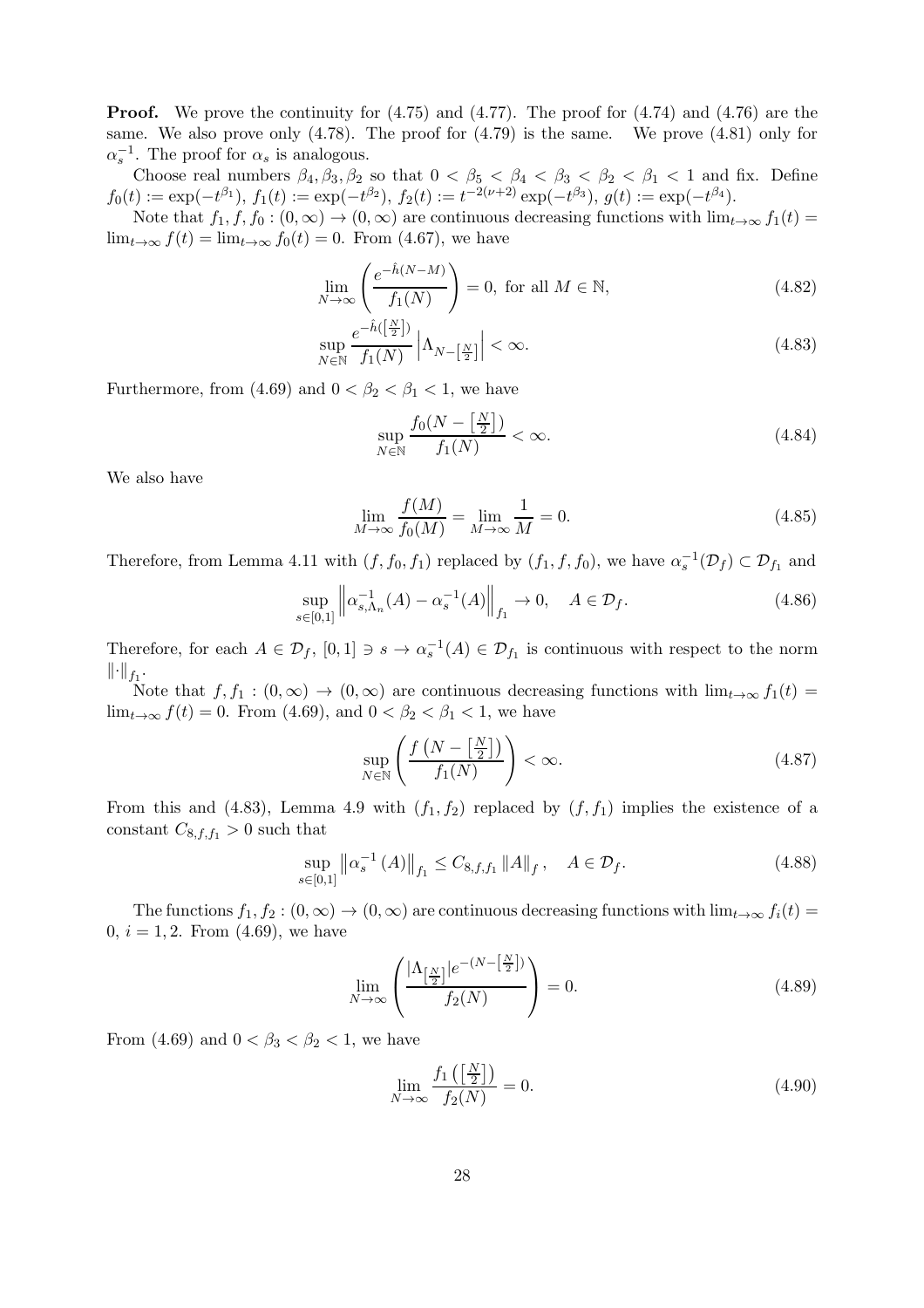Therefore, from Lemma 4.4, we have

$$
\sup_{s \in [0,1]} \left\| \tau_{\Phi(s),\Lambda_n}^{-u}(A) - \tau_{\Phi(s)}^{-u}(A) \right\|_{f_2} \to 0, \quad A \in \mathcal{D}_{f_1},\tag{4.91}
$$

uniformly in compact  $u \in \mathbb{R}$ . Therefore, for each  $A \in \mathcal{D}_{f_1}$ ,  $\mathbb{R} \times [0,1] \ni (u, s) \to \tau_{\Phi(s)}^{-u}$  $\mathcal{D}_{\Phi(s)}^{-u}(A) \in \mathcal{D}_{f_2}$  is continuous with respect to the norm  $\left\| \cdot \right\|_{f_2}$ .

Note that  $f_2, \zeta : (0,\infty) \to (0,\infty)$  are continuous decreasing functions with  $\lim_{t\to\infty} f(t) =$  $\lim_{t\to\infty} \zeta(t) = 0$ . From (4.70) and (4.71), and  $0 < \beta_5 < \beta_3 < 1$ , we have

$$
\sum_{k=1}^{\infty} k^{\nu} \sqrt{f_2(k)} < \infty,\tag{4.92}
$$

$$
\lim_{N \to \infty} \frac{\sum_{k=N-R}^{\infty} k^{\nu} \sqrt{f_2(k)}}{\zeta(N)^2} = 0.
$$
\n(4.93)

Therefore applying Lemma 4.13 with  $(f, f_3)$  replaced by  $(f_2, \zeta)$ , we have  $\delta_{\dot{\Phi}(s)}(\mathcal{D}_{f_2}) \subset \mathcal{D}_{\zeta}$  and

$$
\lim_{N \to \infty} \sup_{s \in [0,1]} \left\| \left( \delta_{\dot{\Phi}_N(s)} - \delta_{\dot{\Phi}(s)} \right) (A) \right\|_{\zeta} = 0, \quad A \in \mathcal{D}_{f_2}.
$$
\n(4.94)

Therefore, for each  $A \in \mathcal{D}_{f_2}$ ,  $[0,1] \ni s \to \delta_{\dot{\Phi}(s)}(A) \in \mathcal{D}_{\zeta}$  is continuous with respect to the norm  $\left\Vert \cdot \right\Vert_{\zeta}$ .

Note that  $f_2 : (0, \infty) \to (0, \infty)$  is a continuous decreasing function with  $\lim_{t\to\infty} f_2(t) = 0$ . From (4.72), we have

$$
\int_{(4v|t|)\geq 1} dt \,\omega_{\gamma}(t) \frac{|t|}{f_2((4v|t|))} < \infty. \tag{4.95}
$$

We also have

$$
\sup_{N \in \mathbb{N}} \frac{f_1(N - \left[\frac{N}{2}\right])}{f_2(N)} < \infty,\tag{4.96}
$$

$$
\sup_{N \in \mathbb{N}} \frac{|\Lambda_N| \, e^{-\frac{\left[\frac{N}{2}\right]}{2}}}{f_2(N)} < \infty,\tag{4.97}
$$

from (4.69) with  $0 < \beta_3 < \beta_2 < 1$  and (4.67). Therefore, from Lemma 4.5, with  $(f, f_1)$  replaced by  $(f_1, f_2)$  we have  $\tau^t_{\Phi(s)}(\mathcal{D}_{f_1}) \subset \mathcal{D}_{f_2}$  and there is a non-negative non-decreasing function on  $\mathbb{R}_+$ ,  $b_{1,f_1,f_2}(t)$  such that

$$
\int dt \,\omega_{\gamma}(t) \,|t| \cdot b_{1,f_1,f_2}(|t|) < \infty \tag{4.98}
$$

and

$$
\sup_{s \in [0,1]} \left\| \tau_{\Phi(s)}^t(A) \right\|_{f_2}, \sup_{N \in \mathbb{N}} \sup_{s \in [0,1]} \left\| \tau_{\Phi_N(s)}^t(A) \right\|_{f_2} \le b_{1,f_1,f_2}(|t|) \|A\|_{f_1}, \quad A \in \mathcal{D}_{f_1}.\tag{4.99}
$$

Note that  $f_2, \zeta : (0, \infty) \to (0, \infty)$  are continuous decreasing functions such that  $\lim_{t\to\infty} f_2(t) =$  $\lim_{t\to\infty} \zeta(t) = 0$ . By (4.70) and (4.71) with  $0 < \beta_5 < \beta_3 < 1$ , we have

$$
\sum_{k=2}^{\infty} k^{\nu} f_2(k-1) < \infty,\tag{4.100}
$$

$$
\limsup_{N} \frac{\sum_{k=N-R}^{\infty} k^{\nu} f_2(k)}{\zeta(N)} = 0.
$$
\n(4.101)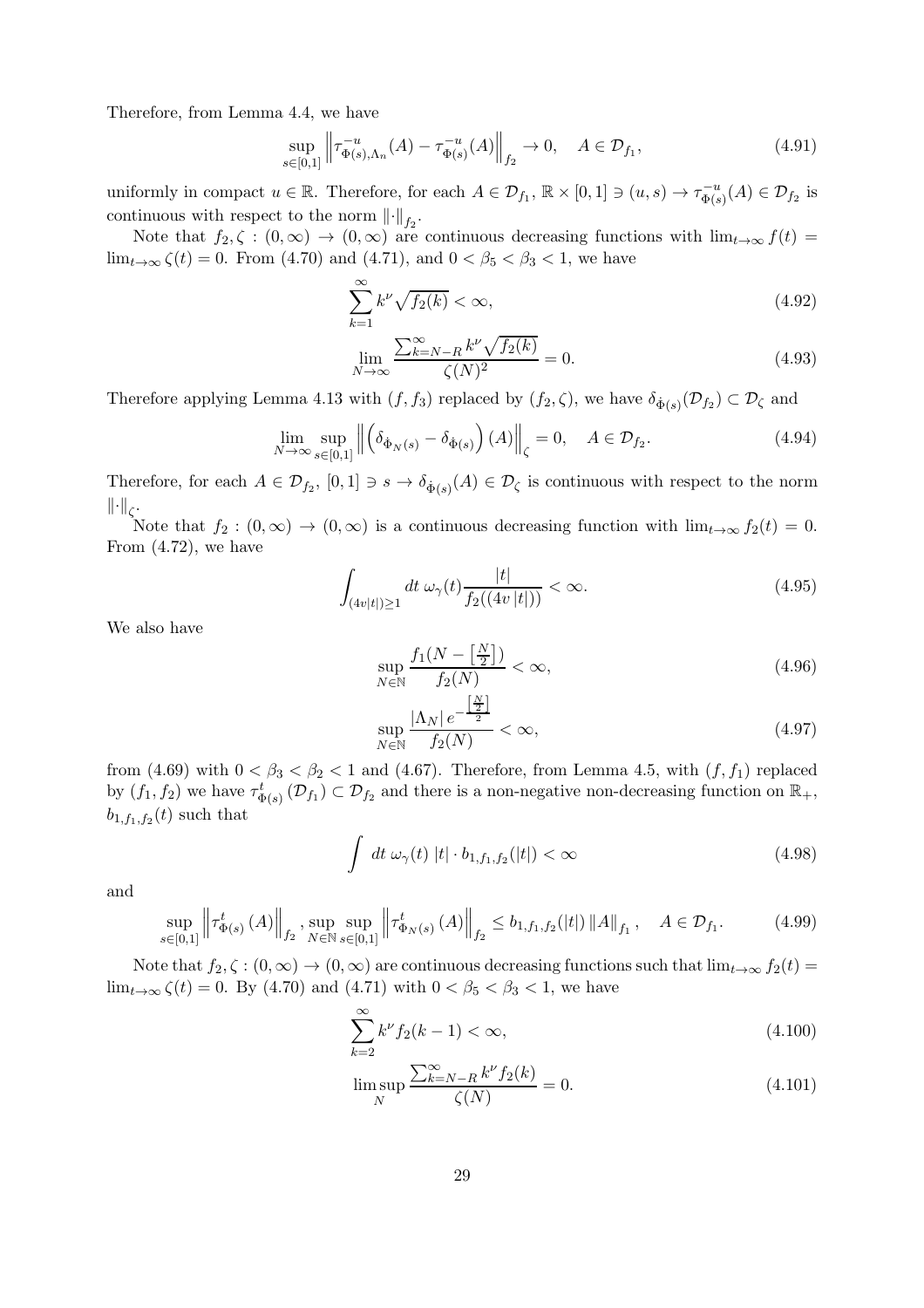Therefore, from Lemma 4.12 with  $(f_2, f_3)$  replaced by  $(f_2, \zeta)$ , we have  $\mathcal{D}_{f_2} \subset D(\delta_{\Phi(s)}) \cap D(\delta_{\dot{\Phi}(s)}) \cap$  $D(\delta_{\frac{\Phi(s)-\Phi(s_0)}{s-s_0}-\dot{\Phi}(s_0)})$ , and there exists a constant  $C_{7,f_2,\zeta}^{(1)} > 0$  such that

$$
\sup_{\in[0,1]} \left\| \delta_{\Phi(s)} \left( A \right) \right\|_{\zeta}, \quad \sup_{N \in \mathbb{N}} \sup_{s \in [0,1]} \left\| \delta_{\Phi_N(s)} \left( A \right) \right\|_{\zeta} \le C_{7, f_2, \zeta}^{(1)} \left\| A \right\|_{f_2} \tag{4.102}
$$

$$
\sup_{s \in [0,1]} \left\| \delta_{\dot{\Phi}(s)} \left( A \right) \right\|_{\zeta}, \quad \sup_{N \in \mathbb{N}} \sup_{s \in [0,1]} \left\| \delta_{\dot{\Phi}_N(s)} \left( A \right) \right\|_{\zeta} \le C_{7, f_2, \zeta}^{(1)} \left\| A \right\|_{f_2} \tag{4.103}
$$

for all  $A \in \mathcal{D}_{f_2}$  and  $\varepsilon > 0$ .

s∈[0,1]

We claim that for any compact intervals [a, b], [c, d] of R and  $A \in \mathcal{D}_f$ ,

 $[a,b] \times [0,1] \times [0,1] \times [c,d] \times [0,1] \times [0,1] \ni (u,s,s',u',s'',s''') \mapsto \tau_{\Phi(s)}^u \circ \delta_{\dot{\Phi}(s')} \circ \tau_{\Phi(s)}^{-u'}$  $\alpha_{s''}^{-u'}$   $\circ$   $\alpha_{s'''}^{-1}$  $\overline{s}^{\prime\prime\prime}(A)\in\mathcal{A}$ (4.104)

is continuous with respect to  $\lVert \cdot \rVert$ . We also claim that

$$
[0,1] \times [c,d] \times [0,1] \times [0,1] \ni (s',u',s'',s''') \mapsto \delta_{\dot{\Phi}(s')} \circ \tau_{\Phi(s'')}^{-u'} \circ \alpha_{s'''}^{-1}(A) \in \mathcal{D}_{\zeta}
$$
(4.105)

is continuous with respect to  $\left\|\cdot\right\|_{\zeta}$ .

To see this, let  $A \in \mathcal{D}_f$  and fix any  $\varepsilon > 0$ . Note that from the continuity of  $[0,1] \ni s''' \mapsto$  $\alpha_{\rm s'''}^{-1}$  $\mathcal{L}_{s''}^{-1}(A) \in \mathcal{D}_{f_1}$  in  $\lVert \cdot \rVert_{f_1}$ , there exists a finite sequence  $s_0 = 0 < s_1 < \cdots < s_{N_{\varepsilon}} = 1$  such that

$$
\left\| \alpha_{s'''}^{-1}(A) - \alpha_{s_i}^{-1}(A) \right\|_{f_1} < \varepsilon, \text{for all } s''' \in [s_{i-1}, s_{i+1}], \text{and } i = 1, \dots, N_{\varepsilon} - 1.
$$
 (4.106)

For  $\alpha_{s_i}^{-1}(A) \in \mathcal{D}_{f_1}, i = 0, \ldots, N_{\varepsilon}$ , from the continuity of  $(u', s'') \mapsto \tau_{\Phi(s'}^{-u'}$  $\sum_{\Phi(s'')}^{-u'} \circ \alpha_{s_i}^{-1}(A) \in \mathcal{D}_{f_2}$ , in  $\lVert \cdot \rVert_{f_2}$ we get  $\tilde{s}_0 = 0 < \tilde{s}_1 < \cdots < \tilde{s}_{\tilde{N}_{\varepsilon}} = 1$  and  $u_0 = c < u_1 < \cdots < u_{\tilde{N}_{\varepsilon}} = d$  such that

$$
\left\| \left( \tau_{\Phi(s'')}^{-u'} - \tau_{\Phi(\tilde{s}_j)}^{-u_k} \right) \circ \alpha_{s_i}^{-1}(A) \right\|_{f_2} < \varepsilon,
$$
\nfor all  $s'' \in [\tilde{s}_{j-1}, \tilde{s}_{j+1}],$  and  $j = 1, \ldots, \tilde{N}_{\varepsilon} - 1,$ 

\nfor all  $u' \in [u_{k-1}, u_{k+1}],$  and  $k = 1, \ldots, M_{\varepsilon} - 1,$ 

\nand  $i = 1, \ldots, N_{\varepsilon} - 1.$ 

\n(4.108)

From the continuity of  $[0,1] \ni s' \to \delta_{\dot{\Phi}(s')} \circ \tau_{\Phi(\tilde{s}_j)}^{-u_k}$  $\sigma_{\Phi(\tilde{s}_j)}^{-u_k} \circ \alpha_{s_i}^{-1}(A) \in \mathcal{D}_{\zeta}$  for  $\tau_{\Phi(\tilde{s}_j)}^{-u_k}$  $\overline{\Phi(\tilde{s}_j)}^{\alpha} \circ \alpha_{s_i}^{-1}(A) \in \mathcal{D}_{f_2}$  in  $\lVert \cdot \rVert_{\zeta}$ , there exists a finite sequence  $\hat{s}_0 = 0 < \hat{s}_1 < \cdots < \hat{s}_{\hat{N}_{\varepsilon}} = 1$  such that

$$
\left\| \left( \delta_{\dot{\Phi}(s')} - \delta_{\dot{\Phi}(\hat{s}_l)} \right) \circ \tau_{\Phi(\tilde{s}_j)}^{-u_k} \circ \alpha_{s_i}^{-1}(A) \right\|_{\zeta} < \varepsilon.
$$
  
for all  $s' \in [\hat{s}_{l-1}, \hat{s}_{l+1}],$  and  $l = 1, ..., \hat{N}_{\varepsilon} - 1$ ,  
and  $j = 1, ..., \tilde{N}_{\varepsilon} - 1$ , and  $k = 1, ..., M_{\varepsilon} - 1$ ,  
and  $i = 1, ..., N_{\varepsilon} - 1$ .  
(4.109)

Finally, from the continuity of  $\mathbb{R} \times [0,1] \ni (u,s) \to \tau_{\Phi(s)}^u \left( \delta_{\dot{\Phi}(\hat{s}_l)} \circ \tau_{\Phi(\tilde{s}_j)}^{-u_k} \right)$  $\big(\begin{smallmatrix} -u_k & \delta_{i} & 0 \ \Phi(\tilde{s}_j) & \Phi(s_i) & 0 \end{smallmatrix}\big) \in \mathcal{A}$  in the norm  $\|\cdot\|$ , ( Lemma 4.3,) we have finite sequences  $\check{s}_0 = 0 < \check{s}_1 < \cdots < \check{s}_{N_\varepsilon} = 1$  and  $\hat{u}_0 = a <$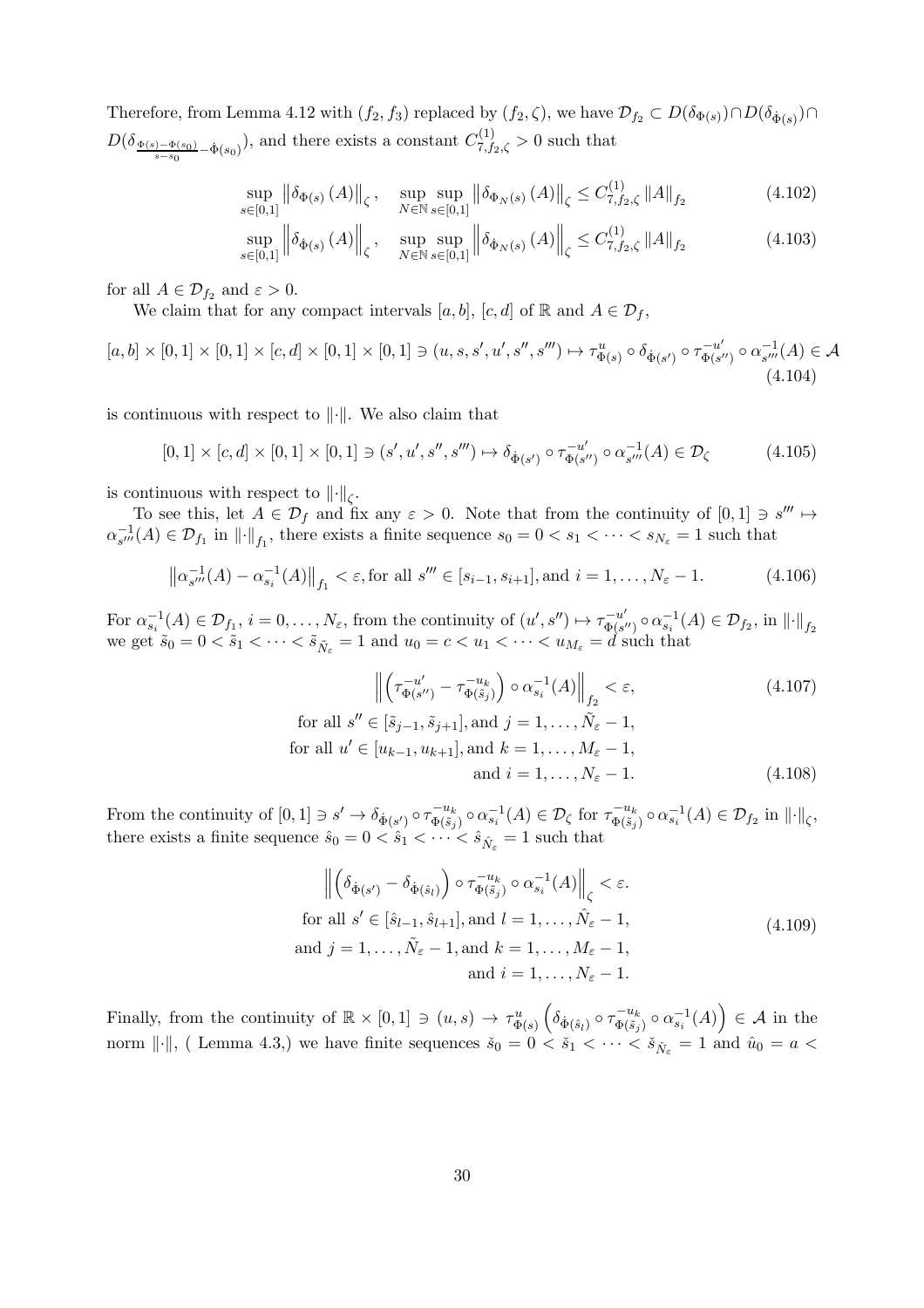$\hat{u}_1 < \cdots < \hat{u}_{\hat{M}_{\varepsilon}} = b$  such that

$$
\left\| \left( \tau_{\Phi(s)}^u - \tau_{\Phi(\tilde{s}_y)}^{\hat{u}_x} \right) \circ \delta_{\dot{\Phi}(\hat{s}_l)} \circ \tau_{\Phi(\tilde{s}_j)}^{-u_k} \circ \alpha_{s_i}^{-1}(A) \right\| < \varepsilon,
$$
  
for all  $s \in [\check{s}_{y-1}, \check{s}_{y+1}],$  and  $y = 1, ..., \check{N}_{\varepsilon} - 1$ ,  
and  $u \in [\hat{u}_{x-1}, \hat{u}_{x+1}],$  and  $x = 1, ..., \hat{M}_{\varepsilon} - 1$ ,  
and  $l = 1, ..., \hat{N}_{\varepsilon} - 1$ ,  
and  $j = 1, ..., \tilde{N}_{\varepsilon} - 1$ , and  $k = 1, ..., M_{\varepsilon} - 1$ ,  
and  $i = 1, ..., N_{\varepsilon} - 1$ .  
(4.110)

Now for any  $(u, s, s', u', s''', s'''') \in [a, b] \times [0, 1] \times [0, 1] \times [c, d] \times [0, 1] \times [0, 1]$ , there is  $(x, y, l, k, j, i)$ such that

$$
u \in [\hat{u}_{x-1}, \hat{u}_{x+1}], s \in [\check{s}_{y-1}, \check{s}_{y+1}], s' \in [\hat{s}_{l-1}, \hat{s}_{l+1}], u' \in [u_{k-1}, u_{k+1}], s'' \in [\check{s}_{j-1}, \tilde{s}_{j+1}], s''' \in [s_{i-1}, s_{i+1}].
$$
\n(4.111)

For any such  $(x, y, l, k, j, i)$ , we have

$$
\begin{split}\n&\left\| -\tau_{\Phi(\tilde{s}_{y})}^{\hat{u}_{x}} \circ \delta_{\dot{\Phi}(\hat{s}_{l})} \circ \tau_{\Phi(\tilde{s}_{j})}^{-u_{k}} \circ \alpha_{s_{i}}^{-1}(A) + \tau_{\Phi(s)}^{u} \circ \delta_{\dot{\Phi}(s')} \circ \tau_{\Phi(s'')}^{-u'} \circ \alpha_{s''}^{-1}(A) \right\| \\
&\leq \left\| \left( \tau_{\Phi(s)}^{u} - \tau_{\Phi(\tilde{s}_{y})}^{\hat{u}_{x}} \right) \circ \delta_{\dot{\Phi}(\hat{s}_{l})} \circ \tau_{\Phi(\tilde{s}_{j})}^{-u_{k}} \circ \alpha_{s_{i}}^{-1}(A) \right\| + \left\| \tau_{\Phi(s)}^{u} \circ \left( -\delta_{\dot{\Phi}(\hat{s}_{l})} + \delta_{\dot{\Phi}(s')} \right) \circ \tau_{\Phi(\tilde{s}_{j})}^{-u_{k}} \circ \alpha_{s_{i}}^{-1}(A) \right\| \\
&+ \left\| \tau_{\Phi(s)}^{u} \circ \delta_{\dot{\Phi}(s')} \circ \left( -\tau_{\Phi(\tilde{s}_{j})}^{-u_{k}} + \tau_{\Phi(s'')}^{-u'} \right) \circ \alpha_{s_{i}}^{-1}(A) \right\| + \left\| \tau_{\Phi(s)}^{u} \circ \delta_{\dot{\Phi}(s')} \circ \tau_{\Phi(s'')}^{-u'} \circ \left( -\alpha_{s_{i}}^{-1}(A) + \alpha_{s''}^{-1}(A) \right) \right\| \\
&\leq 2\varepsilon + C_{7, f_{2}, \zeta}^{(1)} \varepsilon + C_{7, f_{2}, \zeta}^{(1)} \sup_{u \in [c, d]} b_{1, f_{1}, f_{2}}(|u|) \varepsilon.\n\end{split} \tag{4.112}
$$

We also have

$$
\begin{split}\n&\left\| -\delta_{\dot{\Phi}(\hat{s}_{l})} \circ \tau_{\Phi(\tilde{s}_{j})}^{-u_{k}} \circ \alpha_{s_{i}}^{-1}(A) + \delta_{\dot{\Phi}(s')} \circ \tau_{\Phi(s'')}^{-u'} \circ \alpha_{s''}^{-1}(A) \right\|_{\zeta} \\
&\leq \left\| \left( -\delta_{\dot{\Phi}(\hat{s}_{l})} + \delta_{\dot{\Phi}(s')} \right) \circ \tau_{\Phi(\tilde{s}_{j})}^{-u_{k}} \circ \alpha_{s_{i}}^{-1}(A) \right\|_{\zeta} \\
&+ \left\| \delta_{\dot{\Phi}(s')} \circ \left( -\tau_{\Phi(\tilde{s}_{j})}^{-u_{k}} + \tau_{\Phi(s'')}^{-u'} \right) \circ \alpha_{s_{i}}^{-1}(A) \right\|_{\zeta} + \left\| \delta_{\dot{\Phi}(s')} \circ \tau_{\Phi(s'')}^{-u'} \circ \left( -\alpha_{s_{i}}^{-1}(A) + \alpha_{s''}^{-1}(A) \right) \right\|_{\zeta}\n\end{split} \tag{4.113}
$$
\n
$$
\leq \varepsilon + C_{7, f_{2}, \zeta}^{(1)} \varepsilon + C_{7, f_{2}, \zeta}^{(1)} \sup_{u \in [c, d]} b_{1, f_{1}, f_{2}}(|u|) \varepsilon.
$$

As  $b_{1,f_1,f_2}$  is an R-valued nondecreasing function,  $\sup_{u \in [c,d]} b_{1,f_1,f_2}(|u|)$  is finite. Hence we have proven the continuity of (4.75) and (4.77).

Furthermore, for any  $A \in \mathcal{D}_f$ , we have

$$
\sup_{s \in [0,1]} \int dt \, \omega_{\gamma}(t) \int_{[0,t]} du \, \left\| \tau_{\Phi(s)}^{u} \circ \delta_{\dot{\Phi}(s)} \left( \tau_{\Phi(s)}^{-u} \left( \alpha_{s}^{-1}(A) \right) \right) \right\|
$$
\n
$$
\leq \sup_{s \in [0,1]} \int dt \, \omega_{\gamma}(t) \int_{[0,t]} du C_{7,f_{2},\zeta}^{(1)} b_{1,f_{1},f_{2}}(|u|) C_{8,f,f_{1}} \|A\|_{f}
$$
\n
$$
\leq C_{7,f_{2},\zeta}^{(1)} C_{8,f,f_{1}} \|A\|_{f} \int dt \omega_{\gamma}(t) b_{1,f_{1},f_{2}}(|t|) |t| < \infty.
$$
\n(4.114)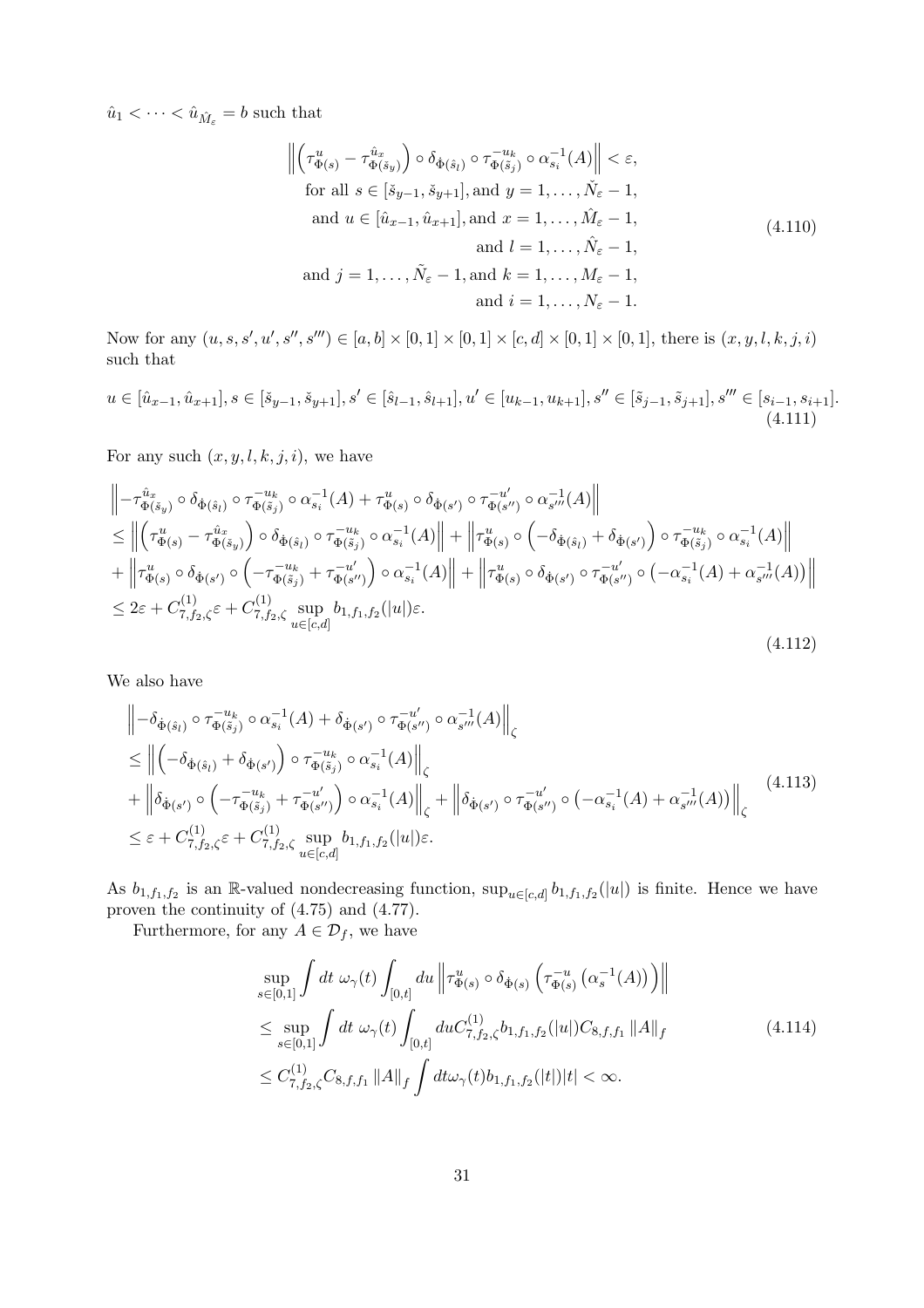In the last line we used the fact that  $b_{1,f_1,f_2}$  is nondecreasing and (4.98). Therefore, the right hand side of (4.80) is a well-defined Bochner integral of  $(A, \|\cdot\|)$  for any  $A \in \mathcal{D}_f$ . By the same argument, (4.78) is a well-defined Bochner integral of  $(A, \|\cdot\|)$  for any  $A \in \mathcal{D}_f$ . By the definition of  $\alpha_{s,\Lambda_n}$ , we have

$$
\frac{d}{ds}\alpha_{s,\Lambda_n}^{-1}(A) = i \left[ D_{\Lambda_n}(s), \alpha_{s,\Lambda_n}^{-1}(A) \right] = i \int dt \omega_\gamma(t) \int_0^t du \left[ \tau_{\Phi(s),\Lambda_n}^u \left( H_{\dot{\Phi}(s),\Lambda_n} \right), \alpha_{s,\Lambda_n}^{-1}(A) \right]
$$
\n
$$
= \int dt \omega_\gamma(t) \int_0^t du \tau_{\Phi(s),\Lambda_n}^u \circ \delta_{\dot{\Phi}_n(s)} \left( \tau_{\Phi(s),\Lambda_n}^{-u} \left( \alpha_{s,\Lambda_n}^{-1}(A) \right) \right), \quad A \in \mathcal{D}_f.
$$
\n(4.115)

Hence we obtain

$$
\alpha_{s,\Lambda_n}^{-1}(A) - \alpha_{s_0,\Lambda_n}^{-1}(A) = \int_{s_0}^s dv \int dt \omega_\gamma(t) \int_0^t du \tau_{\Phi(v),\Lambda_n}^u \circ \delta_{\dot{\Phi}_n(v)} \left( \tau_{\Phi(v),\Lambda_n}^{-u} \left( \alpha_{v,\Lambda_n}^{-1}(A) \right) \right), \quad A \in \mathcal{D}_f. \tag{4.116}
$$

For each  $(u, v)$ , for any  $A \in \mathcal{D}_f$ , we have

$$
\begin{split}\n\left\| \tau_{\Phi(v),\Lambda_{n}}^{u} \circ \delta_{\dot{\Phi}_{n}(v)} \circ \tau_{\Phi(v),\Lambda_{n}}^{-u} \circ \alpha_{v,\Lambda_{n}}^{-1}(A) - \tau_{\Phi(v)}^{u} \circ \delta_{\dot{\Phi}(v)} \circ \tau_{\Phi(v)}^{-u} \circ \alpha_{v}^{-1}(A) \right\| \\
&\leq \left\| \tau_{\Phi(v),\Lambda_{n}}^{u} \circ \delta_{\dot{\Phi}_{n}(v)} \circ \tau_{\Phi(v),\Lambda_{n}}^{-u} \left( \alpha_{v,\Lambda_{n}}^{-1}(A) - \alpha_{v}^{-1}(A) \right) \right\| + \left\| \tau_{\Phi(v),\Lambda_{n}}^{u} \circ \delta_{\dot{\Phi}_{n}(v)} \circ \left( \tau_{\Phi(v),\Lambda_{n}}^{-u} - \tau_{\Phi(v)}^{-u} \right) \alpha_{v}^{-1}(A) \right\| \\
&+ \left\| \tau_{\Phi(v),\Lambda_{n}}^{u} \circ \left( \delta_{\dot{\Phi}_{n}(v)} - \delta_{\dot{\Phi}(v)} \right) \left( \tau_{\Phi(v)}^{-u} \circ \alpha_{v}^{-1}(A) \right) \right\| + \left\| \left( \tau_{\Phi(v),\Lambda_{n}}^{u} - \tau_{\Phi(v)}^{u} \right) \circ \left( \delta_{\dot{\Phi}(v)} \circ \tau_{\Phi(v)}^{-u} \circ \alpha_{v}^{-1}(A) \right) \right\| \\
&\leq C_{7,f_{2},\zeta}^{(1)} b_{1,f_{1},f_{2}}(|u|) \left\| \alpha_{v,\Lambda_{n}}^{-1}(A) - \alpha_{v}^{-1}(A) \right\|_{f_{1}} + C_{7,f_{2},\zeta}^{(1)} \left\| \left( \tau_{\Phi(v),\Lambda_{n}}^{-u} - \tau_{\Phi(v)}^{-u} \right) \alpha_{v}^{-1}(A) \right\|_{f_{2}} \\
&+ \left\| \left( \delta_{\dot{\Phi}_{n}(v)} - \delta_{\dot{\Phi}(v)} \right) \left( \tau_{\Phi(v)}^{-u} \circ \alpha_{v}^{-1}(A) \right) \right\| + \left\| \left( \tau_{\Phi(v),\Lambda_{n}}^{u} - \tau_{\Phi(v)}^{u} \right) \circ \left( \delta_{\dot{\Phi}(v)} \circ \tau_{\Phi(v)}^{-u} \circ \alpha_{v}^{-1}(A) \right) \right\| \,
$$

From (4.86), (4.91), (4.94) and Lemma 4.3, the last part converges to 0 as  $n \to \infty$ . Furthermore, we have

$$
\sup_{n \in \mathbb{N}} \left\| \tau_{\Phi(v),\Lambda_n}^u \circ \delta_{\dot{\Phi}_n(v)} \circ \tau_{\Phi(v),\Lambda_n}^{-u} \circ \alpha_{v,\Lambda_n}^{-1}(A) - \tau_{\Phi(v)}^u \circ \delta_{\dot{\Phi}(v)} \circ \tau_{\Phi(v)}^{-u} \circ \alpha_v^{-1}(A) \right\| \leq 2C_{7,f_2,\zeta}^{(1)} b_{1,f_1,f_2}(|u|) C_{8,f,f_1} \|A\|_f ,\tag{4.118}
$$

with

$$
\int_0^1 ds \int dt \,\,\omega_\gamma(t) \int_{[0,t]} du 2C^{(1)}_{7,f_2,\zeta} b_{1,f_1,f_2}(|u|) C_{8,f,f_1} \|A\|_f < \infty. \tag{4.119}
$$

Therefore, applying Lebesgue's convergence theorem for (4.116), we obtain

$$
\alpha_s^{-1}(A) - \alpha_{s_0}^{-1}(A) = \int_{s_0}^s dv \int dt \omega_\gamma(t) \int_0^t du \tau_{\Phi(v)}^u \circ \delta_{\dot{\Phi}(v)} \left( \tau_{\Phi(v)}^{-u} \left( \alpha_v^{-1}(A) \right) \right), \quad A \in \mathcal{D}_f. \tag{4.120}
$$

From this, for  $A \in \mathcal{D}_f$ , we get

$$
\left\| \frac{\alpha_s^{-1}(A) - \alpha_{s_0}^{-1}(A)}{s - s_0} - \int dt \omega_\gamma(t) \int_0^t du \tau_{\Phi(s_0)}^u \circ \delta_{\dot{\Phi}(s_0)} \left( \tau_{\Phi(s_0)}^{-u} \left( \alpha_{s_0}^{-1}(A) \right) \right) \right\|
$$
  
\n
$$
\leq \int dt \omega_\gamma(t) \int_{[0,t]} du \left\| \frac{1}{s - s_0} \int_{s_0}^s dv \left( \tau_{\Phi(v)}^u \circ \delta_{\dot{\Phi}(v)} \left( \tau_{\Phi(v)}^{-u} \left( \alpha_v^{-1}(A) \right) \right) - \tau_{\Phi(s_0)}^u \circ \delta_{\dot{\Phi}(s_0)} \left( \tau_{\Phi(s_0)}^{-u} \left( \alpha_{s_0}^{-1}(A) \right) \right) \right) \right\|.
$$
\n(4.121)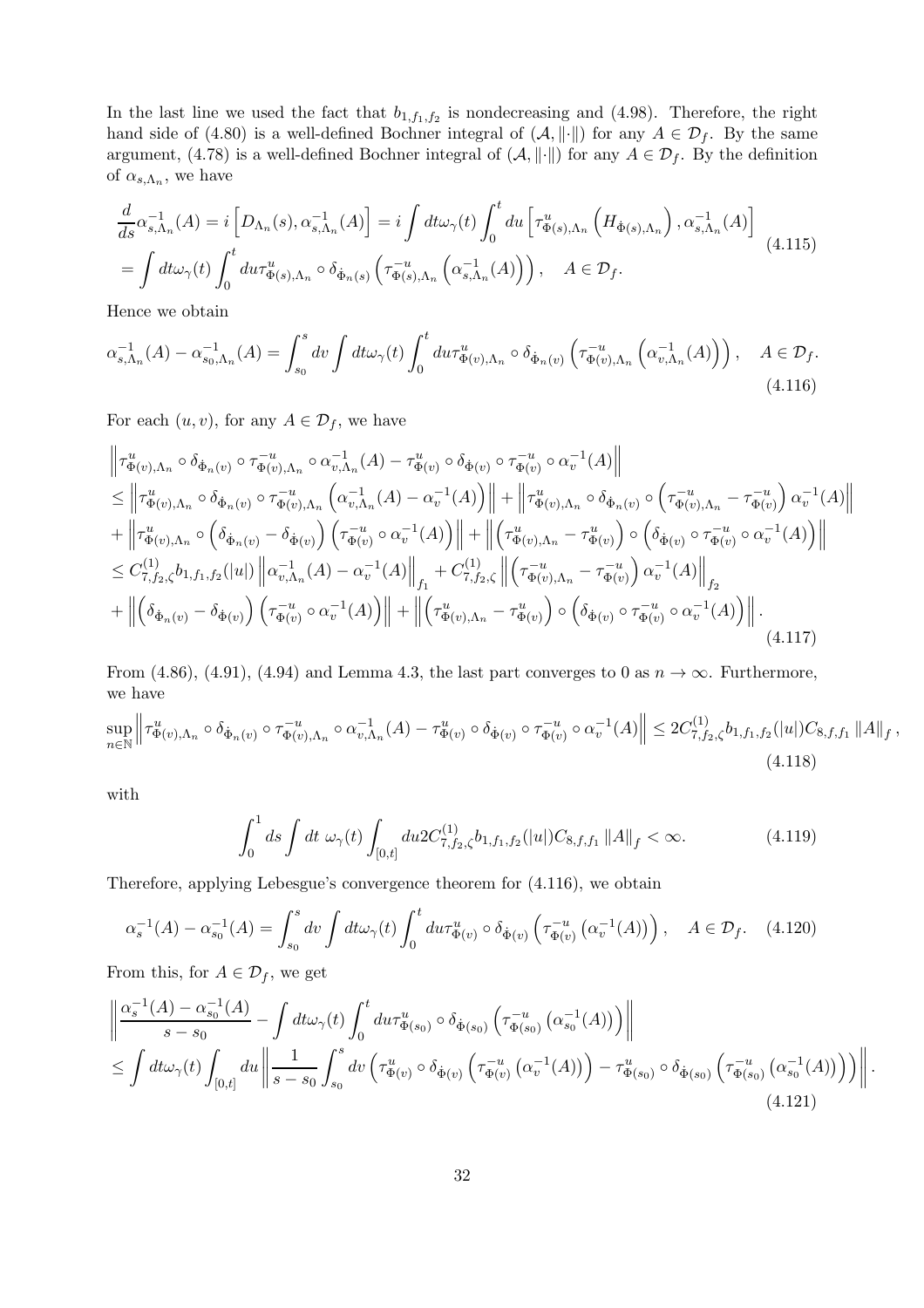By the continuity of  $(s, u) \to \tau_{\Phi(s)}^u \circ \delta_{\dot{\Phi}(s)} \left( \tau_{\Phi(s)}^{-u} \right)$  $\left( \begin{matrix} \alpha_s^{-1}(A) \\ \Phi(s) \end{matrix} \right) \in \mathcal{A}$  with respect to  $\left\| \cdot \right\|$  for  $A \in \mathcal{D}_f$ , we have

$$
\lim_{s \to s_0} \frac{1}{s - s_0} \int_{s_0}^s dv \left( \tau_{\Phi(v)}^u \circ \delta_{\dot{\Phi}(v)} \left( \tau_{\Phi(v)}^{-u} \left( \alpha_v^{-1}(A) \right) \right) - \tau_{\Phi(s_0)}^u \circ \delta_{\dot{\Phi}(s_0)} \left( \tau_{\Phi(s_0)}^{-u} \left( \alpha_{s_0}^{-1}(A) \right) \right) \right) = 0,
$$
\n(4.122)

for each u. On the other hand, we have

$$
\left\| \frac{1}{s - s_0} \int_{s_0}^s dv \left( \tau_{\Phi(v)}^u \circ \delta_{\dot{\Phi}(v)} \left( \tau_{\Phi(v)}^{-u} \left( \alpha_v^{-1}(A) \right) \right) - \tau_{\Phi(s_0)}^u \circ \delta_{\dot{\Phi}(s_0)} \left( \tau_{\Phi(s_0)}^{-u} \left( \alpha_{s_0}^{-1}(A) \right) \right) \right) \right\|
$$
\n
$$
\leq 2C_{7, f_2, \zeta}^{(1)} b_{1, f_1, f_2}(|u|) C_{8, f, f_1} \|A\|_f,
$$
\n(4.123)

with  $(4.119)$ . From Lebesgue's convergence theorem, we obtain

$$
\lim_{s \to s_0} \left\| \frac{\alpha_s^{-1}(A) - \alpha_{s_0}^{-1}(A)}{s - s_0} - \int dt \omega_\gamma(t) \int_0^t du \tau_{\Phi(s_0)}^u \circ \delta_{\dot{\Phi}(s_0)} \left( \tau_{\Phi(s_0)}^{-u} \left( \alpha_{s_0}^{-1}(A) \right) \right) \right\| = 0, \quad \text{for } A \in \mathcal{D}_f.
$$
\n(4.124)

Hence for  $A \in \mathcal{D}_f$ ,  $[0,1] \ni s \mapsto \alpha_s^{-1}(A)$  is differentiable with respect to  $\|\cdot\|$ , and we have

$$
\frac{d}{ds}\alpha_s^{-1}(A) = \int dt \omega_\gamma(t) \int_0^t du \tau_{\Phi(s)}^u \circ \delta_{\dot{\Phi}(s)} \circ \tau_{\Phi(s)}^{-u} \left(\alpha_s^{-1}(A)\right). \tag{4.125}
$$

From this formula, we obtain

$$
\left\| \frac{d}{ds} \alpha_s^{-1}(A) \right\| \le \left( \int dt \omega_\gamma(t) \int_{[0,t]} C^{(1)}_{7,f_2,\zeta} b_{1,f_1,f_2}(|u|) C_{8,f,f_1} \right) \|A\|_f =: C_{9,f} \|A\|_f. \tag{4.126}
$$

$$
\Box
$$

Now we prove Lemma 2.1.

#### Proof of Lemma 2.1.

1. The inclusions  $\mathcal{D}_f \subset \mathcal{D}_{f_0} \subset \mathcal{D}_{f_1} \subset \mathcal{D}_{f_2} \subset \mathcal{D}_{g} \subset \mathcal{D}_{\zeta}$  follow by the monotone choice of the  $\beta_i$ ,  $i = 1, \ldots, 5$ . From (4.67), we can see that f satisfies the condition required in Lemma 4.8. Therefore, from Lemma 4.8, we have  $\alpha_s^{-1}(\mathcal{A}_{loc}) \subset \mathcal{D}_f$  for all  $s \in [0,1]$ .

2. This is from Lemma 4.5. From  $(4.72)$ ,  $(4.69)$   $(f, f_1)$  satisfies the conditions required in Lemma 4.5.

3. Fix  $0 < \beta_6 < \beta_5$  and set  $\zeta_0(t) := e^{-t^{\beta_6}}$  for  $t > 0$ . We apply Lemma 4.12, replacing  $(f_2, f_3)$ in it by  $(\zeta, \zeta_0)$ . To see that  $(\zeta, \zeta_0)$  satisfy the required conditions in Lemma 4.12, we recall (4.70) and (4.71). Hence from Lemma 4.12, we obtain  $\mathcal{D}_{\zeta} \subset D(\delta_{\Phi(s)}) \cap D(\delta_{\dot{\Phi}(s)})$ .

4. This also follows by Lemma 4.12 with  $(f_2, f_3)$  replaced by  $(f_2, \zeta)$ . The required conditions in Lemma 4.12 can be checked by  $(4.70)$  and  $(4.71)$ .

5., 6., and 7. are proven in Lemma 4.14.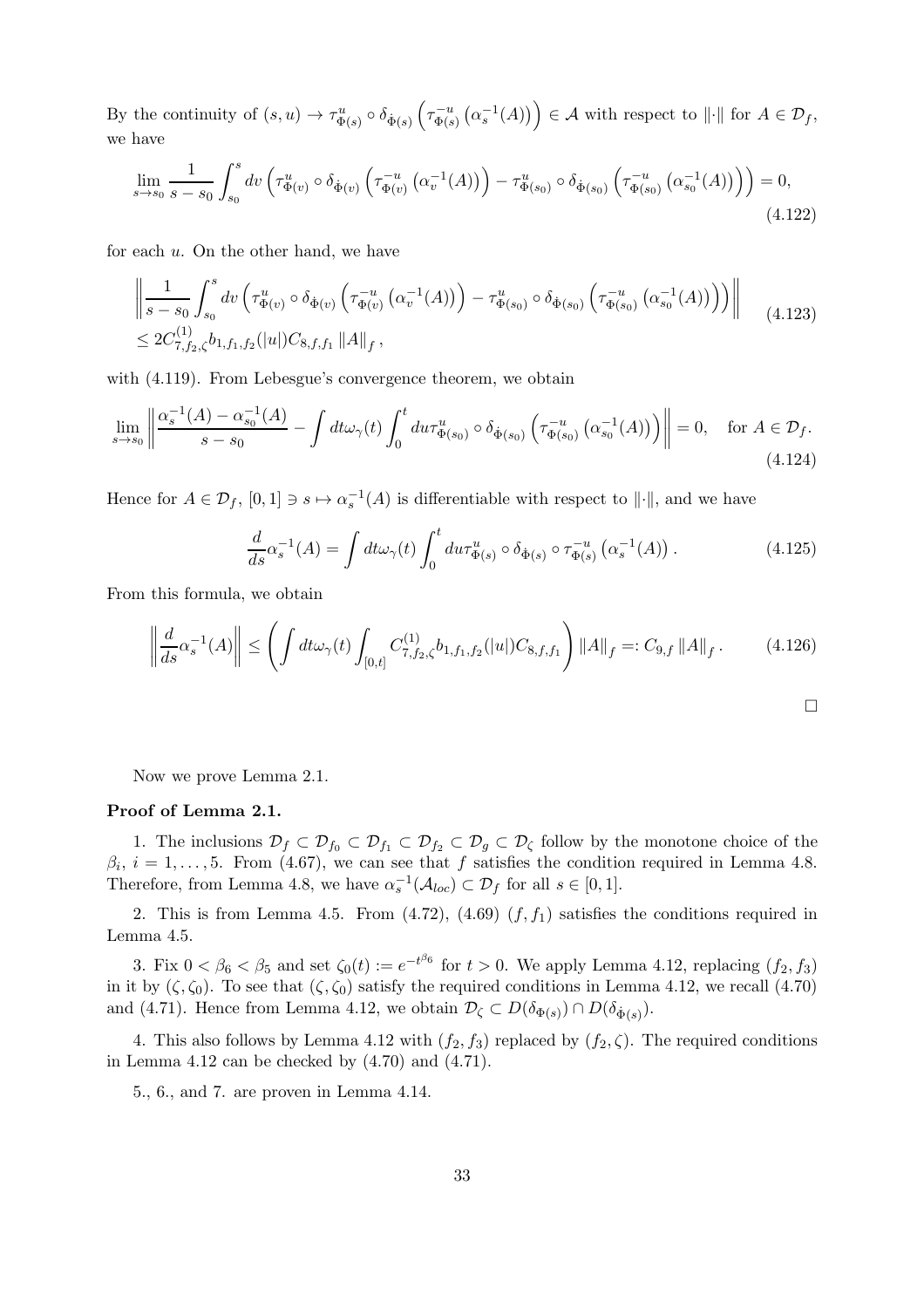8. This follows from Lemma 4.6 for  $(f, f_1)$ . The conditions for  $(f, f_1)$  can be checked from (4.69) and (4.73).

9. This is Lemma 4.3.

10. For any  $A \in \mathcal{D}_f$ , from 5. above,  $(u, s) \mapsto \delta_{\Phi(s)} \circ \tau_{\Phi(s)}^u(A) \in \mathcal{D}_\zeta$  is continuous with respect to  $\lVert \cdot \rVert_{\zeta}$ . Furthermore, from 4., 2., above, as in (3.12), we have

$$
\left\| \delta_{\Phi(s)} \circ \tau_{\Phi(s)}^{u}(A) \right\|_{\zeta} \leq C_{f_2,\zeta}^{(1)} \left\| \tau_{\Phi(s)}^{u}(A) \right\|_{f_2} \leq C_{f_2,\zeta}^{(1)} \left( 1 + \sup_{N \in \mathbb{N}} \frac{f_1(N)}{f_2(N)} \right) \left\| \tau_{\Phi(s)}^{u}(A) \right\|_{f_1}
$$
  

$$
\leq C_{f_2,\zeta}^{(1)} b_{f,f_1}(|u|) \left( 1 + \sup_{N} \frac{f_1(N)}{f_2(N)} \right) \|A\|_{f}. \tag{4.127}
$$

From 2. above, the inequality (2.2) holds and (2.14) is well-defined as the Bochner integral with respect to  $(\mathcal{D}_{\zeta}, \left\Vert \cdot \right\Vert_{\zeta}).$ 

 $\Box$ 

#### Acknowledgment.

Y.O. is grateful to Wojciech De Roeck, Martin Fraas, and Hal Tasaki for fruitful discussion. A discussion with Hal Tasaki was the starting point of this project. A.M. is supported in part by National Science Foundation Grant DMS 1813149. Y.O. is supported by JSPS KAKENHI Grant Number 16K05171 and 19K03534. Part of this work was done during the visit of the authors to CRM, with the support of CRM-Simons program Mathematical challenges in many-body physics and quantum information.

### A Conditional expectation  $\mathbb{E}_N$

We now briefly describe a family of conditional expectations  $\{\mathbb{E}_N : A \to A_{\Lambda_N} \mid N \in \mathbb{N}\}$  are used extensively in this paper. Let  $N \in \mathbb{N}$  be fixed and let  $\Lambda$  denote any finite set containing  $\Lambda_N$ . Define:

$$
\mathbb{E}_N^{\Lambda} = \mathrm{id}_{\Lambda_N} \otimes \rho_{\Lambda \setminus \Lambda_N} \tag{A.1}
$$

where  $\rho_X$  is the product state whose factors are normalized trace:

$$
\rho_X = \frac{1}{d^{|X|}} \bigotimes_{x \in X} \text{tr}_x. \tag{A.2}
$$

Each  $\mathbb{E}_N^{\Lambda}$  is bounded and linear, and as  $\Lambda \subset \Sigma$  implies  $\mathbb{E}_N^{\Sigma} |_{\mathcal{A}_{\Lambda}} = \mathbb{E}_N^{\Lambda}$ , there exists a unique bounded map and conditional expectation  $\mathbb{E}_N$  :  $\mathcal{A} \to \mathcal{A}_{\Lambda_N}$  such that for all  $\Lambda$  containing  $\Lambda_N$ :

$$
\mathbb{E}_N|_{\mathcal{A}_\Lambda} = \mathbb{E}_N^\Lambda \tag{A.3}
$$

Furthermore, by the definition (A.1) of the finite-volume maps,  $\mathbb{E}_N(A^*) = \mathbb{E}_N(A)^*$  for all  $A \in \mathcal{A}$ and if  $M \in \mathbb{N}$  and  $M \geq N$ ,

$$
\mathbb{E}_M \mathbb{E}_N = \mathbb{E}_N \mathbb{E}_M = \mathbb{E}_N. \tag{A.4}
$$

The family  $\{\mathbb{E}_N\}$  provides local approximations of quasi-local observables. For completeness, we record this as the following proposition and refer to [NSY] for the proof.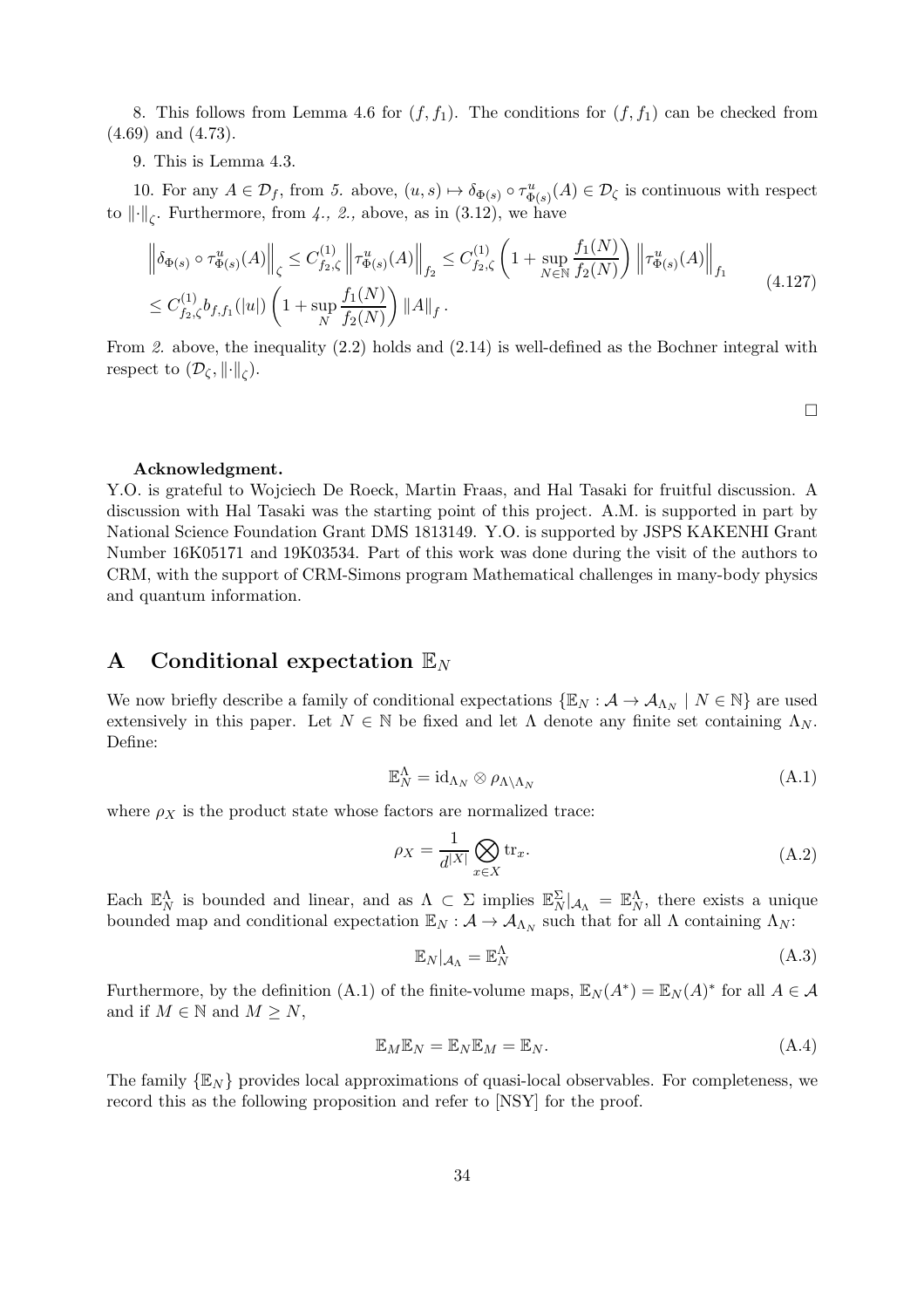**Proposition A.1.** Let  $\varepsilon \ge 0$ . Suppose  $A \in \mathcal{A}$  is such that for all  $B \in \bigcup_{X \in \mathfrak{S}_{\mathbb{Z}^{\nu}}}$  $\frac{X\in \mathfrak{S}_{\mathbb{Z}^\nu}}{X\cap \Lambda_N=\emptyset}\mathcal{A}_X$ :

$$
\| [A, B] \| \le \varepsilon \| B \|.
$$
\n(A.5)

Then  $||A - \mathbb{E}_N(A)|| \leq 2\varepsilon$ .

Proof. See Corollary 4.4 of [NSY]. □

### **B** Properties of  $\mathcal{D}_f$

The map  $\lVert \cdot \rVert_f : \mathcal{D}_f \to \mathbb{R}_{\geq 0}$  is a norm on  $\mathcal{D}_f$ . Note that  $\lVert A^* \rVert_f = \lVert A \rVert_f$ , and  $\lVert \mathbb{E}_N(A) \rVert_f \leq \lVert A \rVert_f$ . Furthermore, if  $\sup_{N \in \mathbb{N}} \frac{f(N)}{g(N)} < \infty$ , then  $\mathcal{D}_f \subset \mathcal{D}_g$ .

**Lemma B.1.** Let  $f : (0, \infty) \to (0, \infty)$  be a continuous decreasing function with  $\lim_{t\to\infty} f(t) = 0$ . The set  $\mathcal{D}_f$  is a  $*$ -algebra which is a Banach space with respect to the norm  $\lVert \cdot \rVert_f$ .

**Proof.** That  $\mathcal{D}_f$  is ∗-closed is trivial from  $||A^*||_f = ||A||_f$ . To see that  $\mathcal{D}_f$  is closed under multiplication, let  $A, B \in \mathcal{D}_f$ . For each  $N \in \mathbb{N}$ , we have

$$
||AB - \mathbb{E}_N(AB)|| \le ||(A - \mathbb{E}_N(A)) \cdot B|| + ||-\mathbb{E}_N((A - \mathbb{E}_N(A)) \cdot B)|| + ||\mathbb{E}_N(A) \cdot (B - \mathbb{E}_N(B))||
$$
  
\n
$$
\le (2||A||_f ||B|| + ||A|| ||B||_f) f(N) \le 3||A||_f ||B||_f f(N).
$$
\n(B.1)

Hence we obtain  $AB \in \mathcal{D}_f$ , and  $\mathcal{D}_f$  is closed under the multiplication.

To prove that  $\mathcal{D}_f$  is complete with respect to  $\lVert \cdot \rVert_f$ , let  $\{A_n\}_n$  be a Cauchy sequence in  $\mathcal{D}_f$ with respect to  $\|\cdot\|_f$ . As  $\{A_n\}_n$  is Cauchy with respect to  $\|\cdot\|$  as well, there is an  $A \in \mathcal{A}$  such that  $\lim_{n\to\infty}||A-A_n||=0$ . This A belongs to  $\mathcal{D}_f$  because

$$
\sup_{N \in \mathbb{N}} \frac{\|A - \mathbb{E}_N(A)\|}{f(N)} = \sup_{N \in \mathbb{N}} \left( \lim_{M \to \infty} \frac{\|A_M - \mathbb{E}_N(A_M)\|}{f(N)} \right) \le \sup_M \|A_M\|_f < \infty.
$$
 (B.2)

Furthermore, we have

$$
\sup_{N} \frac{\|A - A_m - \mathbb{E}_N(A - A_m)\|}{f(N)} = \sup_{N} \lim_{n \to \infty} \left( \frac{\|A_n - A_m - \mathbb{E}_N(A_n - A_m)\|}{f(N)} \right) \le \limsup_{n \to \infty} \|A_n - A_m\|_f.
$$
\n(B.3)

Therefore,  $A_m$  converges to  $A \in \mathcal{D}_f$  in  $\lVert \cdot \rVert_f$ -norm.

**Lemma B.2.** Let  $f:(0,\infty) \to (0,\infty)$  be a continuous decreasing function with  $\lim_{t\to\infty} f(t) = 0$ with  $M \in \mathbb{N}$ . For any  $A \in \mathcal{D}_f$  and  $B \in \mathcal{A}_{\Lambda_M}$  and  $M \in \mathbb{N}$  we have

$$
||BA||_f \le \left(1 + \max\left\{\frac{2}{f(M)}, 1\right\}\right) ||B|| ||A||_f. \tag{B.4}
$$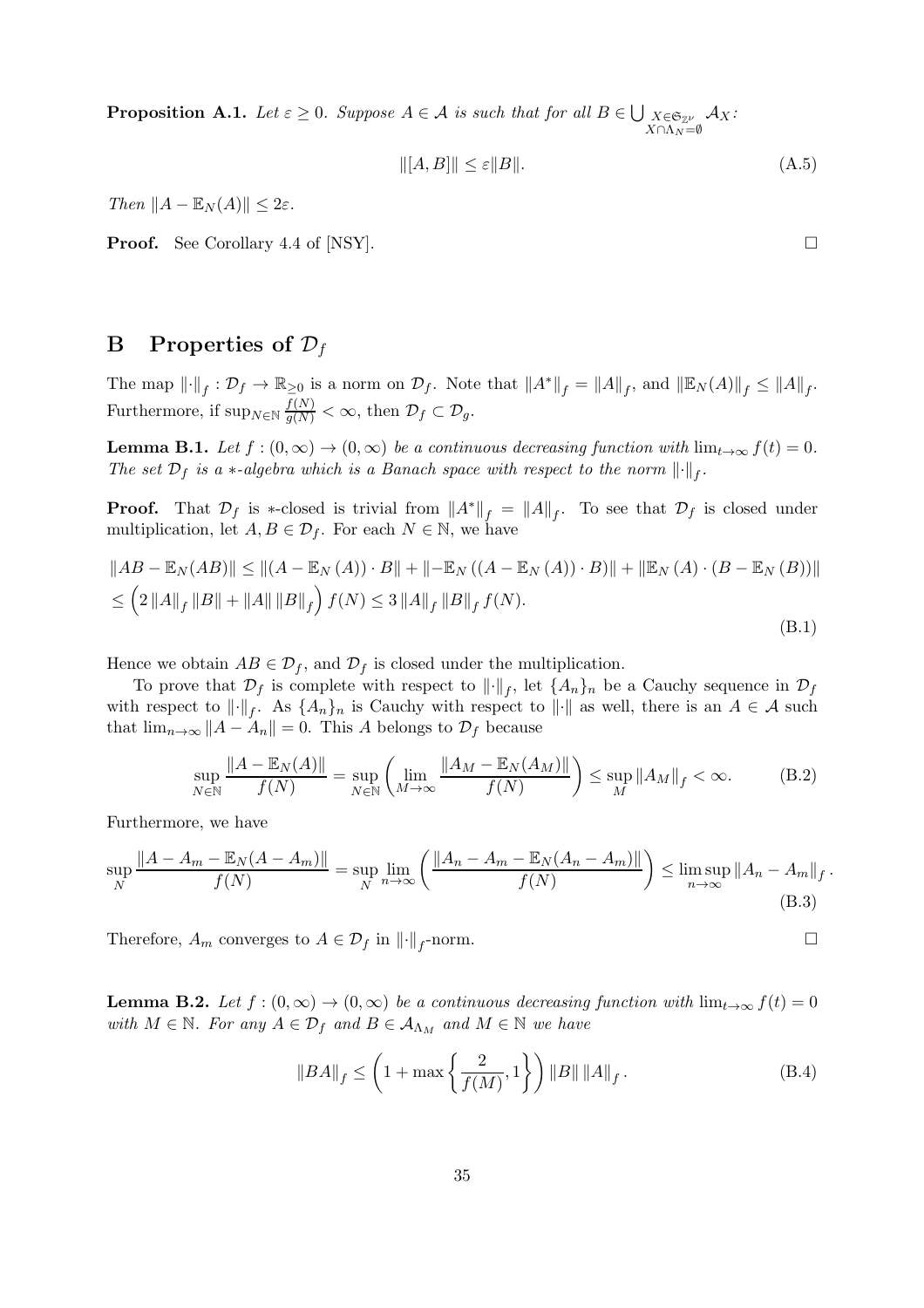**Proof.** This follows from the following inequality:

$$
||BA - \mathbb{E}_N(BA)||
$$
  
\n
$$
\leq \begin{cases} 2 ||B|| ||A||, & N \leq M, \\ ||B(A - \mathbb{E}_N(A))||, & N > M. \end{cases}
$$
  
\n
$$
\leq \begin{cases} 2 ||B|| ||A||, & N \leq M, \\ ||B|| ||A||_f f(N) & N > M. \end{cases}
$$
 (B.5)

**Lemma B.3.** Let  $f, f_1 : (0, \infty) \to (0, \infty)$  be continuous decreasing functions. Suppose that and

$$
\lim_{N \to \infty} \frac{f(N)}{f_1(N)} = 0.
$$
\n(B.6)

Then we have

$$
\lim_{M \to \infty} \|A - \mathbb{E}_M(A)\|_{f_1} = 0, \quad A \in \mathcal{D}_f.
$$
\n(B.7)

**Proof.** Let  $A \in \mathcal{D}_f$ . By the definition of A, we have  $\lim_{M \to \infty} ||A - \mathbb{E}_M(A)|| = 0$ . We note that for  $N \in \mathbb{N}$ ,

$$
\frac{\|A - \mathbb{E}_M(A) - \mathbb{E}_N(A - \mathbb{E}_M(A))\|}{f_1(N)} = \begin{cases} \frac{\|A - \mathbb{E}_N(A)\|}{f_1(N)}, & M \le N, \\ \frac{\|A - \mathbb{E}_M(A)\|}{f_1(N)}, & M > N, \end{cases}
$$
  
\n
$$
= \begin{cases} \frac{\|A - \mathbb{E}_N(A)\|}{f(N)} \frac{f(N)}{f_1(N)}, & M \le N, \\ \frac{\|A - \mathbb{E}_M(A)\|}{f(M)} \frac{f(M)}{f_1(N)}, & M > N \\ \frac{\|A\|}{f_1(N)}, & M > N \\ \frac{f(M)}{f_1(M)}, & M > N \end{cases}
$$
 (B.8)  
\n
$$
\le \|A\|_f \begin{cases} \frac{f(N)}{f_1(M)}, & M > N \\ \frac{f(M)}{f_1(M)}, & M > N \\ M \le L \in \mathbb{N} \end{cases}
$$

Hence we obtain (B.7).  $\Box$ 

# References

[BMNS] S. Bachmann, S. Michalakis, B. Nachtergaele, R. Sims. Automorphic Equivalence Within Gapped Phases of Quantum Lattice Systems